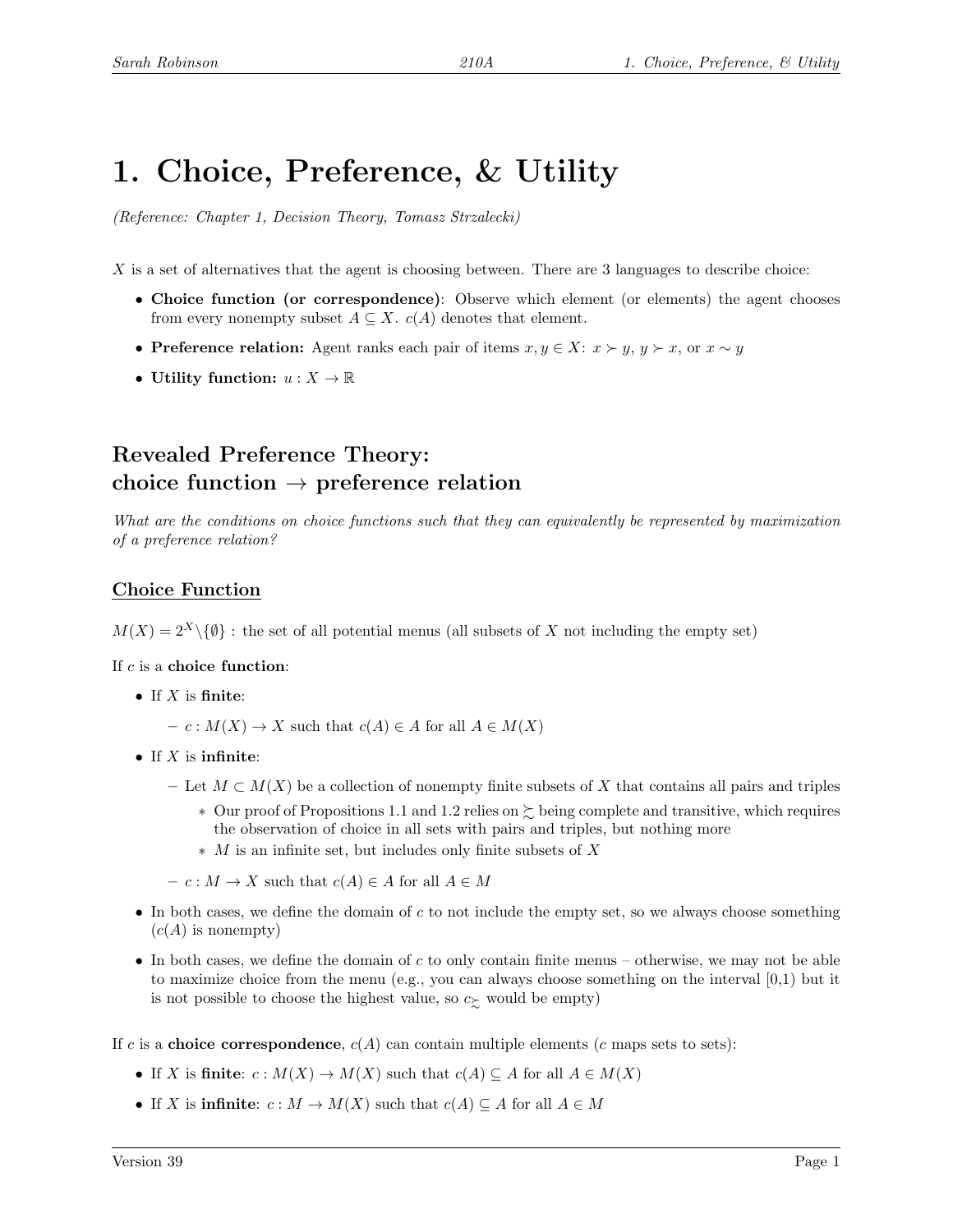### Preference Relation

Weak preference:  $x \succeq y \Leftrightarrow (x, y) \in X \times X \ni "x$  is weakly preferred to  $y" \quad (\succeq \subseteq X \times X)$ 

- Relation notation:  $x \succeq y \Leftrightarrow (x, y) \in \succeq$
- Complete:  $x \succsim y \ \lor \ y \succsim x \ \forall x, y \in X \ \ (\Rightarrow \ x \succsim x)$
- Transitive:  $x \succsim y \land y \succsim z \Rightarrow x \succsim z \forall x, y, z \in X$
- Antisymmetric:  $x \succeq y \wedge y \succeq x \Rightarrow x = y \forall x, y \in X$  (not always assumed; rules out indifference)
- Reflexive:  $x \succsim x \ \forall x \in X$  (implied by completeness)

Strict preference:  $x \succ y \Leftrightarrow x \succsim y \land \neg(y \succsim x)$ 

**Indifference:**  $x \sim y$  ⇔  $x \succsim y$  ∧  $y \succsim x$ 

We define  $c_{\succsim}$  as a choice function (or correspondence) induced by the maximization of  $\succsim$ :

- Choice function:  $c_{\succcurlyeq}(A) = x$  iff  $x \in A$  and  $x \succsim y$  for all  $y \in A$
- Choice correspondence:  $c_{\succ}(A) = \{x \in A \mid x \succsim y \ \forall y \in A\}$   $(c_{\succ}(A)$  is a set)
- $c_{\succeq}$  is the only c we have defined (they have the same domain and range)

Sen's  $\alpha$  (contraction):  $x \in A \subseteq B \land x \in c(B) \Rightarrow x \in c(A)$  ( $x = c(\cdot)$  for choice function) Sen's  $\beta$  (expansion):  $x, y \in A \subseteq B \land x \in c(A) \land y \in c(A) \land y \in c(B) \Rightarrow x \in c(B)$ WARP (Venn):  $x, y \in A \cap B \land x \in c(A) \land y \in c(B) \Rightarrow x \in c(B) \land y \in c(A)$ 



#### Without Indifference

- We assume  $\succsim$  is complete, transitive, and antisymmetric  $\Rightarrow \exists ! x \ni x \succsim y \ \forall y \in A$
- c and  $c_{\succsim}$  are choice <u>functions</u>,  $c(A)$  and  $c_{\succsim}(A)$  are single-valued

#### Proposition 1.1 (without indifference) The following are equivalent:

- (i) A choice function c satisfies Sen's  $\alpha$  condition
- (ii) There exists a complete, transitive, and antisymmetric  $\gtrsim$  such that  $c = c_{\gtrsim}$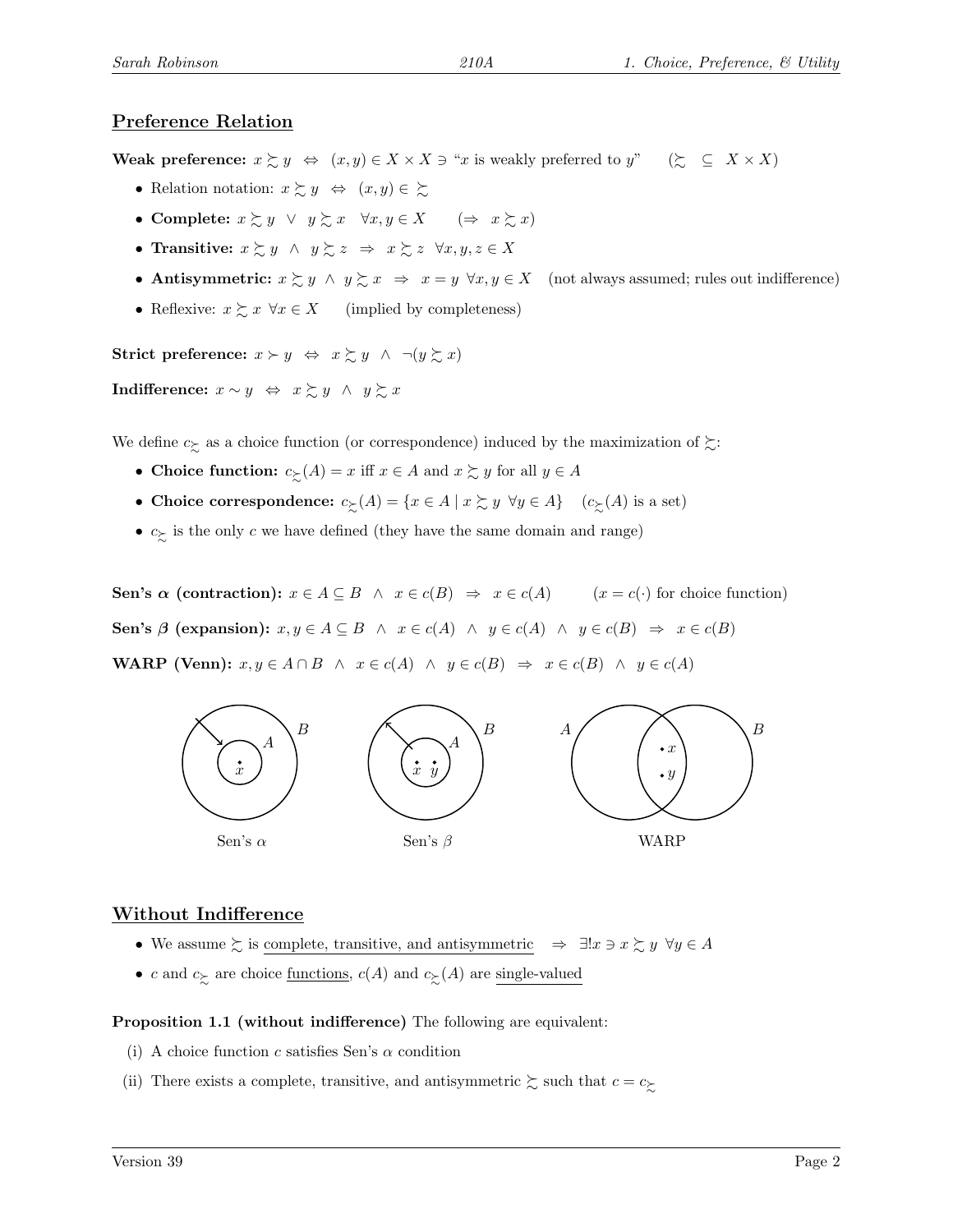### With Indifference

- We assume  $\succsim$  is complete and transitive  $\Rightarrow \exists x \ni x \succsim y \ \forall y \in A$
- c and  $c_{\succeq}$  are choice correspondences,  $c(A)$  and  $c_{\succeq}(A)$  can be single-valued or multi-valued sets

Proposition 1.2 (with indifference) The following are equivalent:

- (i) A choice correspondence c satisfies Sen's  $\alpha$  and  $\beta$  conditions
- (ii) A choice correspondence  $c$  satisfies WARP
- (iii) There exists a complete and transitive  $\gtrsim$  such that  $c = c_{\gtrsim}$

# Utility Representation Theory: preference relation  $\rightarrow$  utility function

What are the conditions under which a preference relation can be represented by a utility function?

 $\sum$  is represented by  $u : X \to \mathbb{R}$  iff  $\forall x, y \in X: x \sum y \Leftrightarrow u(x) \geq u(y)$ 

- If  $\succsim$  has a utility representation, then the sets  $(X, \succsim)$  and  $(\mathbb{R}, \geq)$  look the same from the point of view of order theory (we can use what we know about the ordering of real numbers)
- Implies that  $x \succ y \Leftrightarrow u(x) > u(y)$

**Proposition 1.3** Suppose  $X$  is finite. The following statements are equivalent:

- (i)  $\succsim$  is complete and transitive
- (ii)  $\succsim$  is represented by some utility function  $u : X \to \mathbb{R}$

 $\sum$  is continuous if for any sequence  $\{(x_n, y_n)\}_{n=1}^{\infty}$  with  $x_n \to x$  and  $y_n \to y$ , and  $x_n \sum y_n \forall n$ , we have  $x \sum y$ 

•  $\Leftrightarrow$  for all x, the upper and lower contour sets are both closed

**Proposition 1.4** Suppose  $X = \mathbb{R}^L_+$ . The following statements are equivalent:

- (i)  $\gtrsim$  is complete, transitive, and continuous
- (ii)  $\geq$  is represented by some continuous utility function  $u : X \to \mathbb{R}$

The utility function  $u(\cdot)$  that represents  $\succeq$  is not unique; any (strictly) increasing transformation of  $u(\cdot)$  also represents  $\gtrsim$  (represents the same order of preferences). Therefore, not all utility functions that represent  $\gtrsim$ are continuous.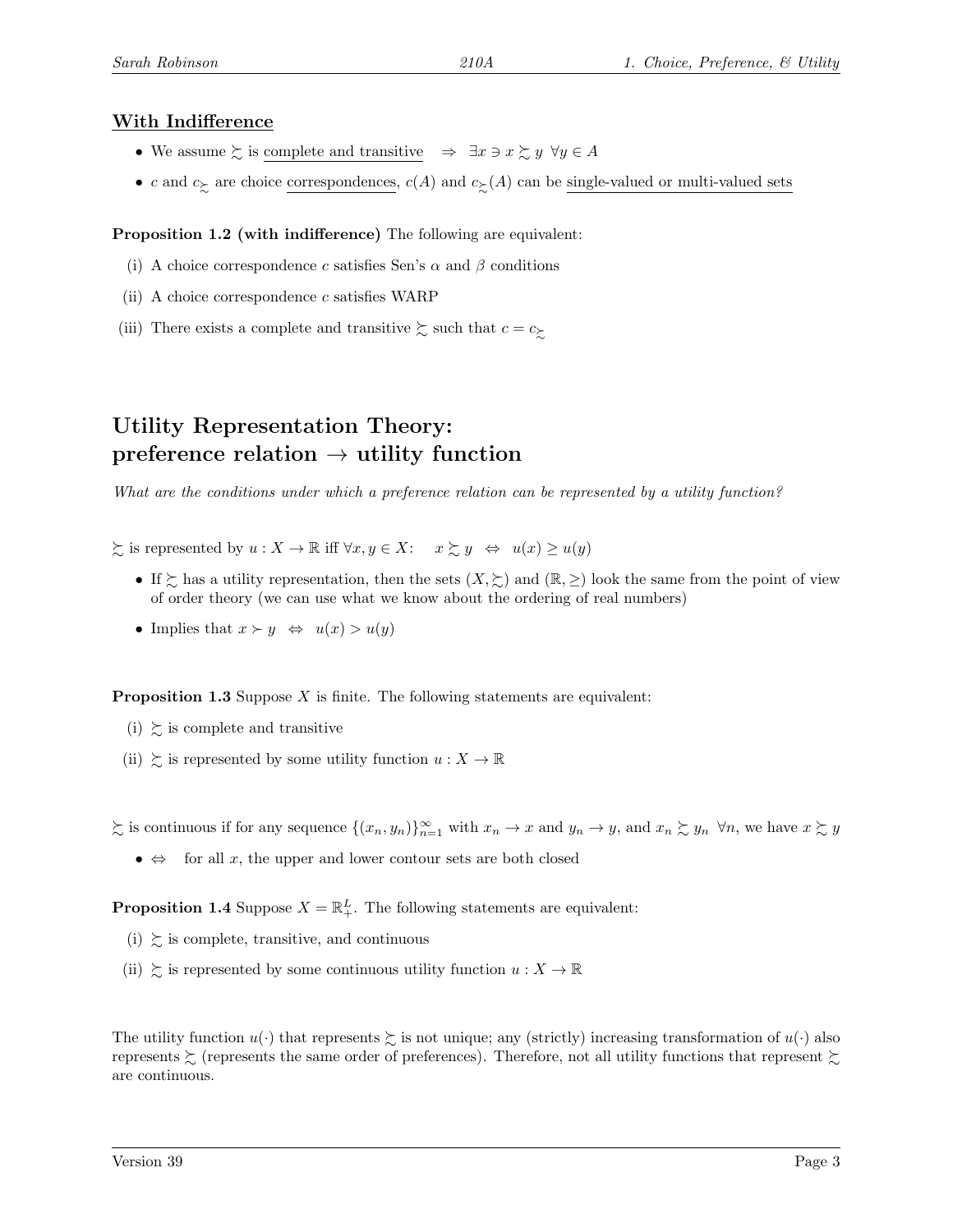# 2a. Consumer Theory: Choice-Based Demand

(Reference: Chapter 2, Microeconomic Theory, Mas-Colell, Whinston, & Green)

We formulate a theory of demand based on choice by looking more specifically at consumption sets  $X$ , and choice of bundle x from budget sets  $B_{p,w} \subset X$ 

# Consumption & Budget Sets

**Commodity space:**  $\mathbb{R}^L$  for some finite L number of goods

 $\boldsymbol{\mathrm{B}}$  Vector (point in the commodity space) with quantities of each commodity  $\lim_{L\times 1} =$  $\lceil$  $\overline{\phantom{a}}$  $\overline{x}_1$ . . .  $x_L$ 

**Consumption set:**  $X \subseteq \mathbb{R}^L$  whose elements are the commodity bundles the individual can possibly consume

- Default:  $X = \mathbb{R}^L_+ = \{x \in \mathbb{R}^L \mid x_\ell \geq 0 \text{ for } \ell = 1, ..., L\}$ , the set of all non-negative bundles
- Note:  $\mathbb{R}^L_+$  is a convex set

**Price:** Vector with unit price of each commodity  $p = L \times 1$  $\lceil$  $\Big\}$  $p_1$ . . .  $p_L$ 1  $\begin{array}{c} \hline \end{array}$  $\in \mathbb{R}^L$  (typically assume  $p \gg 0$ )

• We assume that markets are complete (all commodities are traded at publicly available prices) and that consumers are price-taking

Walrasian budget set:  $B_{p,w} = \{x \in \mathbb{R}^L_+ \mid p \cdot x \leq w\}$ 

- Typically assume  $w > 0$
- Note:  $B_{p,w}$  is a convex and compact set (closed and bounded)

 $p \cdot x = p^T \cdot x$  (take the inner product of two  $L \times 1$  vectors to get a scalar)

## Demand Function

The Walrasian demand function  $x(p, w)$  designates a chosen bundle for each price-wealth pair  $(p, w)$ 

- $x(p, w) \in B_{p,w}$
- We assume the demand function is continuous and differentiable for simplicity
- We assume  $x(p, w)$  is single-valued if  $x(p, w)$  can be multi-valued (the individual might choose any of a number of bundles), we call it the demand correspondence

1

 $\begin{array}{c} \hline \end{array}$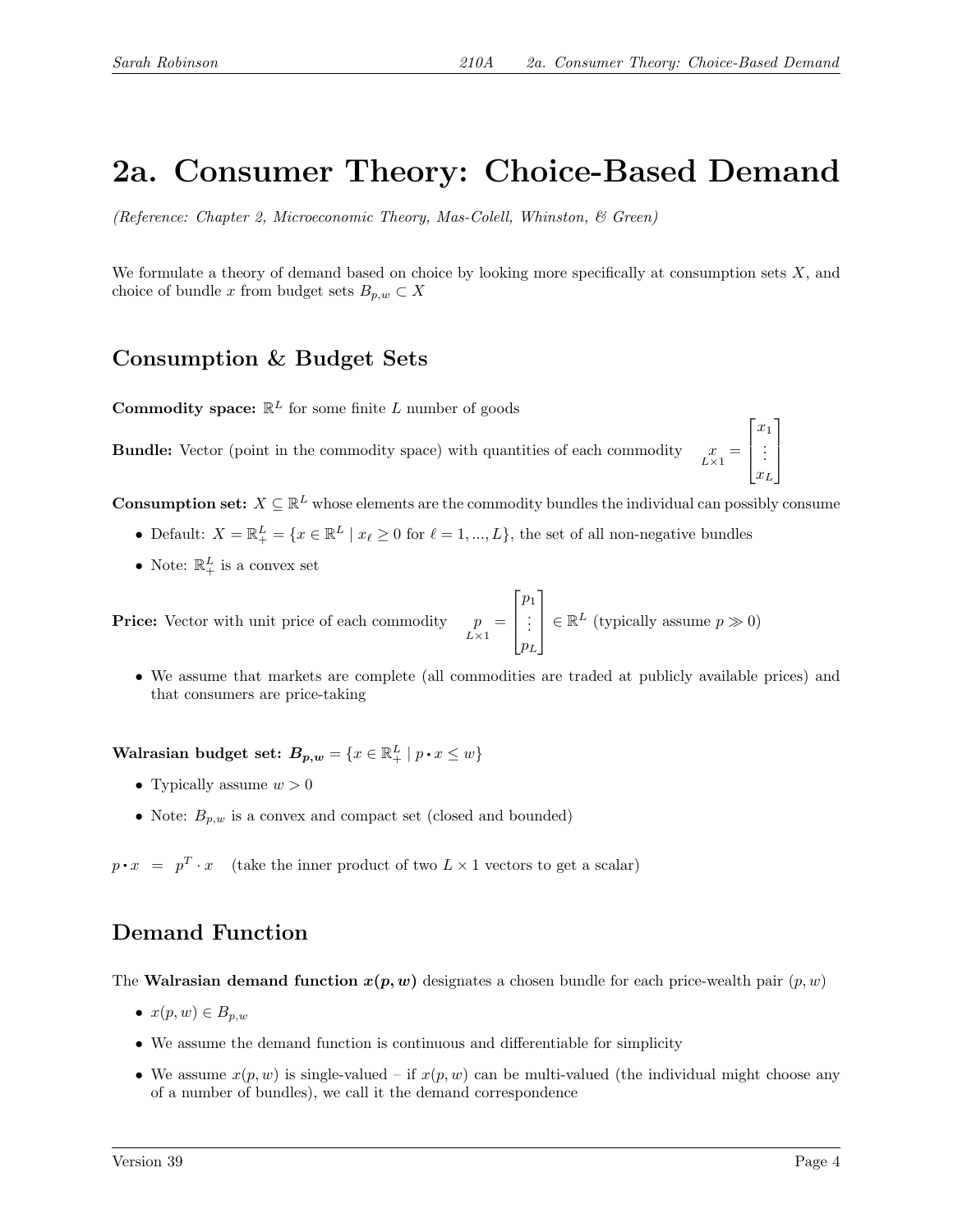$\partial x_\ell(p, w)$  $\partial p_k$ 

∂w

**Price effect (total effect):** The effect of a change in  $p_k$  on demand for good  $\ell$ :

Elasticity w.r.t. price (price effect as %): 
$$
\varepsilon_{\ell k}(p, w) = \frac{\partial x_{\ell}(p, w)}{\partial p_k} \cdot \frac{p_k}{x_{\ell}(p, w)}
$$

Wealth effects (income effect): The effect of a change in  $w$  on demand for good  $\ell$ :  $\partial x_\ell(p, w)$ 

- $\bullet \ \geq 0$  for normal goods
- $\bullet\,<0$  for inferior goods

Elasticity w.r.t. wealth (wealth effect as %):  $\varepsilon_{\ell w}(p, w) = \frac{\partial x_{\ell}(p, w)}{\partial w} \cdot \frac{w}{x_{\ell}(p, w)}$  $x_{\ell}(p, w)$ 

$$
D_{p}x(p,w) = \begin{bmatrix} \frac{\partial x_1}{\partial p_1} & \cdots & \frac{\partial x_1}{\partial p_L} \\ \vdots & \ddots & \vdots \\ \frac{\partial x_L}{\partial p_1} & \cdots & \frac{\partial x_L}{\partial p_L} \end{bmatrix} \qquad D_{w}x(p,w) = \begin{bmatrix} \frac{\partial x_1}{\partial w} \\ \vdots \\ \frac{\partial x_L}{\partial w} \end{bmatrix}
$$

**Homogeneous of degree zero:**  $x(\alpha p, \alpha w) = x(p, w) \quad \forall p, w, \alpha > 0$  (changing currency doesn't matter)

Differentiating w.r.t. 
$$
\alpha
$$
:  
\n
$$
\sum_{k=1}^{L} \frac{\partial x_{\ell}(p, w)}{\partial p_k} \cdot p_k + \frac{\partial x_{\ell}(p, w)}{\partial w} \cdot w = 0 \text{ for } \ell = 1, ..., L
$$
\n
$$
D_p x(p, w) \cdot p + D_w x(p, w) \cdot w = 0
$$

Walras' law:  $p \cdot x = w \quad \forall x \in x(p, w), p \gg 0, w > 0$  (always spend all your money)

$$
\sum_{\ell=1}^{L} p_{\ell} \cdot x_{\ell}(p, w) = w
$$
\nDifferentiating w.r.t.  $p_k$ :  
\n
$$
\sum_{\ell=1}^{L} p_{\ell} \cdot \frac{\partial x_{\ell}(p, w)}{\partial p_k} + x_k(p, w) = 0 \text{ for } k = 1, ..., L
$$
\nDifferentiating w.r.t.  $p$ :  
\n
$$
p \cdot D_p x(p, w) + x(p, w)^T = 0 \quad \text{and} \quad p \cdot D_{p,k}(p, w)
$$
\n
$$
L = 0 \quad \text{and} \quad p \cdot p \cdot x(p, w)
$$

Differentiating w.r.t. w:

$$
\sum_{\ell=1}^{L} p_{\ell} \cdot \frac{\partial x_{\ell}(p, w)}{\partial w} = 1
$$

$$
p \cdot D_{w} x(p, w) = 1
$$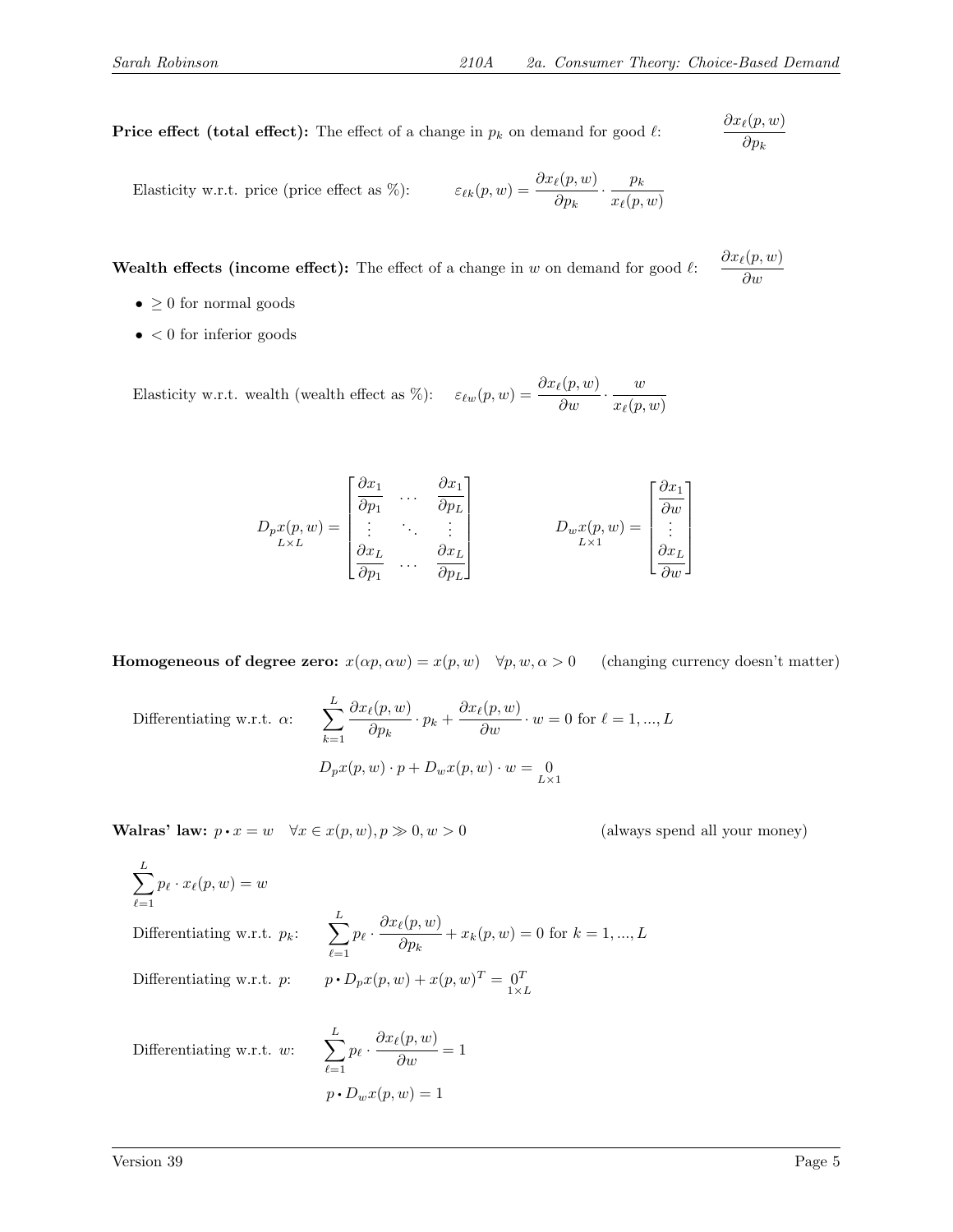WARP for demand functions:  $p \cdot x' \leq w \ \land \ x' \neq x \ \Rightarrow \ p' \cdot x > w'$ 

- If you could afford  $x'$  at old scheme, then you can't afford  $x$  at new scheme
- This property extends to demand correspondences: because we assume Walras' law,  $x$  must be on its budget line (hyperplane) – thus the only way for WARP to hold is if x and  $x'$  are at the intersection of their budget lines (hyperplanes)
- For demand correspondences:  $\bullet$  $y' \in x(p', w') \land p \cdot x' < w \Rightarrow p' \cdot x > w'$







## Slutsky Compensated Price Changes

A Slutsky compensated price change is accompanied by a wealth change that makes the initial consumption bundle just affordable. Slutsky compensated price changes isolate the substitution effect (how the individual responds to a change in the relative cost of commodities), by removing the income effect (a change in real wealth).

$$
p\mathbin{{\raisebox{1.5pt}{\textbf{-}}}} x = w \ \to \ w' = p'\mathbin{{\raisebox{1.5pt}{\textbf{-}}}} x
$$

Compensated WARP:  $p \cdot x' = w \land x' \neq x \Rightarrow p' \cdot x > w'$   $(p' \cdot x = w' \land x' \neq x \Rightarrow p \cdot x' > w)$ 

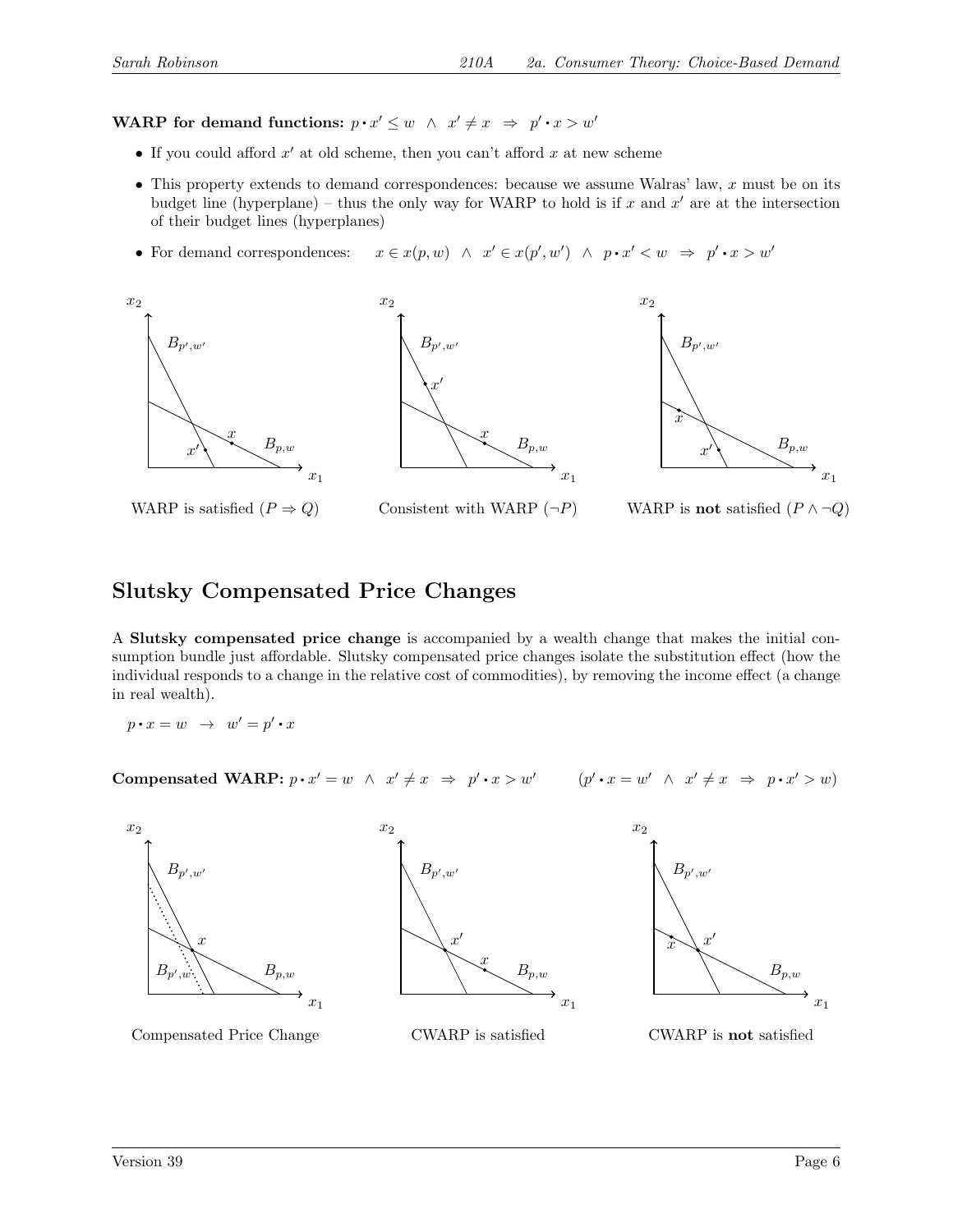**Proposition 2.2** If Walras' law holds, then WARP  $\Leftrightarrow$  Compensated WARP

- WARP holds iff it holds for all compensated price changes
- If WARP is violated, there must be a compensated price change for which it is violated

Compensated Law of Demand (Slutsky): Suppose that the Walrasian demand function x is homogeneous of degree zero and satisfies Walras' law. The following statements are equivalent:

- $(i)$  x satisfies WARP
- (ii) For any compensated price change from  $(p, w)$  to  $(p', w')$ , we have  $[p' p] \cdot [x' x] \leq 0$  (< 0 if  $x \neq x'$ )
- Follows directly from Proposition 2.2 (multiply out and use CWARP)
- Equivalently  $\Delta p \cdot \Delta x \leq 0$  or  $dp \cdot dx \leq 0$  demand and price move in opposite directions (substitution effect is always negative)

# Slutsky Matrix

$$
S(p, w) = \begin{bmatrix} s_{11}(p, w) & \dots & s_{1L}(p, w) \\ \vdots & \ddots & \vdots \\ s_{L1}(p, w) & \dots & s_{LL}(p, w) \end{bmatrix} = D_p x(p, w) + D_w x(p, w) x(p, w)^T
$$

$$
s_{\ell k}(p, w) = \frac{\partial x_{\ell}(p, w)}{\partial p_k} + \frac{\partial x_{\ell}(p, w)}{\partial w} x_k(p, w)
$$

- Substitution Effect  $=$  Total Effect  $+$  Income Effect
- Effect of a change in  $p_k$  on good  $x_\ell$
- Effect times  $dp_k$  gives the size of change in demand ( $\frac{\text{commodity units}}{\text{price units}} \times \text{price units}$ )
- The first term times  $dp_k$  gives us the total effect; the second term times  $dp_k$  gives us the income effect, noting that  $dw = x_k(p, w) dp_k$
- $dp \cdot S(p, w) dp = dp \cdot dx \leq 0$
- "Look! Tim excels at packing and I excel at wrangling extra kangaroos"

Proposition 2.4: If a differentiable Walrasian demand function x satisfies Walras' law, homogeneity of degree zero, and WARP, then at any  $(p, w)$ ,  $S(p, w)$  satisfies  $v \cdot S(p, w)v \leq 0 \ \forall v \in \mathbb{R}^L$ 

- $S(p, w)$  is negative semidefinite by definition
- Diagonal values  $s_{\ell\ell}(p, w) \leq 0$  the substitution effect for a good w.r.t. its own price is nonpositive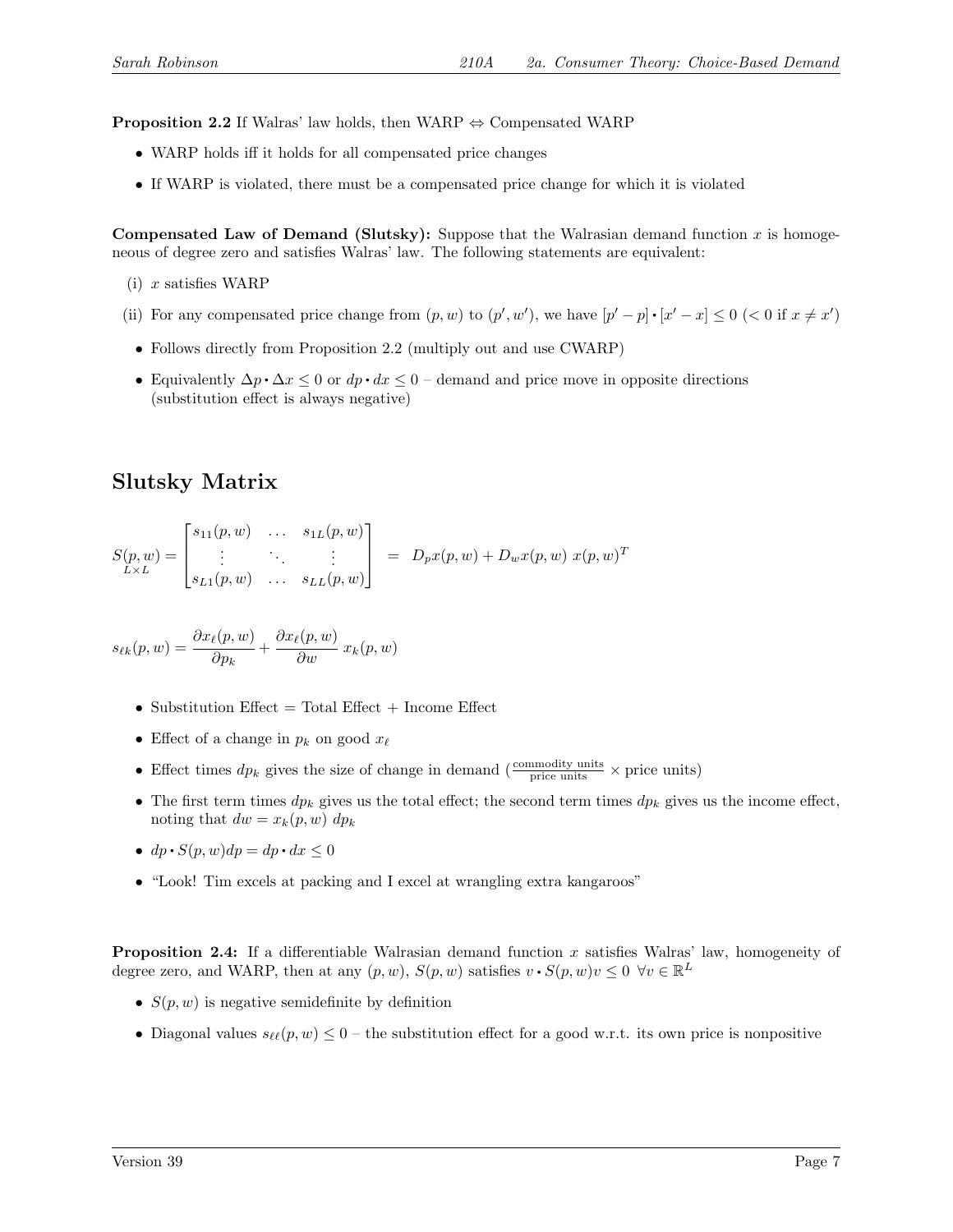Proposition 2.5 If a differentiable Walrasian demand function x satisfies Walras' law and homogeneity of degree zero, then at any  $(p, w)$ ,  $S(p, w)$  satisfies  $p \cdot S(p, w) = 0$  and  $S(p, w)p = 0$ 

- $S(p, w)$  is singular (i.e., has rank less than  $L$ ) one of the rows or columns is a linear combination of the others, so the matrix is not invertible and its determinant is zero
- Thus  $S(p, w)$  is negative semidefinite but not negative definite

Under Walras' law, homogeneity of degree zero, and WARP,  $S(p, w)$  is symmetric for  $L = 2$  but not necessarily symmetric for  $L > 2$ 

Having formulated a theory of demand based on choice, we would hope to use Propositions 1.1 or 1.2 to show that this theory of demand based on choice = theory of demand based on preference maximization. However, they are not equivalent, because the family of Walrasian budget sets does not allow us to define choice on all two- and three-element subsets of X. [Hicks 1956](https://www.geogebra.org/m/PFHFgs53) shows a case in  $L = 3$  where choices from 3 budget sets are pairwise consistent with WARP, but violate transitivity (choice from the triplet is not well-defined). In fact, the theory of demand based on preference maximization is stronger in that it implies more restrictions (implies the Slutsky matrix is symmetric for all  $L \geq 2$ ).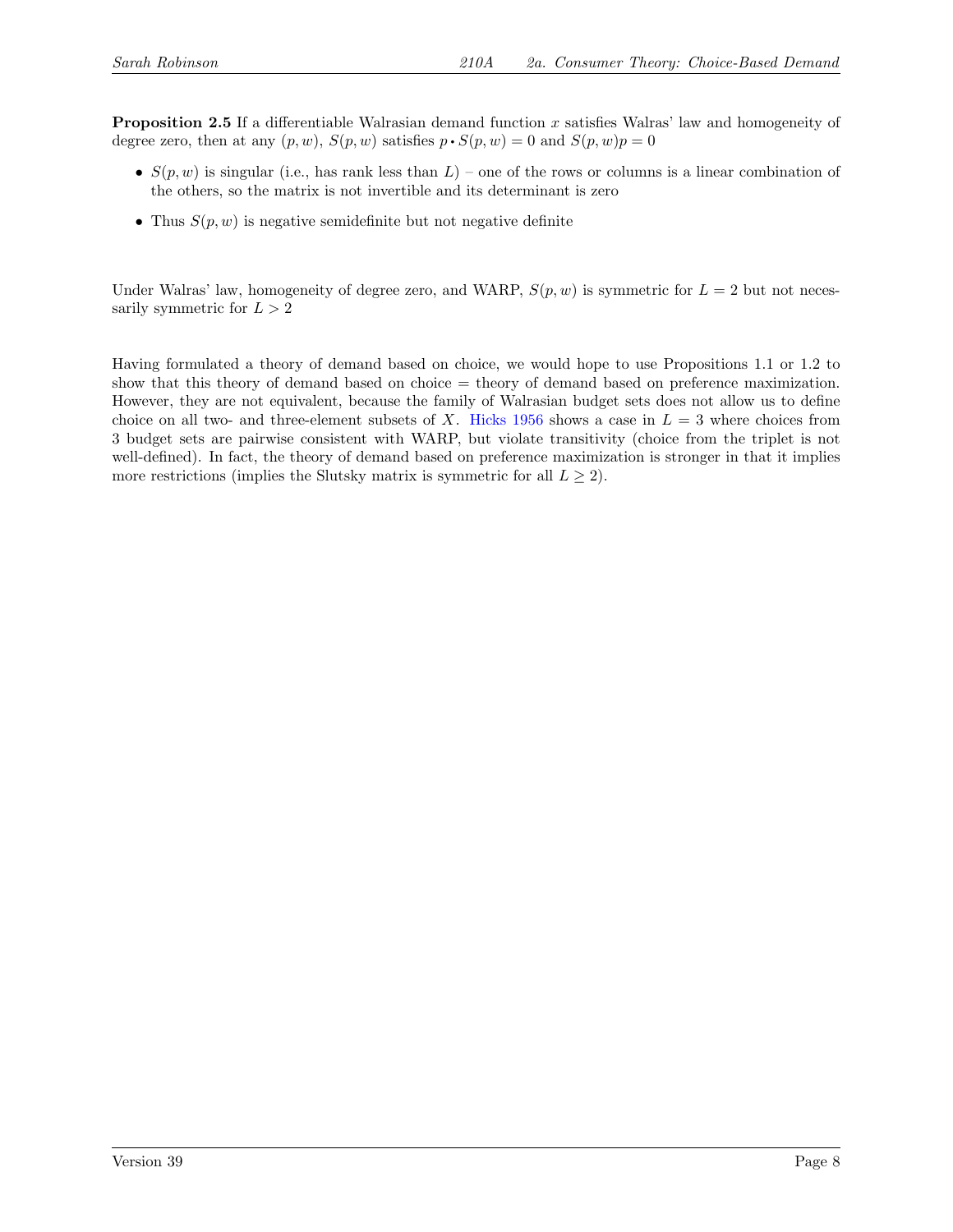# 2b. Consumer Theory: Preference-Based Demand

(Reference: Chapter 3, Microeconomic Theory, Mas-Colell, Whinston, & Green)

# Restrictions on Preferences

We assume throughout:

- $X = \mathbb{R}^L_+$
- $\geq$  is complete, transitive, and continuous (and thus there is a continuous utility function  $u(\cdot)$  that represents  $\succsim$ )

## Desirability Assumptions About  $\succsim$

Desirability assumptions capture the idea that larger amounts of commodities are preferred to smaller ones.

Strongly monotone:  $y \geq x \land y \neq x \Rightarrow y \succ x$ 

• All commodities are "goods" – cannot be indifferent to an increase in any commodities

Montone:  $y \gg x \Rightarrow y \succ x$ 

• All commodities are "goods" – may be indifferent to an increase in some (but not all) goods

Locally nonsatiated:  $\forall \varepsilon > 0$ ,  $\exists y \ni ||y - x|| \le \varepsilon \land y \succ x$ 

• Some commodities can be "bads", but not all – because we are in  $\mathbb{R}^L_+$ , we would get stuck at 0

• 
$$
||y - x|| = \sqrt{\sum_{\ell=1}^{L} (y_{\ell} - x_{\ell})^2}
$$

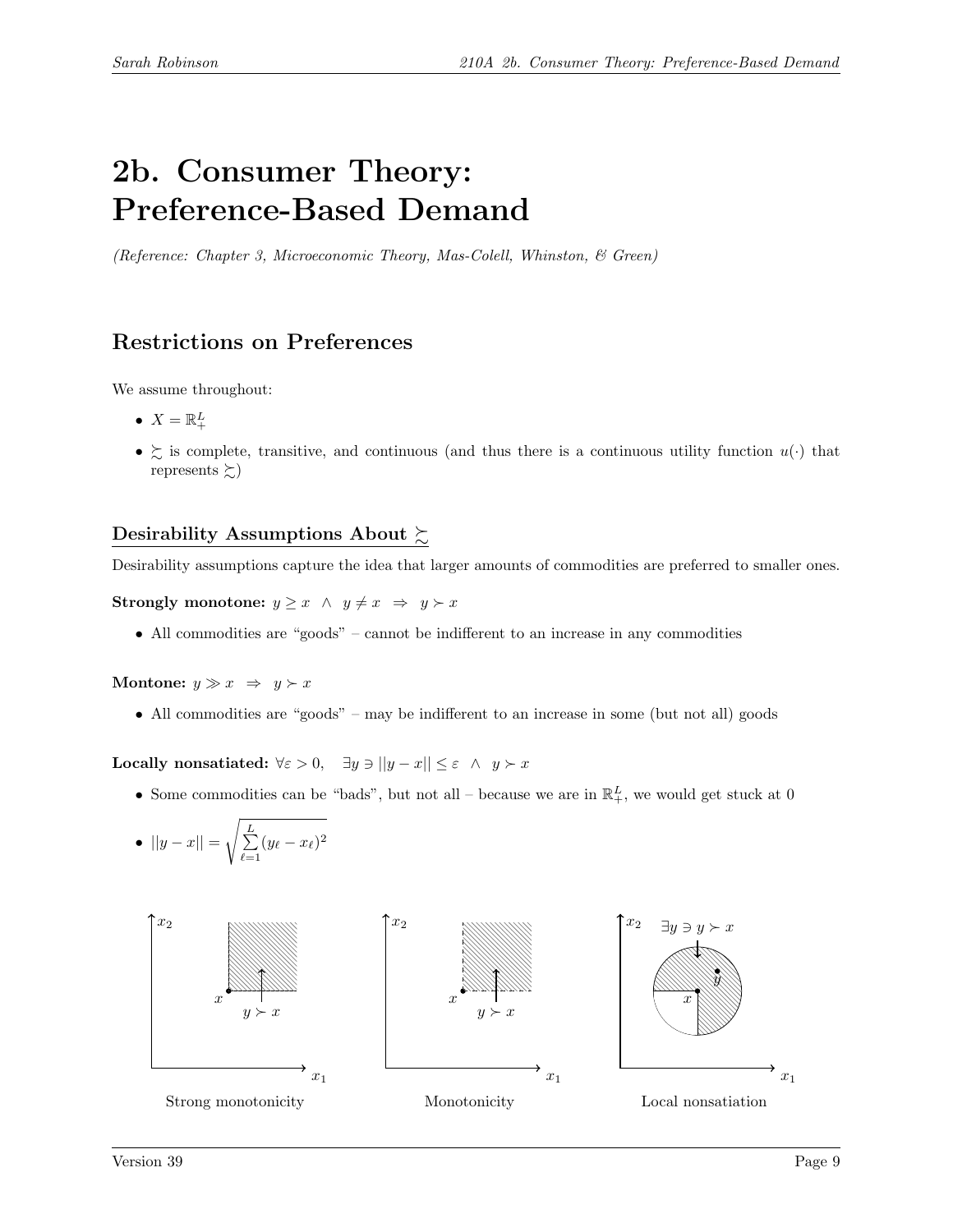Strongly montone  $\Rightarrow$  monotone  $\Rightarrow$  locally nonsatiated

- All three rule out thick indifference curves
- Recall that  $y \succ x \Leftrightarrow u(y) > u(x) \forall u(\cdot)$  monotonicity implies that all equivalent utility functions are increasing

## Convexity Assumptions About  $\succsim$

Convexity assumptions capture the idea that agents are inclined towards diversification. If agents have convex preferences, they have diminishing marginal rates of substitution between any two goods – from any initial consumption bundle, it takes increasingly larger amounts of one commodity to compensate for successive unit losses of another.

**Upper contour set:** The set of all bundles that are at least as good as  $x \{y \in X \mid y \succsim x\}$ 

**Indifference set:** The set of all bundles that are indifferent to  $x \{y \in X \mid y \sim x\}$ 

Lower contour set: The set of all bundles that x is at least as good as  $\{y \in X \mid x \succsim y\}$ 

Convex (upper countour set):  $y \succeq x \land z \succeq x \Rightarrow \alpha y + (1 - \alpha)z \succeq x \forall \alpha \in [0,1]$ 

Strictly convex (upper contour set):  $y \succsim x \land z \succsim x \land y \neq z \Rightarrow \alpha y + (1 - \alpha)z \succ x \forall \alpha \in (0, 1)$ 



Convex  $\succsim \Leftrightarrow$  Quasiconcave  $u(\cdot)$   $\forall$  equivalent  $u(\cdot)$ Strictly convex  $\succsim \Leftrightarrow$  Strictly quasiconcave  $u(\cdot)$   $\forall$  equivalent  $u(\cdot)$ 

## Additional Assumptions About  $\succsim$

It is common to focus on preferences for which it is possible to deduce the consumer's entire preference relation from a single indifference set. Two examples:

Homothetic:  $x \sim y \Rightarrow \alpha x \sim \alpha y \ \forall \alpha \geq 0$ 

- Assumes monotonicity
- $\bullet \Leftrightarrow \exists u(\cdot)$  that is homogeneous of degree one:  $u(\alpha x) = \alpha u(x) \ \forall \alpha > 0$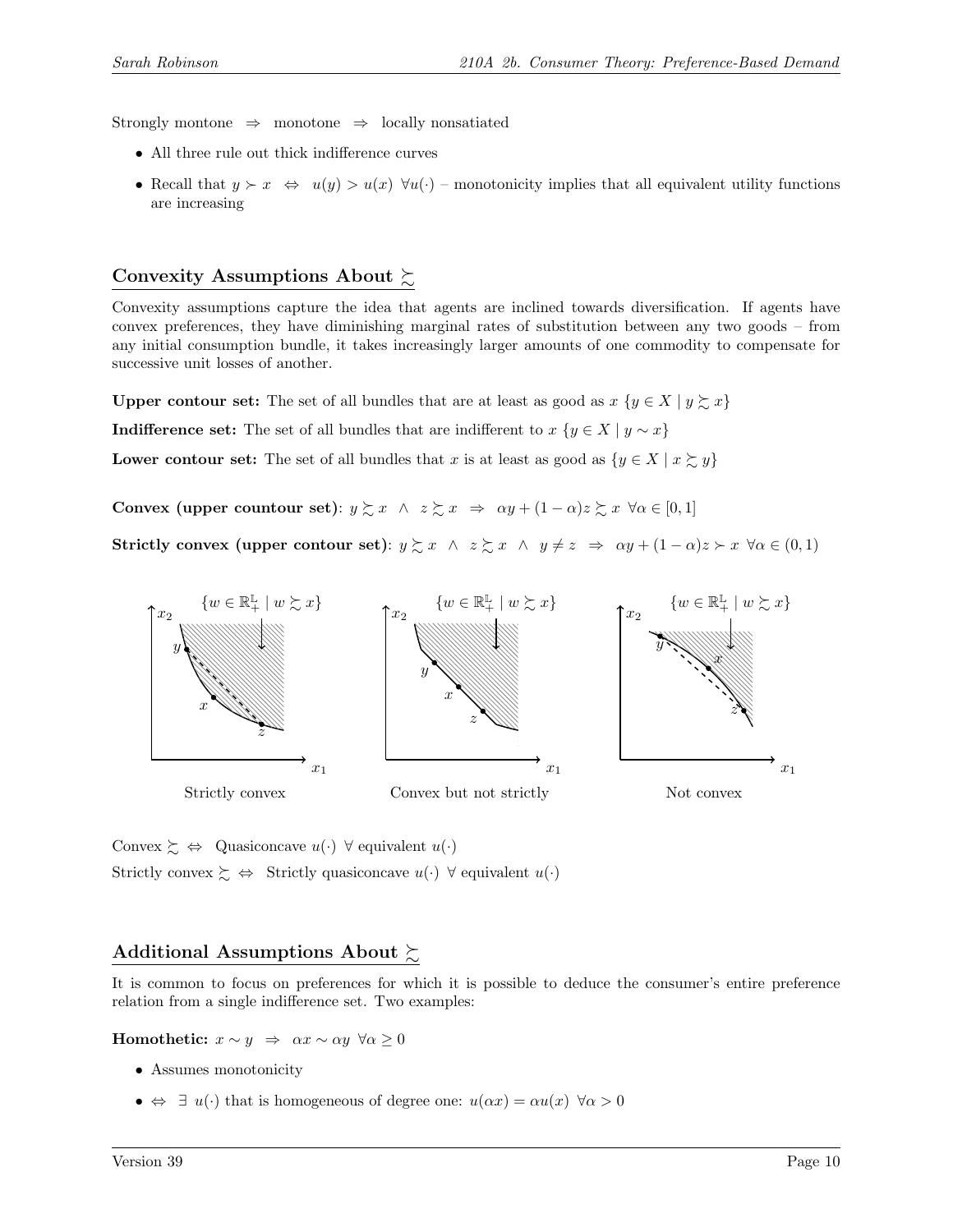• Constant  $MRS$  along rays from the origin (e.g., Cobb-Douglas)

#### Quasilinear (with respect to commodity 1):

- (i)  $x \sim y \Rightarrow (x + \alpha e_1) \sim (y + \alpha e_1), e_1 = (1, 0, \ldots 0) \; \forall \alpha \in \mathbb{R}$
- (ii)  $x + \alpha e_1 \succ x \ \forall x \ \forall \alpha > 0$  Commodity 1 is a "good"
	- $\bullet \Leftrightarrow \exists u(\cdot) \ni u(x) = x_1 + \phi(x_2, \ldots, x_L)$



Increasing and (strictly) quasiconcave are ordinal properties of  $u(\cdot)$ , so they will hold for any increasing transformation (any  $u(\cdot)$  that represents  $\succeq$ ). However, HOD 1 and quasilinear  $u(\cdot)$  are cardinal and not preserved by increasing transformations – we only know that there exists a  $u(\cdot)$  with such form.

## Utility Maximization Problem

Additionally assume  $\succsim$  is locally nonsatiated,  $p \gg 0$ , and  $w > 0$ 

Utility Maximization Problem:  $\max_{x\geq 0} u(x)$  s.t.  $p \cdot x \leq w$ 

**Proposition 2.6:** If  $p \gg 0$  and  $u(\cdot)$  is continuous, then the UMP has a solution.

• If  $p \gg 0$ , then  $B_{p,w}$  is a compact set, and a continuous function always has a maximum value on it

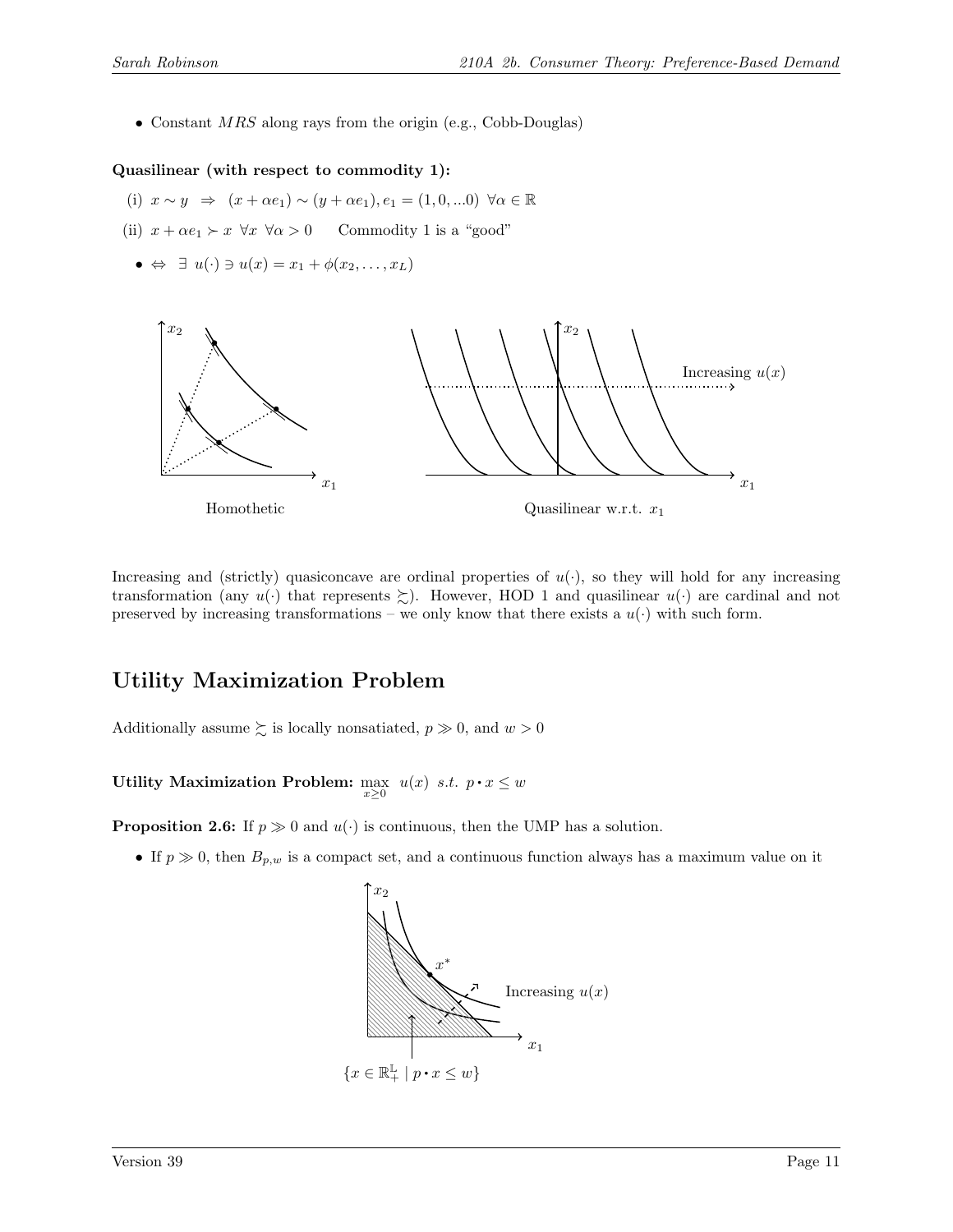#### Walrasian Demand Correspondence / Function

 $x(p, w)$  is the solution to the UMP (the x which achieves maximum utility)

**Proposition 2.7:** Suppose that  $u(\cdot)$  is a continuous utility function representing a locally nonsatiated preference relation  $\gtrsim$ . Then the Walrasian demand correspondence  $x(p, w)$  possesses the following properties:

- (i) Homogeneous of degree zero:  $x(\alpha p, \alpha w) = x(p, w) \ \forall p, w, \alpha > 0$ 
	- The feasible set of consumption bundles is the same when prices and wealth are multiplied by  $\alpha$ , so the set of maximizers must also be the same
- (ii) Walras' law:  $p \cdot x = w \ \forall x \in x(p, w)$ 
	- Follows from local nonsatiation
- (iii) **Convexity/uniqueness:** If  $\geq$  is convex  $(u(\cdot))$  is quasiconcave), then  $x(p, w)$  is a convex set. If  $\geq$  is strictly convex  $(u(\cdot))$  is strictly quasiconcave), then  $x(p, w)$  consists of a single element (is the Walrasian demand function).
	- Follows from the intersection points of convex or strictly convex  $\succeq$  with the budget line (intersection of two convex sets is convex)

By Kuhn-Tucker,  $x^* \in x(p, w)$  is a solution to the UMP iff there exists a Lagrange multiplier  $\lambda \geq 0$  such that for all  $\ell = 1, ..., L$ :

$$
\frac{\partial u(x^*)}{\partial x_\ell} \le \lambda p_\ell \text{ with equality if } x^*_\ell > 0
$$

We can use this formula when  $u(\cdot)$  is differentiable and quasiconcave (so the KT conditions are sufficient), u(.) is increasing (so the budget constraint is binding), and  $\partial u^*(x)/\partial x_\ell \neq 0$   $\forall \ell$  (the agent cares about all goods).

When  $x \gg 0$ :

$$
\nabla u(x) = \begin{bmatrix} \partial u(x)/\partial x_1 \\ \vdots \\ \partial u(x)/\partial x_L \end{bmatrix} = \lambda \begin{bmatrix} p_1 \\ \vdots \\ p_L \end{bmatrix}
$$

$$
\frac{\partial u(x^*)}{\partial x_k} = MRS_{k,\ell} = \frac{p_k}{p_\ell} \quad \forall k, \ell
$$

#### Finding Walrasian Demand

If  $u(\cdot)$  is differentiable:

$$
\text{# Take } MRS_{12} = \frac{\partial u(x^*)}{\partial u(x^*)/\partial x_1} = \frac{p_1}{p_2} \qquad \text{(use a monotonic transformation e.g., ln to simplify)}
$$

 $\mathcal K$  Solve for  $x_2$  as a function of  $x_1$ 

- \* Substitute  $x_2$  into the budget constraint  $w = p_1x_1 + p_2x_2$  and solve for  $x_1$ , and then  $x_2$
- $\mathcal$  ∀ Check that  $x_\ell \geq 0 \ \forall \ell$  !!! Otherwise, use piecewise demand functions (think about Kuhn-Tucker)
- $\hat{X}$  If  $\partial u(x^*)/\partial x_\ell$  has infinite marginal utility at 0 (x<sub>ℓ</sub> alone in the denominator), then the agent always wants some of that good (can rule out a corner w.r.t. that good)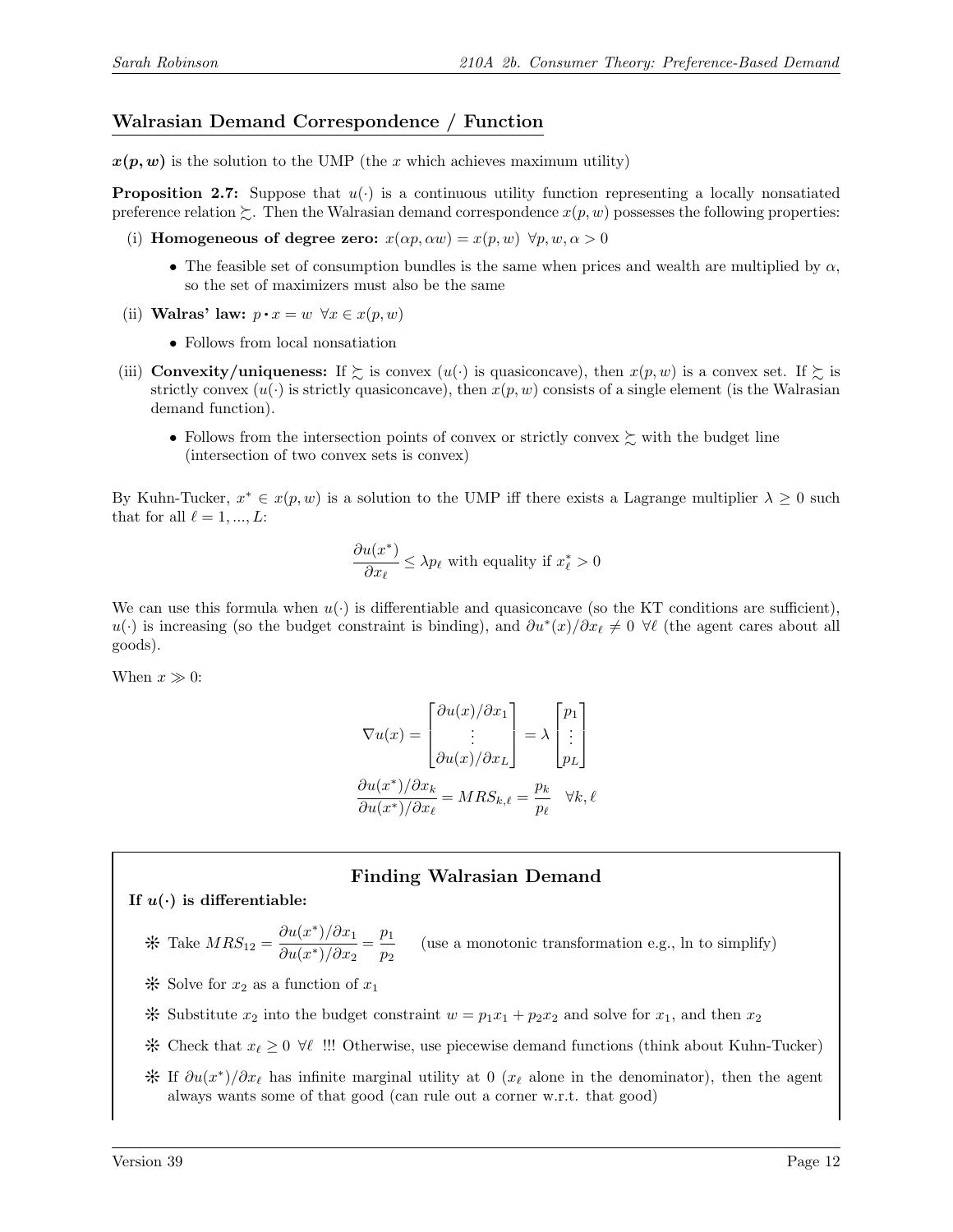- Y If the agent has MRS that is never equal to the price ratio, then they will demand only the good with the higher marginal utility per dollar
- Y If the agent has MRS that is always equal to the price ratio, then they will demand any combination of the goods
- Y Watch out for indifference towards a good or wanting less of a good

$$
\text{4.} \text{Cobb-Douglas: } \ln(u) = \alpha \ln x_1 + (1 - \alpha) \ln x_2 \quad x_1^* = \frac{\alpha w}{p_1} \qquad x_2^* = \frac{(1 - \alpha)w}{p_2}
$$

If  $u(\cdot)$  is not differentiable:

 $*$  Draw a picture and find the highest indifference curve (e.g., min function)

Check that the demand functions are HOD 0

### Indirect Utility Function

 $v(p, w)$  is the utility generated by solution to the UMP (the value of  $u(x^*)$ )

• When calculating, use the original utility function (NOT a monotonic transformation)

**Proposition 2.8:** Suppose that  $u(\cdot)$  is a continuous utility function representing a locally nonsatiated preference relation  $\zeta$ . Then the indirect utility function  $v(p, w)$  possesses the following properties:

- (i) Homogeneous of degree zero:  $v(\alpha p, \alpha w) = v(p, w) \ \forall p, w, \alpha > 0$
- (ii) Nonincreasing in  $p_\ell \ \forall \ell$  and increasing in w
- (iii) **Quasiconvex:** the set  $\{(p, w) | v(p, w) \leq \overline{v}\}\)$  is convex for any  $\overline{v}$
- (iv) **Continuous** in  $p$  and  $w$

#### Indirect Utility ⇒ Walrasian Demand

**Roy's Identity:** Suppose that  $x(p, w)$  is a singleton, that v is differentiable at  $(p, w) \gg 0$ , and that  $\frac{\partial v}{\partial w} > 0$ .

$$
x_{\ell}(p, w) = \frac{-\partial v(p, w)/\partial p_{\ell}}{\partial v(p, w)/\partial w} \quad \forall \ell = 1, \dots, L
$$

# Expenditure Minimization Problem

Additionally assume  $\geq$  is locally nonsatiated,  $p \gg 0$ , and  $\bar{u} > u(0)$  where  $u(0)$  is the utility from consuming bundle  $x = (0, 0, ..., 0)$ 

Expenditure Minimization Problem:  $\min_{x\geq 0}$   $p \cdot x$  s.t.  $u(x) \geq \bar{u}$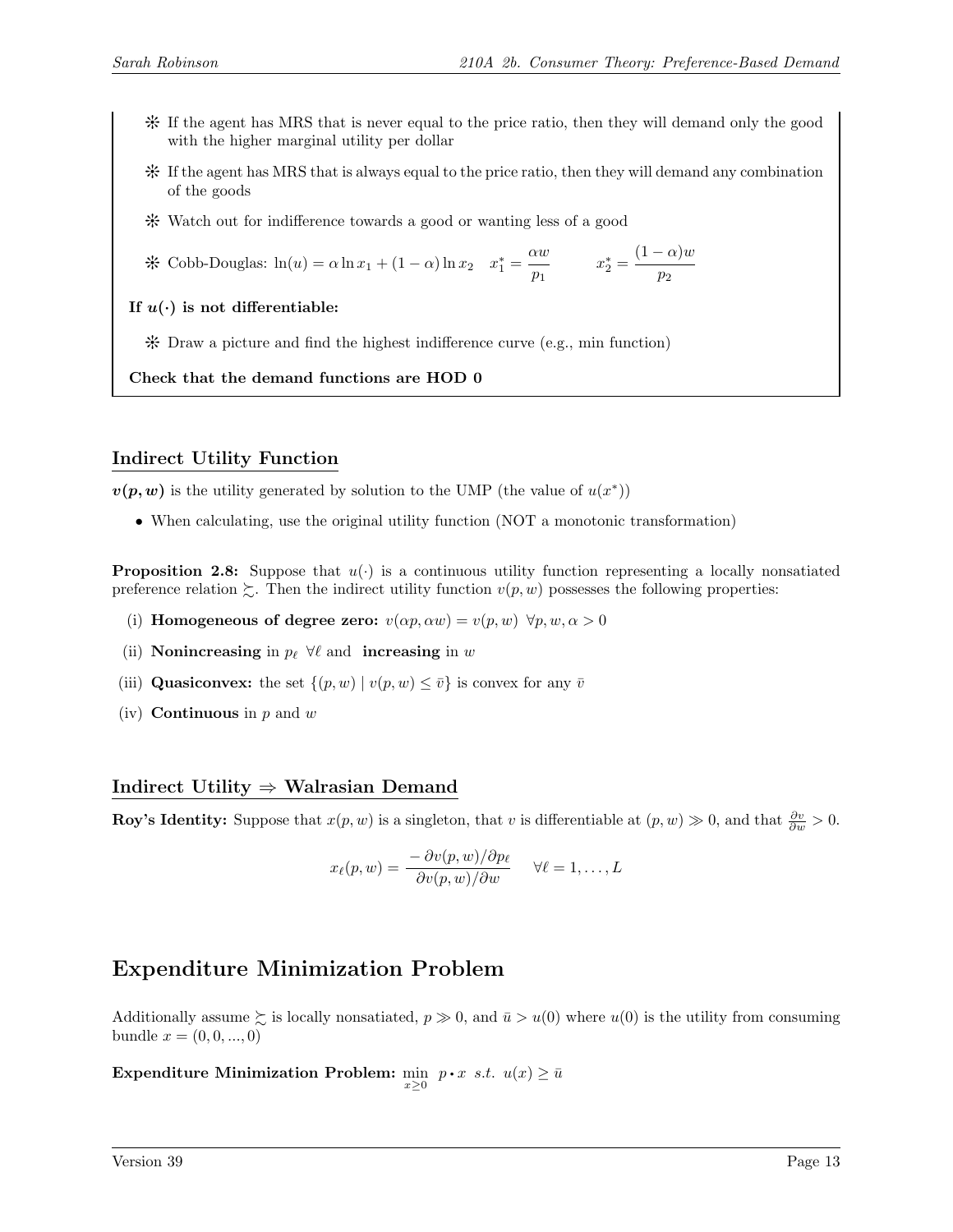**Proposition 2.10:** If  $p \gg 0$  and  $u(\cdot)$  is continuous and there is some x such that  $u(x) \geq \bar{u}$ , then the EMP has a solution

•  $u(x) \geq \bar{u}$  is a non-empty closed set, and  $p \cdot x$  is decreasing in x



### Hicksian Demand Function / Correspondence

 $h(p,\bar{u})$  is the solution to the EMP (the x which achieves minimum expenditure)

**Proposition 2.11:** Suppose that  $u(\cdot)$  is a continuous utility function representing a locally nonsatiated preference relation  $\gtrsim$ . Then the Hicksian demand correspondence  $h(p, \bar{u})$  possesses the following properties:

- (i) Homogeneous of degree zero in p:  $h(\alpha p, \bar{u}) = h(p, \bar{u}) \,\forall p, \bar{u}, \alpha > 0$
- (ii) No excess utility:  $u(x) = \bar{u} \ \forall x \in h(p, \bar{u})$
- (iii) **Convexity/uniqueness:** If  $\succeq$  is convex  $(u(\cdot))$  is quasiconcave), then  $h(p, \bar{u})$  is a convex set. If  $\succeq$  is strictly convex  $(u(\cdot))$  is strictly quasiconcave), then  $h(p, \bar{u})$  consists of a single element (is the Hicksian demand function).

#### Expenditure Function

 $e(p, \bar{u})$  is the expenditure generated by solution to the EMP (the value of  $p \cdot x^*$ )

**Proposition 2.12:** Suppose that  $u(\cdot)$  is a continuous utility function representing a locally nonsatiated preference relation  $\gtrsim$ . Then the expenditure function  $e(p, \bar{u})$  possesses the following properties:

- (i) Homogeneous of degree one in p:  $e(\alpha p, \bar{u}) = \alpha e(p, \bar{u}) \,\forall p, \bar{u}, \alpha > 0$
- (ii) Nondecreasing in  $p_\ell \ \forall \ell$  and increasing in  $\bar{u}$
- (iii) Concave in p:  $e(\alpha p + (1 \alpha)p', \bar{u}) \geq \alpha e(p, \bar{u}) + (1 \alpha)e(p', \bar{u})$
- (iv) **Continuous** in p and  $\bar{u}$

#### Expenditure ⇒ Hicksian Demand

**Shephard's Lemma:** Suppose that  $u(\cdot)$  is a continuous utility function representing a locally nonsatiated preference relation  $\succsim$  on  $\mathbb{R}^L_+$  and suppose that  $h(p, \bar{u})$  is is a singleton.

$$
h_{\ell}(p,\bar{u}) = \frac{\partial e(p,\bar{u})}{\partial p_{\ell}} \quad \forall \ell = 1,\ldots,L
$$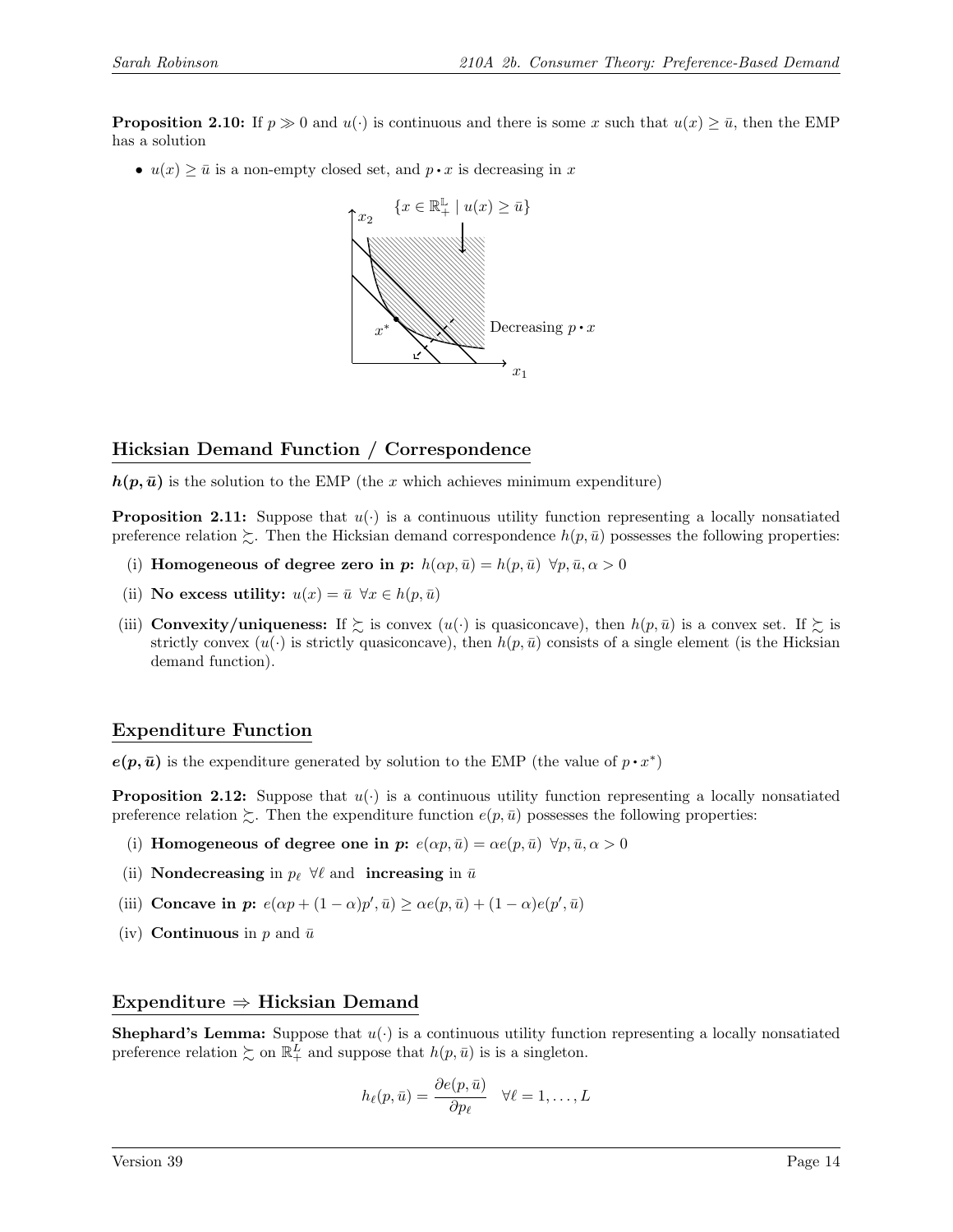

\* If using piece-wise functions, flip around constraints at  $e(p, u)$  (put in terms of u instead of w)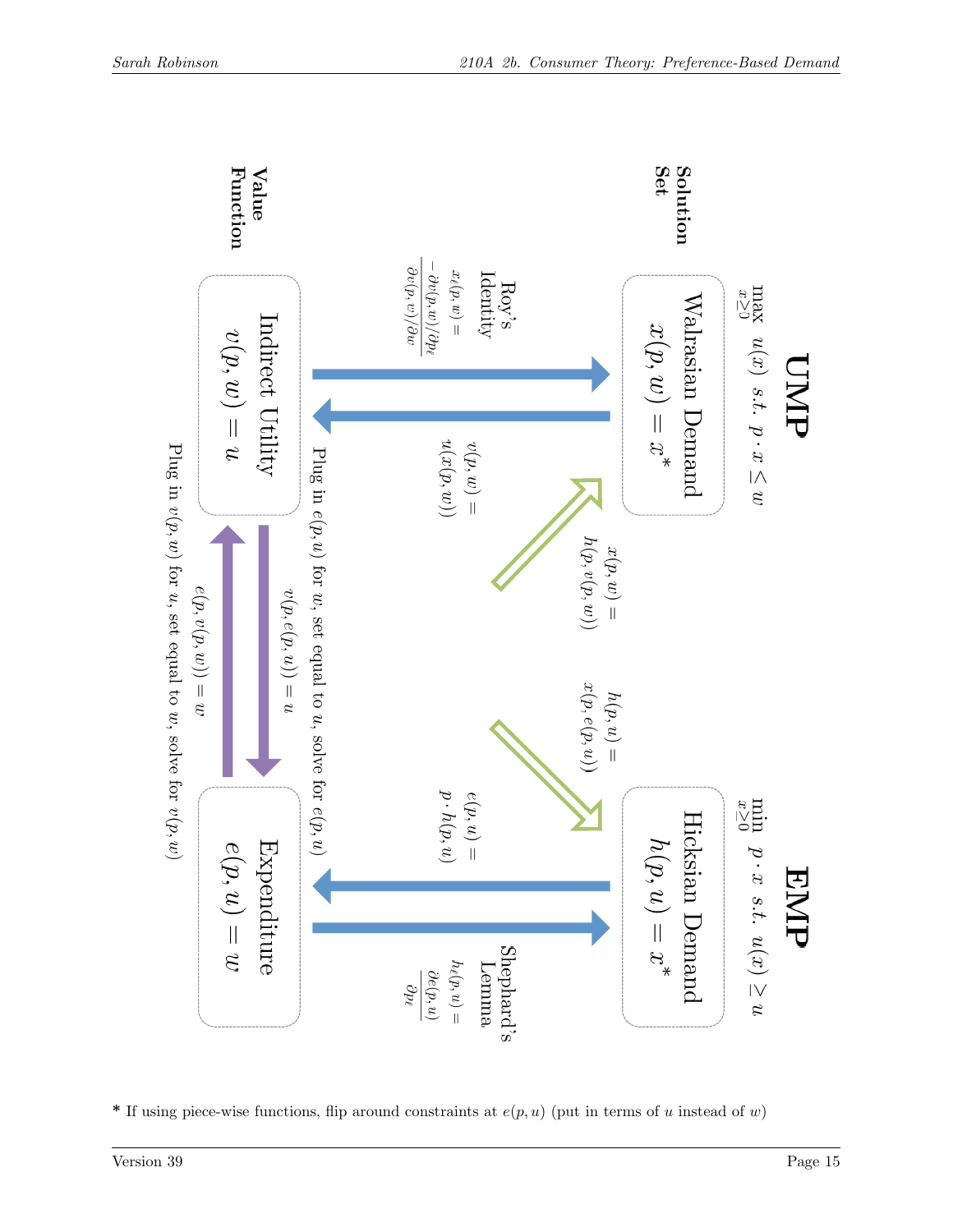# Hicksian Comparative Statics

A Hicksian compensated price change is accompanied by a wealth change so that the initial utility level is just achievable.

- A Slutsky compensated price change adjustes wealth so that the consumer can afford the previous bundle (which may give them an increase in utility if they choose a different bundle); a Hicksian compensated price adjustes wealth to put them on the same indifference curve
- We can do this kind of compensated price change now that we have a concept of "indifference curve"

Compensated Law of Demand (Hicksian): Suppose  $p, p' \geq 0$  and let  $x \in h(p, u)$  and  $x' \in h(p', u)$ . Then  $[p'-p] \cdot [x'-x] \leq 0$ 

- Substitution effect is negative, and now there is no income effect
- In particular,  $h_k(p, u)$  is non-increasing in  $p_k$  if a good becomes more expensive, you want weakly less of it (assuming single-valued)

$$
D_{p}h(p,u) = \begin{bmatrix} \frac{\partial h_{1}(p,u)}{\partial p_{1}} & \cdots & \frac{\partial h_{1}(p,u)}{\partial p_{L}} \\ \vdots & \ddots & \vdots \\ \frac{\partial h_{L}(p,u)}{\partial p_{1}} & \cdots & \frac{\partial h_{L}(p,u)}{\partial p_{L}} \end{bmatrix}
$$

**Proposition 2.15:** Suppose that  $u(\cdot)$  represents a preference relation  $\geq$  and that  $h(p, u)$  is a singleton and continuously differentiable at  $(p, u)$  where  $p \gg 0$ . Then:

- (i)  $D_p h(p, u)$  is negative semi-definite
- (ii)  $D_p h(p, u)$  is symmetric

## Slutsky Equation

**Proposition 2.17:** Suppose that  $u(\cdot)$  is a continuous utility function representing a locally nonsatiated and strictly convex preference relation  $\sum$ . Let  $p \gg 0$  and  $w = e(p, u)$ . If  $h(p, u)$  and  $x(p, w)$  are single-valued and differentiable at  $(p, u, w)$ , then for all  $\ell, k$ :

$$
\frac{\partial h_{\ell}(p, u)}{\partial p_k} = \frac{\partial x_{\ell}(p, w)}{\partial p_k} + \frac{\partial x_{\ell}(p, w)}{\partial w} x_k(p, w)
$$

$$
D_p h(p, u) = D_p x(p, w) + D_w x(p, w) x(p, w)^T
$$

- Substitution Effect  $=$  Total Effect  $+$  Income Effect
- Now that we have the concept of indifference curves, we can isolate the substitution effect directly with  $D_p h(p, u)$  rather than the Slutsky matrix
- With our additional restrictions, the matrix is now symmetric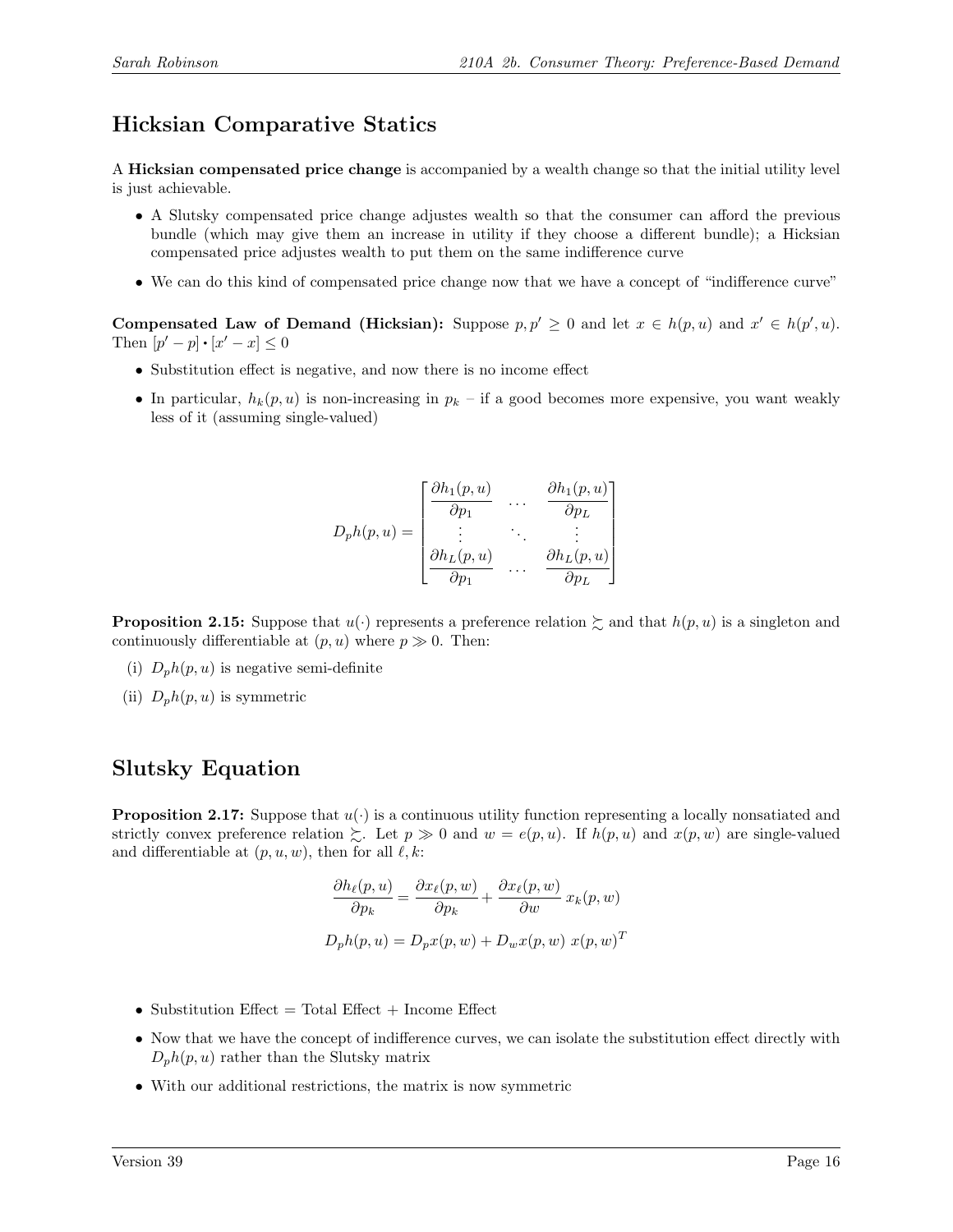# Consumer Welfare: Price Changes

We use the expenditure function to measure welfare changes in dollars, when prices change from  $p$  to  $p'$ We assume wealth is fixed, so  $e(p, u) = e(p', u') = w$ 

Compensating Variation:  $CV = e(p, u) - e(p', u) = w - e(p', u)$ 

- The change in wealth required to achieve original utility
- $\bullet$  > 0 means the price change improved welfare
- If only  $p_\ell$  changes,  $CV = \int^{p_\ell}$  $p'_\ell$  $h_{\ell}(p, u) dp_{\ell}$

Equivalent Variation:  $EV = e(p, u') - e(p', u') = e(p, u') - w$ 

- The change in wealth that would be equivalent to the price change
- $\bullet$  > 0 means the price change improved welfare

• If only 
$$
p_{\ell}
$$
 changes,  $EV = \int_{p'_{\ell}}^{p_{\ell}} h_{\ell}(p, u') dp_{\ell}$ 

Consumer Surplus:  $CS = \int^{p_{\ell}}$  $\int\limits_{p'_\ell} x_\ell(p,w) \; dp_\ell$  $\ell$ 

- Normal goods:  $CV \leq CS \leq EV$
- Inferior goods:  $EV \leq CS \leq CV$

# Consumer Welfare: Price Indices

Ideal Index =  $\frac{e(p',u)}{u(p')}$  $e(p, u)$ 

**Laspeyres Index** = 
$$
\frac{p' \cdot x}{p \cdot x} \ge \frac{e(p', u)}{e(p, u)} = Ideal(u)
$$

Paasche Index =  $\frac{p' \cdot x'}{p}$  $\frac{p' \cdot x'}{p \cdot x'} \leq \frac{e(p', u')}{e(p, u')}$  $\frac{\partial P}{\partial e(p, u')} = Ideal(u')$ 

Laspeyres and Paasche both suffer from substitution bias, because they do not account for the fact that when prices change, consumers will substitute to cheaper products.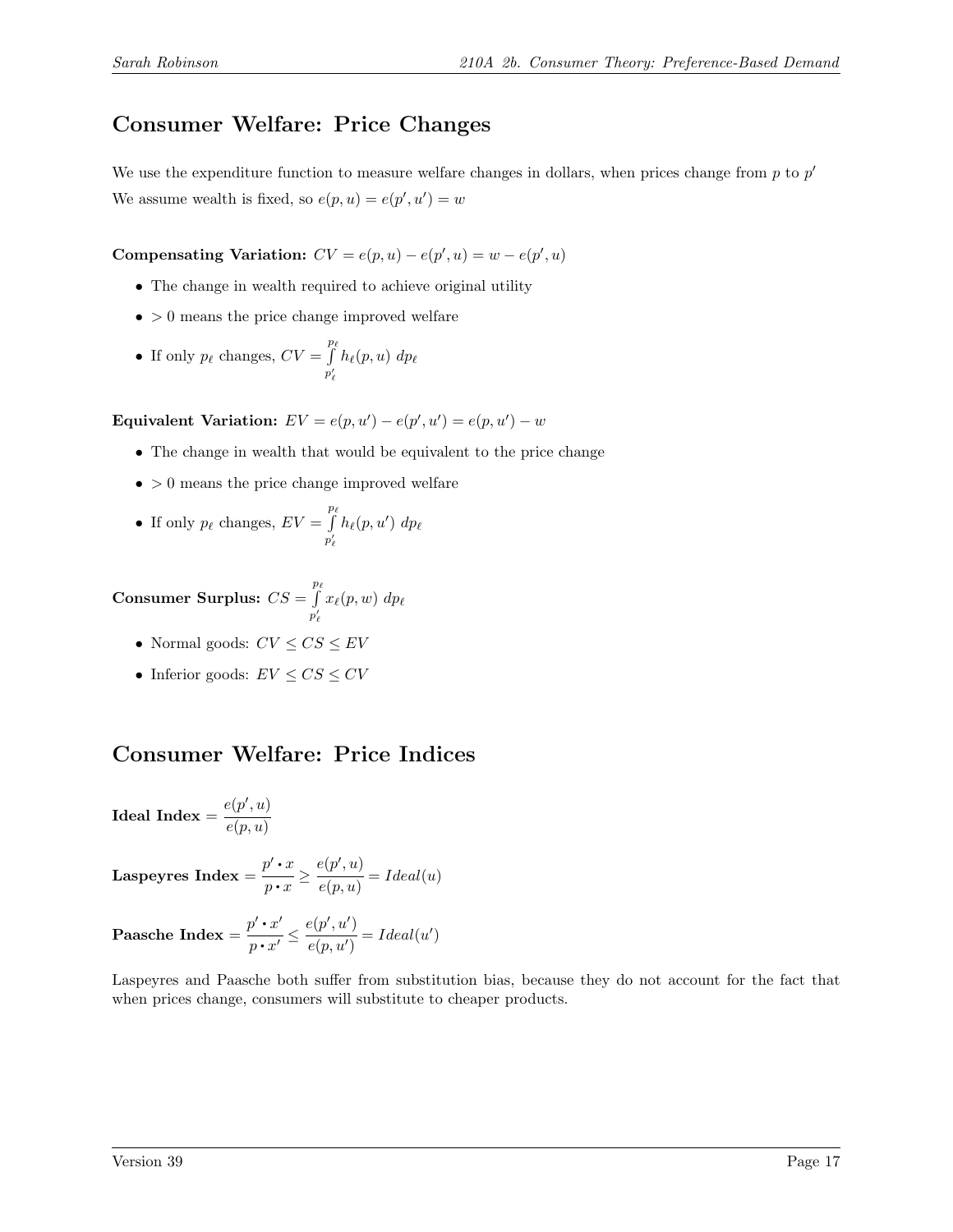# 3. General Equilibrium

(Reference: Chapters 15, 16, 17, Microeconomic Theory, Mas-Colell, Whinston, & Green)

## The Walrasian Model

- L commodities with market prices  $p \in \mathbb{R}^L_+$
- Pure-exchange economy  $\mathcal{E} = (X^i, u^i, e^i)_{i=1}^n$  giving for each agent  $i \in \{1, ..., n\}$ :
	- Consumption set  $X^i$  (we assume  $X^i = \mathbb{R}^L_+$   $\forall i$ )
	- $-$  Utility function  $u^i: \mathbb{R}^L_+ \rightarrow \mathbb{R}$
	- $-$  Endowment bundle  $e^i \in \mathbb{R}^L_+$
- Given prices, an agent has budget set  $\mathcal{B}^i(p) = \{x \mid p \cdot x \leq p \cdot e^i\}$

An allocation  $x = (x^1, x^2, \dots, x^n)$  denotes a  $L \times 1$  consumption bundle for each agent

An allocation is **feasible** if for all 
$$
\ell \in 1, ..., L
$$
 
$$
\sum_{i=1}^{n} x_{\ell}^{i} \leq \sum_{i=1}^{n} e_{\ell}^{i}
$$

For the  $L = 2$ ,  $n = 2$  case we represent the set of feasible allocations with the Edgeworth Box.

## Pareto Optimality

A feasible allocation  $x^*$  is **pareto optimal** if there is no other feasible allocation  $\hat{x}$  such that  $u^i(\hat{x}^i) \geq u^i(x^{i*})$ for all  $i = 1, ..., n$ , with  $u^{i}(\hat{x}^{i}) > u^{i}(x^{i})$  for some i

- The pareto optimal set is unrelated to endowments
- The contract curve is a subset of the pareto optimal points defined by e, where both agents have the same or better utility as that given to them by  $e$  (we expect agents to trade to some point on the contract curve, though we don't know to where because bargaining power may not be equal)

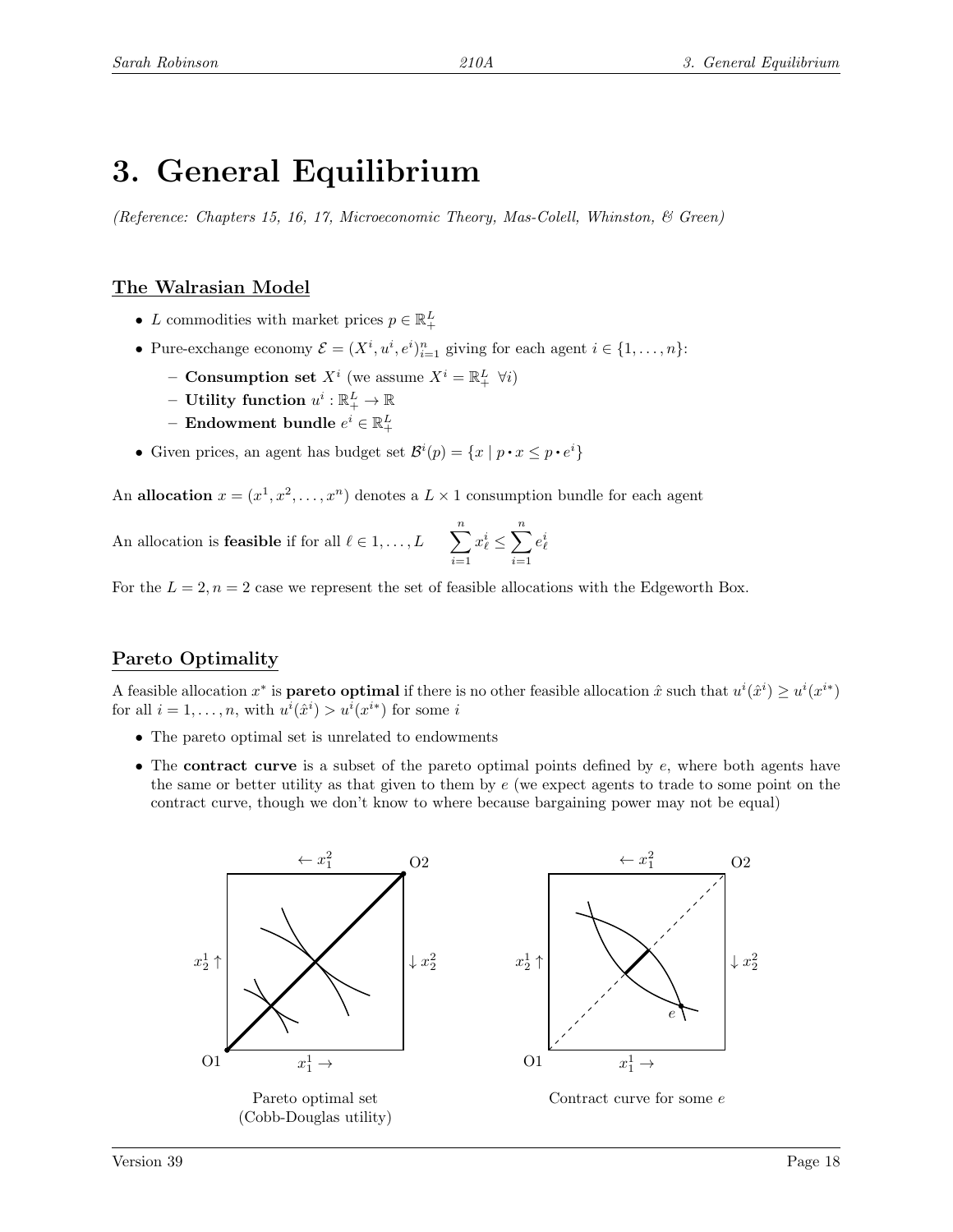Weighted Welfare Maximum: Suppose  $u^{i}(\cdot)$  is increasing, continuous, and concave  $\forall i$ . An allocation  $\bar{x} = (\bar{x}^1, \ldots, \bar{x}^n)$  is pareto optimal  $\Leftrightarrow$  there exists **pareto weights**  $\lambda \in \mathbb{R}^n_+$ ,  $\lambda \neq 0$  such that  $\bar{x}$  solves:

$$
\max_x \sum_{i=1}^n \lambda^i u^i(x) \quad s.t. \quad \sum_{i=1}^n x^i = \sum_{i=1}^n e^i \quad x^i \in X^i \ \forall i
$$

• If utility is quasilinear in the same (private) good across all agents, then the parteo weights must all be equal

#### Finding Set of Pareto Optimal Allocations

#### Interior PO allocations:

- Y Find allocations where indifference curves are tangent
- $\mathcal{H}$  If  $u^{i}(\cdot)$  is increasing and differentiable  $\forall i$ , then the interior PO set is characterized by:

$$
-\frac{MU_h^1(x^1)}{MU_k^1(x^1)} = \frac{MU_h^i(x^i)}{MU_k^i(x^i)} \quad \forall i \in 2, \dots, n \quad \forall h, k \in 1, \dots, L, \quad h \neq k
$$

$$
-\sum_{i=1}^n x_\ell^i = \sum_{i=1}^n e_\ell^i \quad \forall \ell \in 1, \dots, L
$$

\* For  $L = 2, n = 2$ :  $MRS^1 = MRS^2$ 

#### Corner PO allocations:

- Y Allocations where one agent has everything (the two origins in the Edgeworth Box) are almost always PO
- Y The PO set is almost always a continuous set: check the edges which connect the origins and the interior PO set
- Y Edge PO allocations arise when the agents would prefer to adjust to where their indifference curves are tangent, but cannot due to non-negativity constraints

#### Walrasian Equilibrium

A **Walrasian equilibrium** is prices  $p^*$  and allocation  $x^* = (x^{i*})_{i=1}^n$  such that:

(i) Every agent is maximizing their utility given  $p^*$ :  $x^{i*} \in \arg \max u^{i}(x) \quad \forall i$ 

(ii) Markets clear: 
$$
\sum_{i=1}^{n} x_{\ell}^{i} = \sum_{i=1}^{n} e_{\ell}^{i} \quad \forall \ell \in 1, ..., L
$$

Notes:

- A Walrasian equilibrium takes endowments as given
- In a Walrasian equilibrium, there is no excess supply or excess demand (the optimal bundles must be at the same point in the Edgeworth box)

 $x \in \mathcal{B}^i(p)$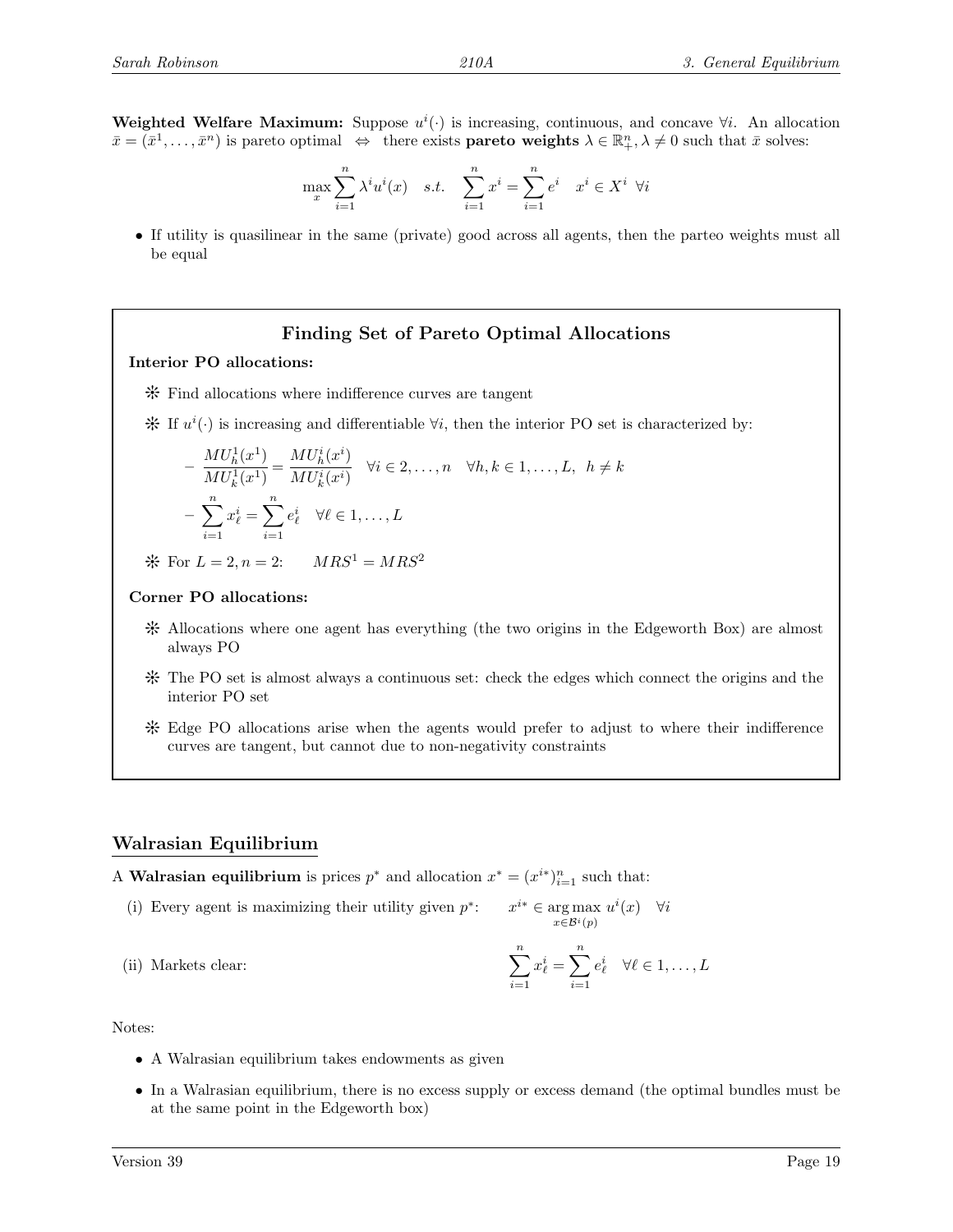- Multiple Walrasian equilibria are possible; there also may be no Walrasian equilibria
- In a competitive equilibrium, price-taking is automatic; in a Walrasian equilibrium, price-taking is not automatic (e.g., in the case of finitely many consumers) but assumed

#### Finding Walrasian Equilibria:

- 1. Solve individual Walrasian demand functions
	- a. If needed, use a piecewise function based on price ratios to ensure that  $x^* \geq 0$
- 2. Set aggregate demand for one good equal to aggregate endowment for that good  $(x_1^1 + x_1^2 = e_1^1 + e_1^2)$
- 3. Replace w with cash value of endowments
- 4. Assert the price of one good  $= 1$  (numeraire good)
- 5. Solve for the other price

a. Quadratic Formula: 
$$
\frac{-b \pm \sqrt{b^2 - 4ac}}{2a}
$$

6. Use prices and demand functions to check that markets for other goods also clear

At an interior equilibrium: 
$$
MRS_{12}^1 = \frac{\partial u^1/\partial x_1^1}{\partial u^1/\partial x_2^1} = \frac{\partial u^2/\partial x_1^2}{\partial u^1/\partial x_2^2} = MRS_{12}^2 = \frac{p_1}{p_2}
$$

#### Look Out For:

- An agent prefers less of a good
- An agent doesn't care about a good
- Goods are perfect complements for an agent
- An agent has increasing marginal utility (will want all of that good)
- Corner solutions
	- Check all four sides & corners of the Edgeworth box for corner solutions
	- We can rule out a side if an agent has infinite marginal utility in a good at 1 (the agent always wants a little bit of that good)
	- We can also rule out a side if that good  $= 0$  implies a price (e.g., with piecewise demand functions) which means the agents have different optimal bundles (e.g., both agents want all of a good)
	- There may be a corner solution for which a range of prices will work (the price vector can take a range of slopes and still intersect the corner solution and be between two indifference curves, since the edge of the Edgeworth box cuts off the point of exact tangency)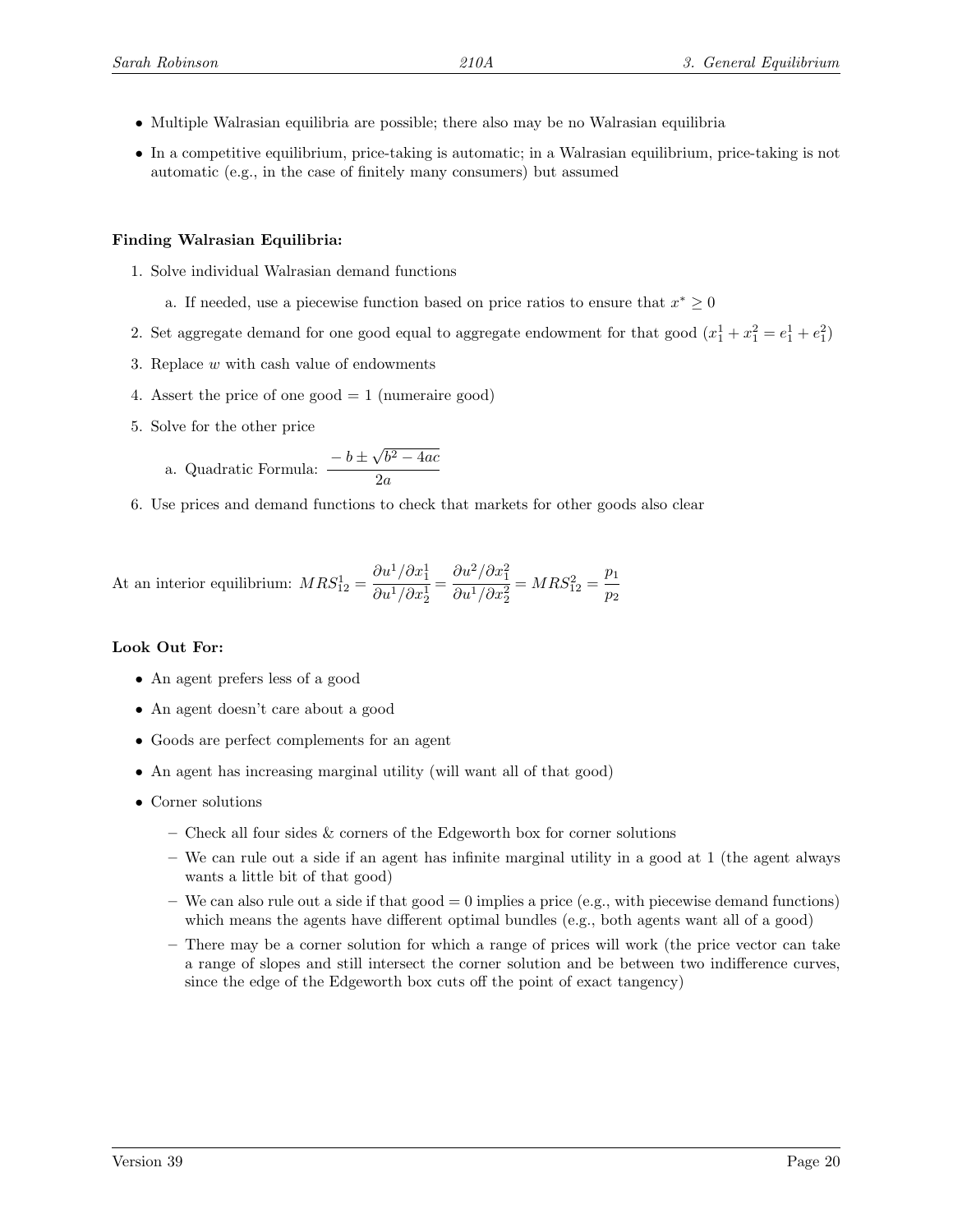# Welfare Theorems

Key Assumptions: For all agents  $i \in \mathcal{I}$ :

- (A1)  $u^{i}(\cdot)$  is continuous
- (A2)  $u^{i}(\cdot)$  is increasing, i.e.,  $u^{i}(x') > u^{i}(x)$  whenever  $x' \gg x$
- (A3)  $u^i(\cdot)$  is concave
- $(A4)$   $e^i \gg 0$

## First Welfare Theorem

Let  $(p,(x^i)_{i\in\mathcal{I}})$  be a Walrasian equilibrium for economy  $\mathcal{E}$ . If (A2) holds, the allocation  $(x^i)_{i\in\mathcal{I}}$  is pareto optimal.

### Second Welfare Theorem

Let  $\mathcal E$  be an economy that satisfies  $(A1) - (A4)$ . If  $(x^i)_{i \in \mathcal I}$  is pareto optimal, then there exists a reallocation of endowments  $e'$  and a price vector p such that  $(p, (x^i)_{i \in \mathcal{I}})$  is a Walrasian equilibrium of  $\mathcal{E}'$ .

- If you desire a particular pareto optimal outcome, find the price vector that goes through it and redistribute goods to some  $e'$  on that line or wealth so that the outcome is affordable
- To find needed wealth transfers (or transfers in units of the numeraire good), find  $p$ . Then  $T^i = p \cdot x^i - p \cdot e^i$  (total transfers must sum to 0)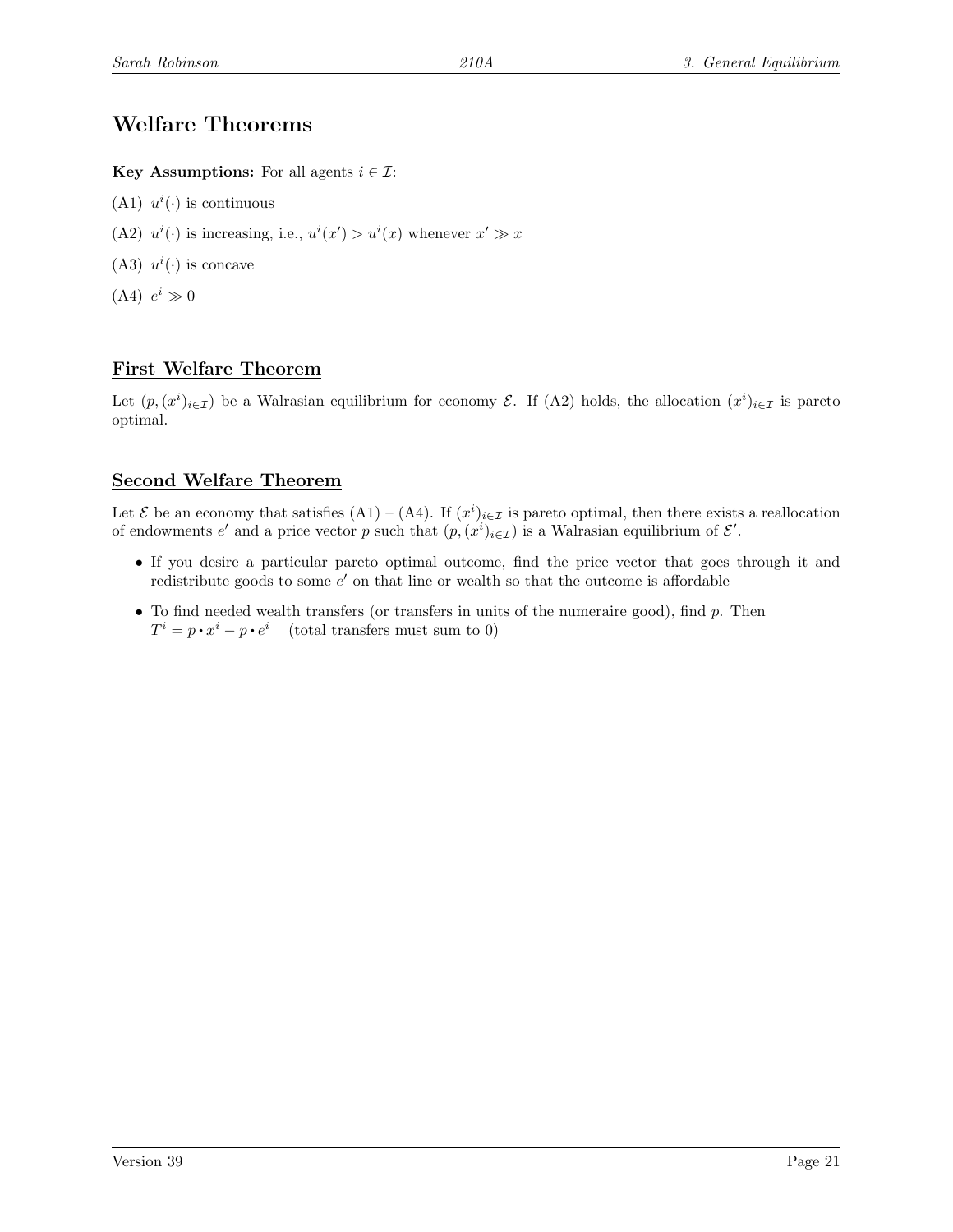# 4. Monotone Comparative Statics

(Reference: pp. 33-40, Useful Math for Microeconomics, Jonathan Levin & Antonio Rangel)

Monotone comparative statics are a powerful tool for understanding whether the solution to a constrained optimization problem is nondecreasing or nonincreasing, without making assumptions about continuity, differentiability, or concavity of the function.

 $x^*(\theta) = \underset{x \in \mathcal{D}}{\arg \max} f(x, \theta)$  for  $\theta \in \Theta$ 

- x is the choice variable,  $\theta$  is a parameter
- $f:\mathbb{R}^2\to\mathbb{R}$
- Assume  $x^*(\theta)$  is non-empty for all  $\theta \in \Theta$  (may be multi-valued)

 $A \leq_{s} B$  in the strong set order:  $a \in A \land b \in B \Rightarrow \min\{a, b\} \in A \land \max\{a, b\} \in B$ 

 $x^*(\cdot)$  is nondecreasing (in the strong set order) in  $\theta$ :  $\theta < \theta' \Rightarrow x$ \* $(\theta) \leq_s x^*(\theta')$ 

• If  $x^*(\cdot)$  is a compact-valued correspondence and nondecreasing in the strong set order, then  $\bar{x}^*(\theta) = \max_{x \in x^*(\theta)} x$  and  $\underline{x}^*(\theta) = \min_{x \in x^*(\theta)} x$  are also nondecreasing

The function  $f : \mathbb{R}^2 \to \mathbb{R}$  is **supermodular** in  $(x, \theta)$  if for all  $x' > x$  and  $\theta' > \theta$ :

- $f(x', \theta) f(x, \theta)$  is nondecreasing in  $\theta$ :  $f(x', \theta') f(x, \theta') \ge f(x', \theta) f(x, \theta)$
- $f(x, \theta') f(x, \theta)$  is nondecreasing in x:  $f(x', \theta') f(x', \theta) \ge f(x, \theta') f(x, \theta)$  (equivalently)
- "Increasing differences"
- Strictly supermodular uses increasing and >

**Proposition 4.1:** A twice continuously differentiable  $f(\cdot)$  is supermodular in  $(x, \theta) \Leftrightarrow f_{x\theta}(x, \theta) \ge$  $0 \forall (x, \theta)$ 

• 
$$
f_{x\theta} = \frac{\partial}{\partial x} \left( \frac{\partial f}{\partial \theta} \right) = \frac{\partial}{\partial \theta} \left( \frac{\partial f}{\partial x} \right) = \frac{\partial^2 f}{\partial x \partial \theta}
$$

• f is strictly supermodular  $\Leftrightarrow f_{x\theta}(x,\theta) > 0 \ \forall (x,\theta)$ 

**Topkis' Monotonicity Theorem:** If  $f(\cdot)$  is supermodular in  $(x, \theta)$ , then  $x^*(\theta)$  is nondecreasing in  $\theta$ 

• To show nonincreasing in  $\theta$ , then we need supermodular in  $(x, -\theta)$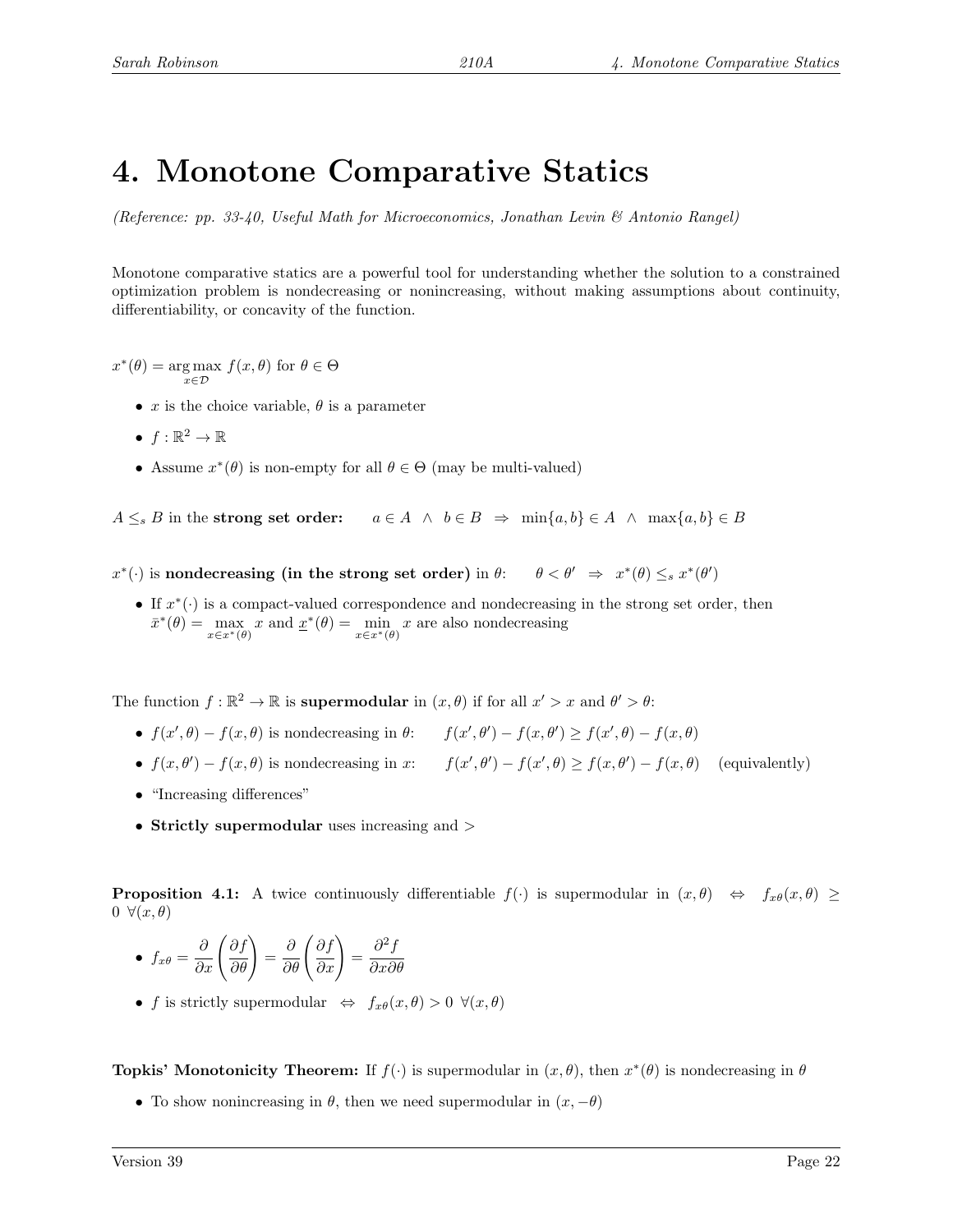**Proposition 4.4:** If  $f(\cdot)$  is strictly supermodular in  $(x, \theta)$ , then for all  $\theta' > \theta, x \in x^*(\theta), x' \in x^*(\theta')$ , we have that  $x' \geq x$ 

• If  $f(\cdot)$  is continuously differentiable in x and x is in the interior of the fixed choice set  $\mathcal{D}$ , then  $x' > x$ 

#### Single-Crossing

Supermodularity is a stronger assumption than what is required for  $x^*(\theta)$  to be nondecreasing.

The function  $f : \mathbb{R}^2 \to \mathbb{R}$  is **single-crossing** in  $(x, \theta)$  if for all  $x' > x$  and  $\theta' > \theta$ :

- (i)  $f(x', \theta) f(x, \theta) \ge 0 \Rightarrow f(x', \theta') f(x, \theta') \ge 0$
- (ii)  $f(x', \theta) f(x, \theta) > 0 \Rightarrow f(x', \theta') f(x, \theta') > 0$

 $f(\cdot)$  is supermodular  $\Rightarrow$   $f(\cdot)$  is single-crossing

 $f(\cdot)$  is single-crossing  $\Rightarrow x^*(\theta)$  is nondecreasing  $x^*(\theta)$  is nondecreasing in  $\theta$  for all choice sets  $\mathcal{D} \Rightarrow f(\cdot)$  is single-crossing



#### Parameterization

Compare solutions to two distinct maximization problems, max  $g(x)$  and max  $h(x)$ . Let  $\theta \in \{0, 1\}$  and:

$$
f(x, \theta) = \begin{cases} g(x) & \text{if } \theta = 0 \\ h(x) & \text{if } \theta = 1 \end{cases}
$$

If  $f(\cdot)$  is supermodular (i.e., if  $h(x) - g(x)$  is nondecreasing in x), then  $x^*(1) \geq x^*(0)$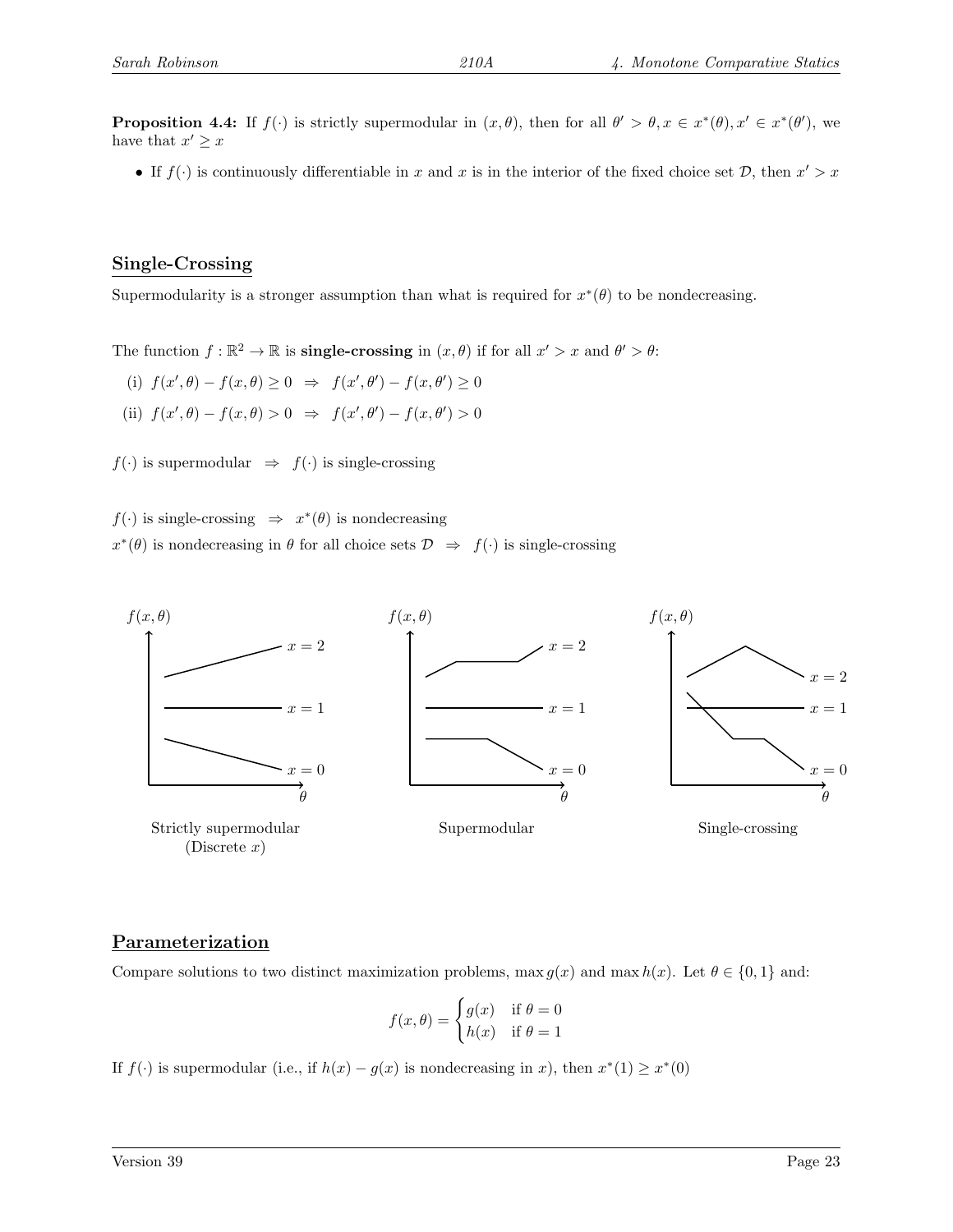### Aggregation

 $\max_{x \in \mathbb{R}, z \in \mathbb{R}^k, x \leq F(z)} px - w \cdot z$ 

If we only care about how p impacts  $x^*(p, w)$ , we rewrite into:

- Maximization problem given fixed x that does not involve  $p: \quad -c(x) = \max_{z \in \mathbb{R}^k, x \leq F(z)} -w \cdot z$
- Maximization problem with  $x$  as the only choice variable:  $\max_{x \in \mathbb{R}} px - c(x)$

Now it is easy to show that the latter maximization problem is supermodular in  $(x, p)$ :

- $[px' c(x')] [px c(x)] = p(x' x) [c(x') c(x)]$
- The first term is nondecreasing in  $p$ , and the second is unrelated to  $p$
- So the objective function is supermodular  $(x, p)$  and thus  $x^*(p)$  is nondecreasing in p

### Implicit Function Theorem

With additional assumptions we can use the Implicit Function Theorem (more restrictive).

 $\max_{x \in \mathbb{R}} f(x, \theta)$  where  $\theta \in \mathbb{R}$ 

- $f(\cdot)$  is twice continuously differentiable and strictly concave:  $f_{xx} < 0$
- There is a unique solution for every  $\theta$  characterized by the FOC:  $^*(\theta), \theta) = 0$
- Totally differentiate with respect to  $\theta$ :  $\frac{\partial f_x(x^*(\theta), \theta)}{\partial x}$ .  $\frac{\partial x^*(\theta)}{\partial \theta} + \frac{\partial f_x(x^*(\theta), \theta)}{\partial \theta} = 0$
- Simplify:  $\frac{\partial x^*(\theta)}{\partial \theta} = \frac{f_{x\theta}(x^*(\theta), \theta)}{-f_{xx}(x^*(\theta), \theta)}$  $-f_{xx}(x^*(\theta),\theta)$
- $x^*(\theta)$  is nondecreasing  $\Leftrightarrow f_{x\theta}(x^*(\theta), \theta) \geq 0$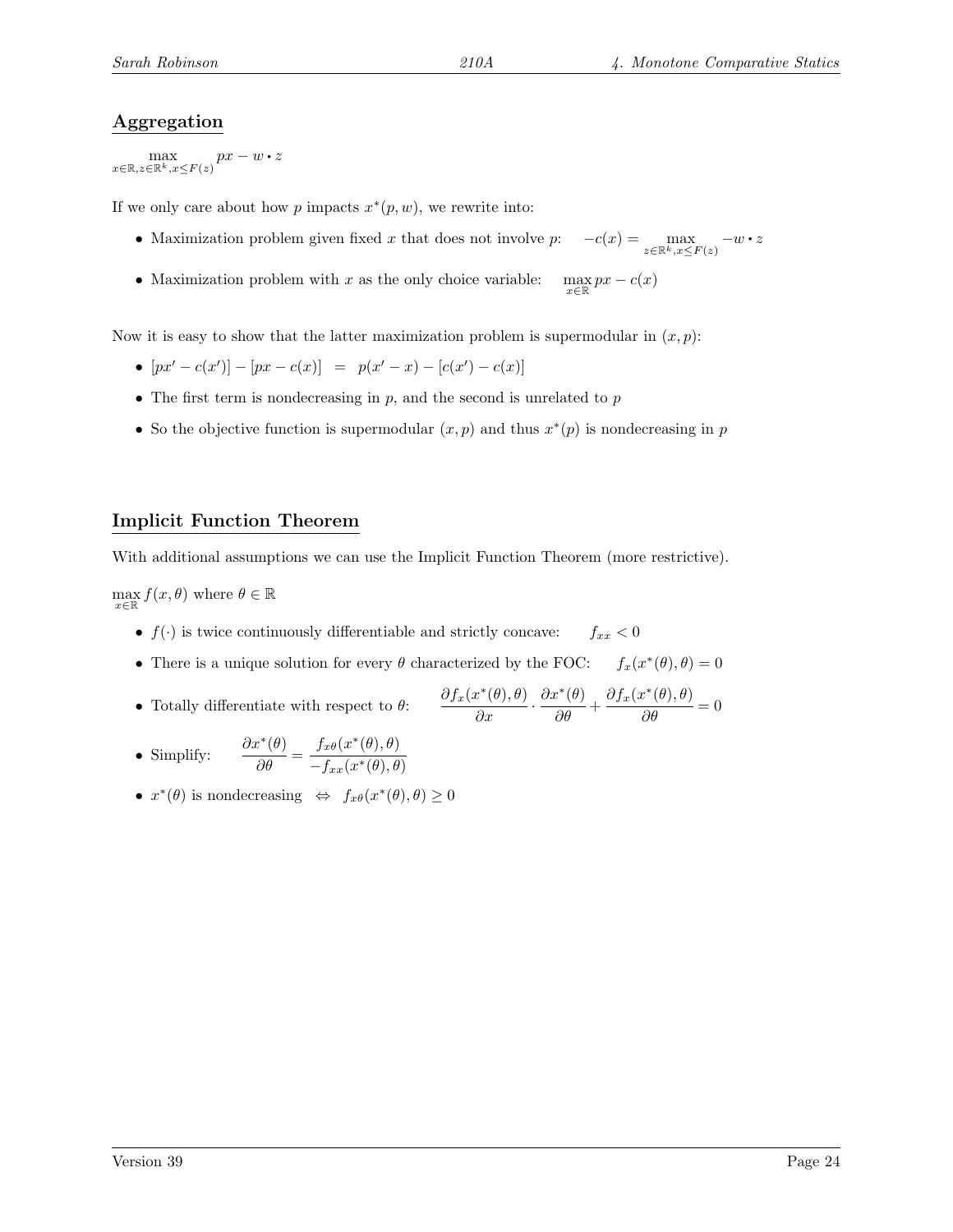# 5. Production

(Reference: Chapter 5, Microeconomic Theory, Mas-Colell, Whinston, & Green)

Consider an economy with L commodies.

**Production plan:**  $y = (y_1, ..., y_L) \in \mathbb{R}^L$ , where  $y_k > 0$  is an output and  $y_k < 0$  is an input

**Production set:**  $Y \subset \mathbb{R}^L$  is the set of all production plans that are feasible for the firm based on technology

Y can be described using **transformation function**  $T : \mathbb{R}^L \to \mathbb{R}$ , where  $Y = \{y \in \mathbb{R}^L | T(y) \le 0\}$ , and  $T(y) = 0 \Leftrightarrow y$  is an element of the boundary of Y

**Marginal rate of transformation:** If  $T(\cdot)$  is differentiable and  $T(y) = 0$  for some production plan y, then for any commodities k and l:  $MRT_{k\ell}(y) = \frac{\partial T(y)/\partial y_k}{\partial T(x)/\partial y_k}$  $\partial T(y)/\partial y_\ell$ 

When goods can be either inputs or outputs but not both, we denote outputs by  $q = (q_1, ..., q_H)$  and inputs by  $z = (z_1, ..., z_K)$  where  $H + K = L$  and  $q_i \ge 0, z_i \ge 0 \ \forall i$ 

Single-output case:  $q = f(z)$  where  $f(z)$  is the production function (isoquants  $\approx$  indifference curves)

Marginal rate of technological substitution:  $MRTS_{k\ell}(z) = \frac{\partial f(z)/\partial z_k}{\partial f(z)/\partial z_k}$  $\partial f(z)/\partial z_\ell$ (Special case of  $MRT_{k\ell}$  for single-output case)



General case Single-output case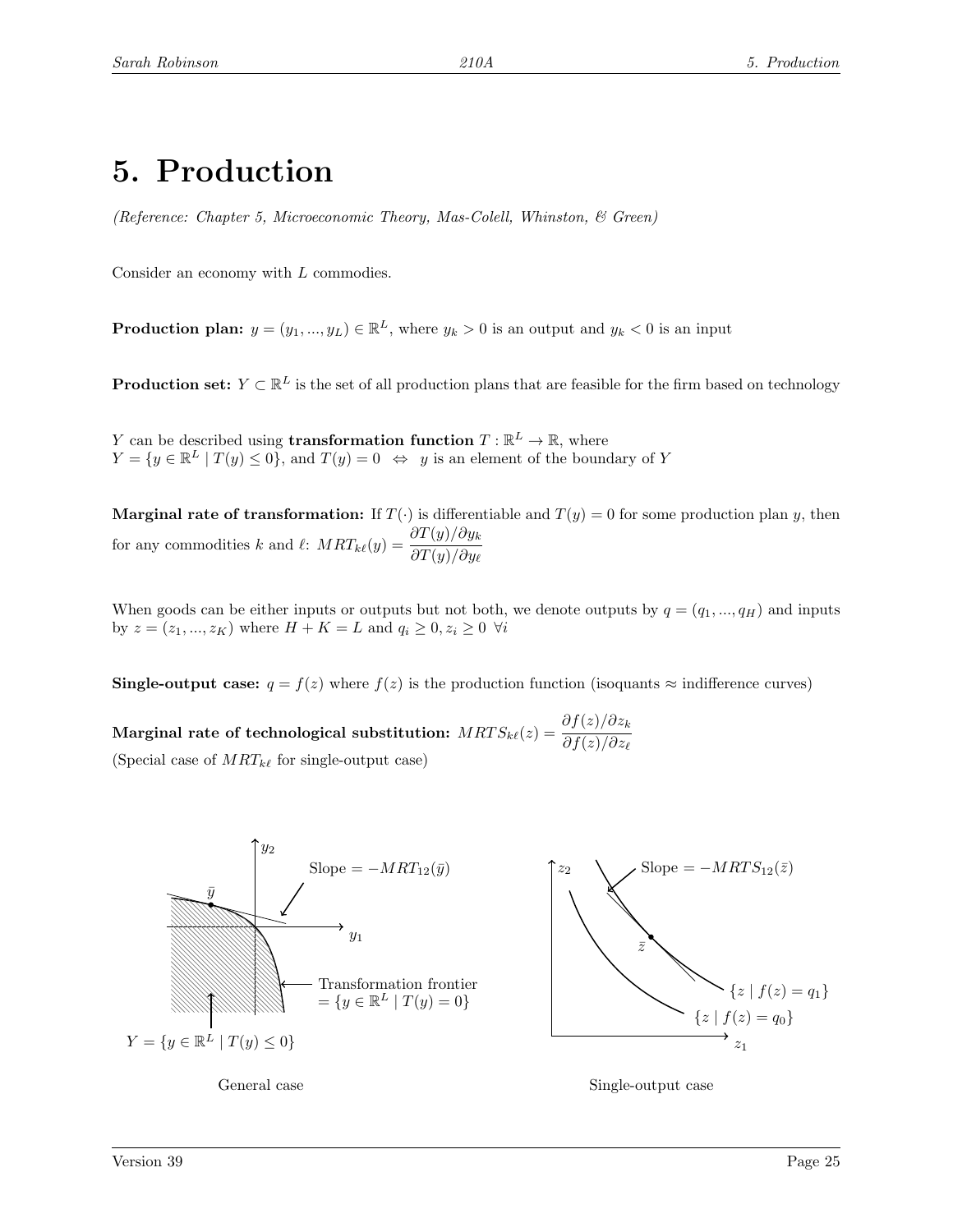# Common Potential Properties of Production Set Y

- \* Nonempty: The firm can do something
- \* Closed: The set Y includes its boundary
- \* Free disposal:  $y \in Y \land y' \leq y \Rightarrow y' \in Y$  extra inputs or outputs can be disposed of at no cost

No free lunch:  $y \in Y \land y \ge 0 \Rightarrow y = 0$  – not possible to produce something from nothing

**Shut down:**  $0 \in Y$  – complete shutdown is possible (opposite of sunk costs)

Nonincreasing returns to scale:  $y \in Y \Rightarrow \alpha y \in Y \forall \alpha \in [0,1]$  – any feasible production plan can be scaled down (implies shut down)

Nondecreasing returns to scale:  $y \in Y \Rightarrow \alpha y \in Y \forall \alpha \geq 1$  – any feasible production plan can be scaled up (consistent with sunk costs or fixed setup costs)

Constant returns to scale:  $y \in Y \implies \alpha y \in Y \ \forall \alpha \geq 0$  – any feasible production plan can be scaled down or scaled up ( $\Leftrightarrow$  nonincreasing RTS ∧ nondecreasing RTS)

• In the single output case, Y satisfies constant returns to scale  $\Leftrightarrow f(z)$  is HOD 1

Y is a convex set:  $y, y' \in Y \land \alpha \in [0, 1] \Rightarrow \alpha y + (1 - \alpha)y' \in Y$ 

- "Unbalanced" input combinations are not more productive than "balanced" ones
- Shut down ∧ convexity ⇔ nonincreasing returns to scale
- In the single output case, Y is a convex set  $\Leftrightarrow f(z)$  is concave

For the special case of one-input, one-output:

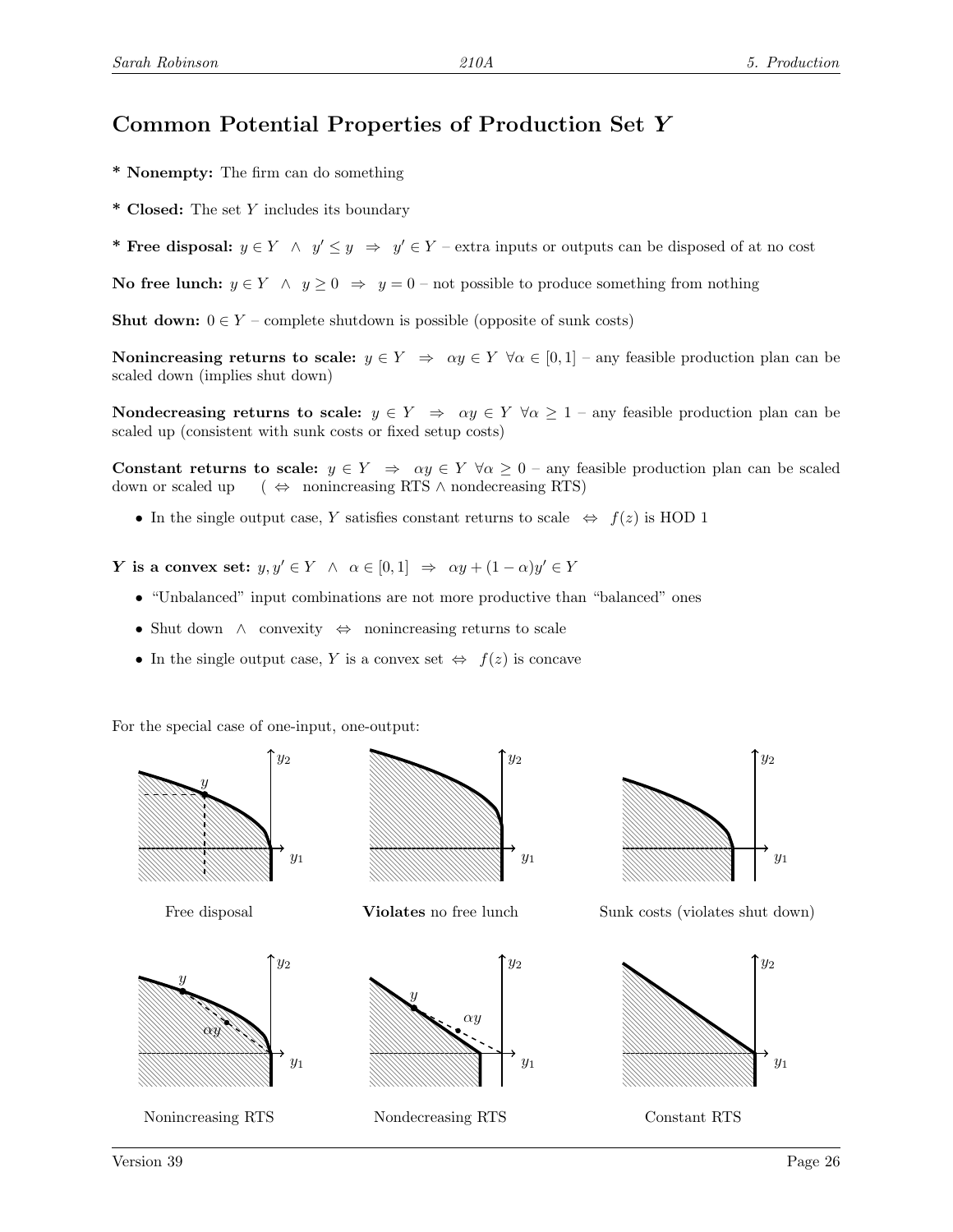# Profit Maximization Problem

Assume that  $p \gg 0$ , prices are taken as given, and that Y satisfies nonemptiness, closedness, and free disposal.

Profit Maximization Problem:  $\max_{y} p \cdot y \text{ s.t. } T(y) \leq 0$ 

- = revenue cost =  $p \cdot y(+)$   $p \cdot y(-)$
- We assume that the necessary conditions on Y are in place so that a maximum exists
- For some  $\lambda \geq 0$ ,  $p_{\ell} = \lambda \frac{\partial T(y^*)}{\partial x_{\ell}}$  $\frac{\partial y_{\ell}}{\partial y_{\ell}} \forall \ell$
- For interior solution,  $MRT_{12}(y^*) = \frac{\partial T(y^*)}{\partial T(x^*)} \frac{\partial y_1}{\partial y_1}$  $\frac{\partial T(y^*)/\partial y_1}{\partial T(y^*)/\partial y_2} = \frac{p_1}{p_2}$  $\overline{p}_2$

### Optimal Production Correspondence (Supply Correspondence)

 $y(p)$  is the solution to the PMP (the y which achieves maximum profit)

- $y(p) = \{y \in Y \mid p \cdot y = \pi(p)\}\$
- $y(p)$  may be single-valued or multi-valued

**Proposition 5.2:** The optimal production correspondence  $y$  has the following properties:

- (i) y is homogeneous of degree  $0 y(\alpha p) = y(p) \alpha > 0$
- (ii) If Y is a convex set, then for all p, the set  $y(p)$  is convex. If Y is a strictly convex set,  $p \neq 0$  and  $y(p) \neq \emptyset$ , then  $y(p)$  is a singleton.
- (iii) The Law of Supply: For any  $p, p', y \in y(p), y' \in y(p') : (p' p)(y' y) \ge 0$

#### Profit Function

 $\pi(p)$  is the profit generated by the solution to the PMP (the value of  $p \cdot y^*$ )

**Proposition 5.1:** The profit function  $\pi$  has the following properties:

- (i) Homogeneous of degree one:  $\pi(\alpha p) = \alpha \pi(p) \ \forall \alpha > 0$
- (ii) Convex:  $\alpha \pi(p) + (1 \alpha) \pi(p') \geq \pi(\alpha p + (1 \alpha)p')$
- (iii) If Y is closed and a convex set, then  $Y = \{y \in \mathbb{R}^L \mid p \cdot y \leq \pi(p) \ \forall p \in \mathbb{R}^L\}$
- (iv) If Y is closed and a convex set and has the free disposal property, then  $Y = \{y \in \mathbb{R}^L \mid p \cdot y \leq \pi(p) \, \forall p \in \mathbb{R}^L \mid p \cdot y \leq \pi(p) \}$  $\mathbb{R}^L_+$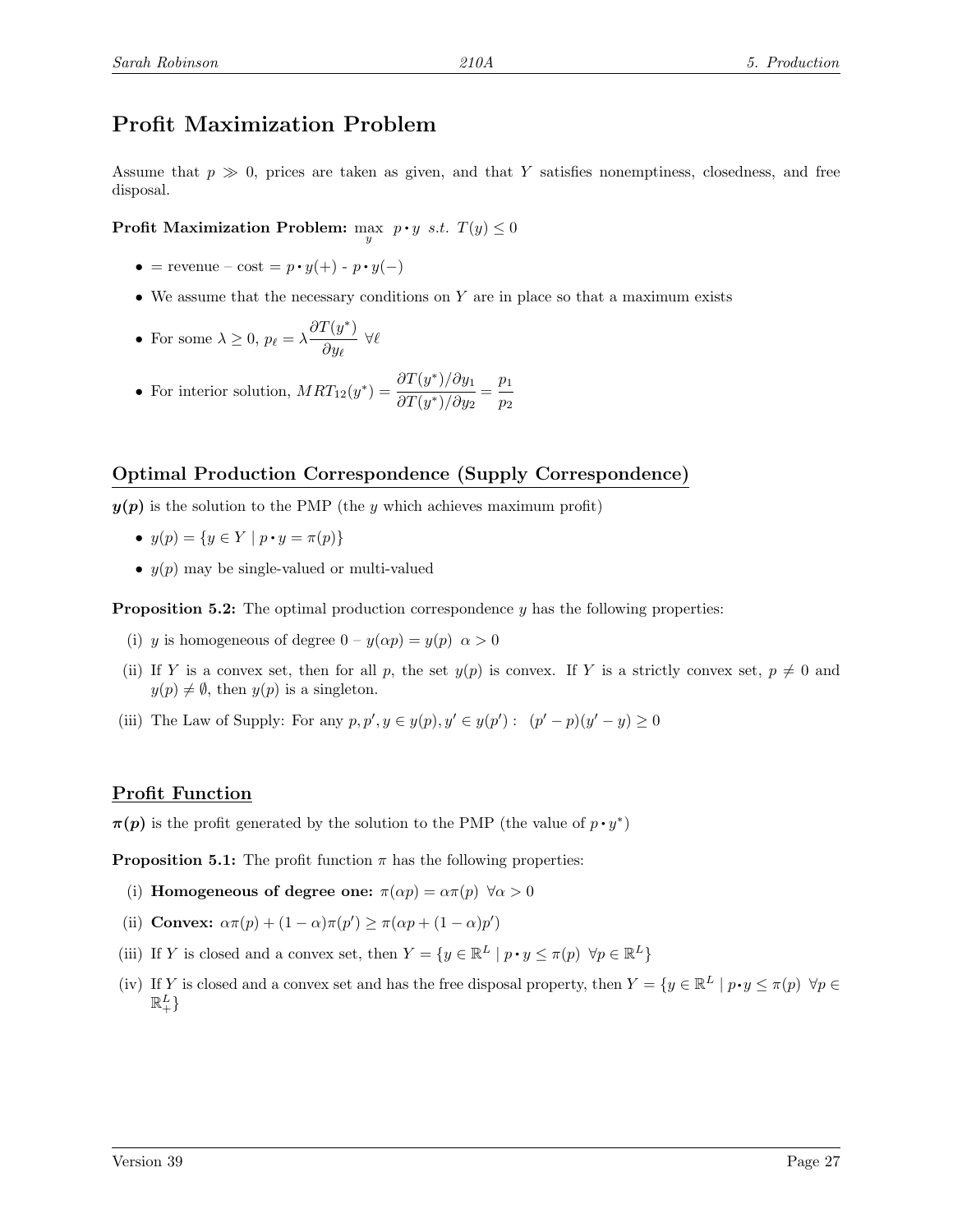### Single Output Case

Profit Maximization Problem:  $\max_{z\geq 0}~pf(z)-w\bm{\cdot} z$ 

- Inputs z, input prices  $w \gg 0$ , output quantity  $f(z)$ , at price p
- $\forall \ell \quad p \frac{\partial f(z^*)}{\partial z^*}$  $\frac{\partial^2 z}{\partial z_\ell} \leq w_\ell$  with equality if  $z_\ell^* > 0$
- For all inputs actually used,  $\frac{\partial f(z^*)}{\partial x^2}$  $\frac{f(z^*)}{\partial z_\ell} = \frac{w_\ell}{p}$  $\frac{w_{\ell}}{p}$  and  $MRTS_{\ell,k} = \frac{w_{\ell}}{w_k}$  $w_k$

### Optimal Production & Profit Function

Proposition 5.3: Assume that Y is closed and satisfies free disposal.

- (i) **Hotelling's Lemma (Traditional):** If y is single-valued in the neighborhood of p, then  $\pi$  is differentiable at p and  $\frac{\partial \pi(p)}{\partial}$  $\frac{\partial^{\alpha} \langle P \rangle}{\partial p_{\ell}} = y_{\ell}(p) \ \ \forall \ell$
- (ii) **Hotelling's Lemma (Producer Surplus):** If y is non-empty valued and  $\hat{y}(p) \in y(p)$   $\forall p$ , then for all  $p', p''$ :  $\pi(p'_j, p'_{-j}) - \pi(p''_j, p'_{-j}) = \int^{p'_j}$  $p_j''$  $\hat{y}(s, p_{-j}')ds$
- (iii) If y is single-valued and continuously differentiable, the matrix  $D_p y(p) = D_p^2 \pi(p)$  is symmetric and positive semidefinite, with  $[D_p y(p)]p = 0$

# Cost Minimization Problem

Focus on the single-output case. Assume z is non-negative vector of inputs, q is the amount of output,  $w \gg 0$ the vector of input prices, and there is free disposal of output.

Cost Minimization Problem:  $\min_{z \in \mathbb{R}^K_+}$  $w \cdot z$  s.t.  $f(z) \geq q$ 

- Minimizes cost given quantity q
- Analogous to the EMP

• For some 
$$
\lambda \geq 0
$$
,  $\lambda \frac{\partial f(z)}{\partial z_k} \leq w_k$  with equality if  $z_k > 0$ 

- $\lambda = \frac{\partial c(w, q)}{\partial q}$  = the marginal cost of production
- With  $f(\cdot)$  concave, profit maximization is a special case of cost minimization in which the shadow price of output is the market price p. When the production set has nondecreasing returns to scale  $(f(\cdot))$  is not concave), the CMP is better behaved than the PMP (PMP only has 0 and  $\infty$  as solutions)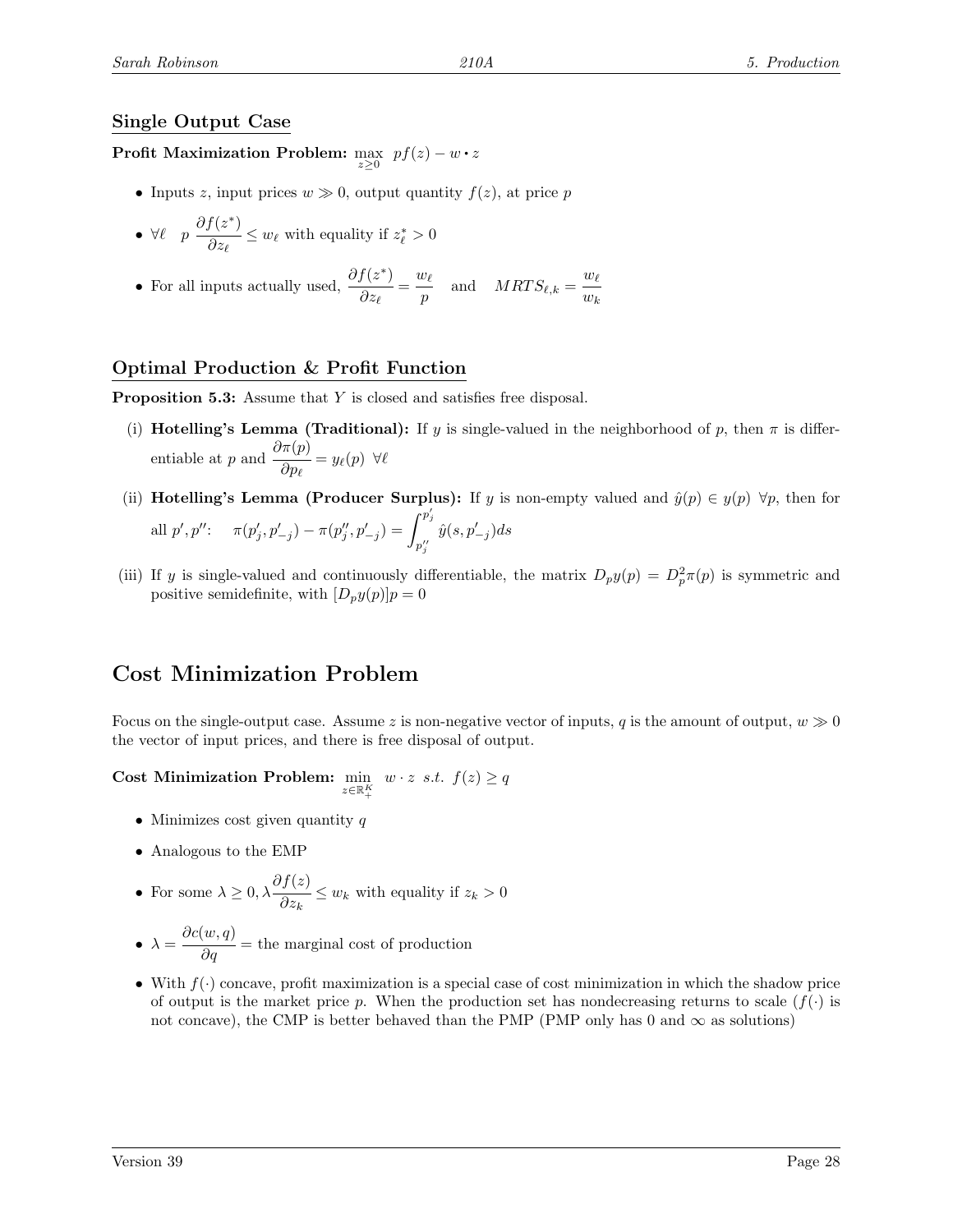## Conditional Factor Demand Correspondence

 $z(w, q)$  is the solution to the CMP (the z which achieves minimum cost conditional on producing output q)

### Cost Function

 $c(w, q)$  is the cost generated by the solution to the CMP (the value of  $w \cdot z^*$ )

**Proposition 5.4:** The cost function  $c$  has the following properties:

- (i) c is homogeneous of degree 1 in  $w$  and is increasing in  $q$
- (ii)  $c$  is a concave function of w
- (iii) If  $f(\cdot)$  is concave, then c is a convex function of q (i.e., marginal costs are increasing in q)
- (iv) Shephard's Lemma: If z is single-valued, then c is differentiable with respect to w and  $\frac{\partial c(w,q)}{\partial x}$  $\frac{\partial w_k}{\partial w_k} =$  $z_k(w, q) \forall k$
- (v) If z is a differentiable function, then the matrix  $D_w z(w, q) = D_w^2 c(w, q)$  is symmetric and negative semidefinite, and  $[D_wz(w, q)]w = 0$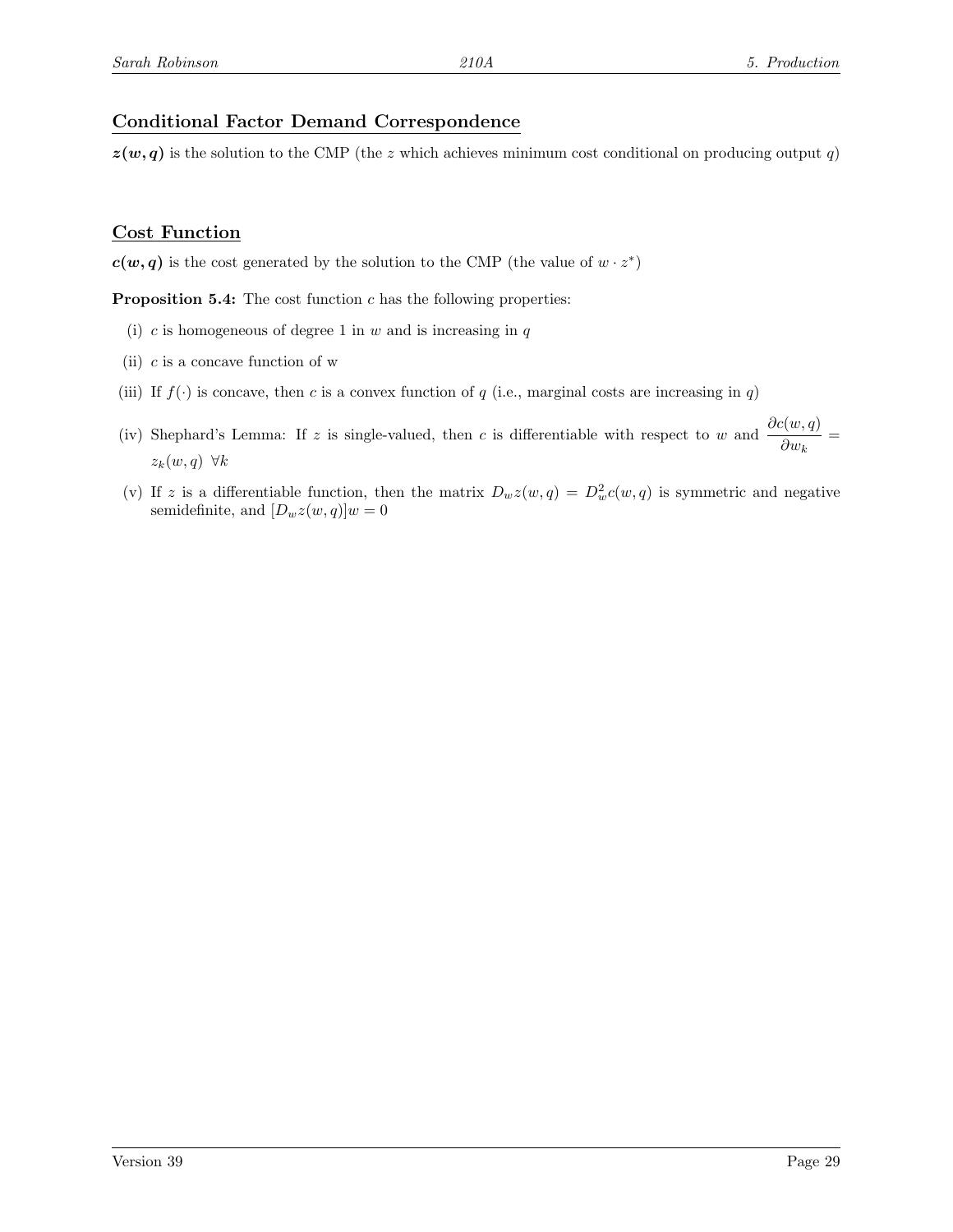# 6. Choice Under Risk & Uncertainty

(Reference: Chapter 6, Microeconomic Theory, Mas-Colell, Whinston,  $\mathcal{B}$  Green)

We consider choice under objectively known probabilities.

# Expected Utility Theory

Let  $C$  be a finite set of  $N$  potential outcomes.

**Simple lottery:** A vector  $L = (p_1, ..., p_N)$  with  $p_n \geq 0 \forall n$  and  $\sum_n p_n = 1$  where  $p_n$  is the probability of outcome n occurring.

- A simple lottery can be represented as a point in the  $N-1$  dimensional simplex,  $\Delta = \{p \in \mathbb{R}^N_+ \mid p_1 + ... + p_N = 1\}$
- When  $N = 3$ ,  $\Delta$  is the space in 3D such that  $p_1 + p_2 + p_3 = 1$  (an equilateral triangle connecting the points  $(1, 0, 0), (0, 1, 0),$  and  $(0, 0, 1)$

**Compound lottery:** Given K simple lotteries,  $L_k = (p_1^k, ..., p_N^k)$ ,  $k = 1, ..., K$  and probabilities  $\alpha_k \ge 0$  with  $\sum_k \alpha_k = 1$ , the compound lottery  $(L_1, ..., L_k; \alpha_1, ..., \alpha_k)$  is the risky alternative that yields the simple lottery  $L_k$  with probability  $\alpha_k$  for  $k = 1, ..., K$ 

- The outcome of the lottery is another lottery
- We can reduce any compound lottery to a simple lottery through vector addition
	- $-L = \alpha_1 L_1 + ... + \alpha_K L_K$  this is the weighted average and thus  $L \in \Delta$  ( $\mathcal{L}$  is a convex set)
	- The probability of outcome *n* is  $p_n = \alpha_1 p_n^1 + \dots + \alpha_K p_n^K$
- We assume that when faced with a complex lottery, only the reduced lottery over outcomes is relevant to the agent

## Preferences over Lotteries

Let  $\mathcal L$  be the (infinite) set of all simple lotteries over the (finite) set of outcomes C. We assume that the agent has a preference relation  $\succsim$  on  $\mathcal{L}$ .

Continuity axiom:  $\geq$  on  $\mathcal L$  is continuous if for all  $L, L', L'' \in \mathcal L$ , the sets  $\{\alpha \in [0,1] \mid \alpha L + (1-\alpha)L' \geq L''\}$ and  $\{\alpha \in [0,1] \mid L'' \succsim \alpha L + (1-\alpha)L'\}$  are closed

- If the set is non-empty, then there exists an  $\alpha$  such that you are indifferent (equivalent to previous definition of continuous  $\gtrsim$  where upper and lower contour sets are closed)
- If  $\succeq$  is complete and transitive, then the continuity axiom implies the existence of a utility function representing  $\succsim$ , i.e.,  $U : \mathcal{L} \to \mathbb{R}$  such that  $L \succsim L' \Leftrightarrow U(L) \geq U(L')$
- $\bullet \Rightarrow \exists \alpha_L \ni L \sim \alpha_L \bar{L} + (1 \alpha_L) \underline{L} \ \forall L \ \alpha_L \in [0,1]$  where  $\bar{L}$  is the best outcome and  $\underline{L}$  is the worst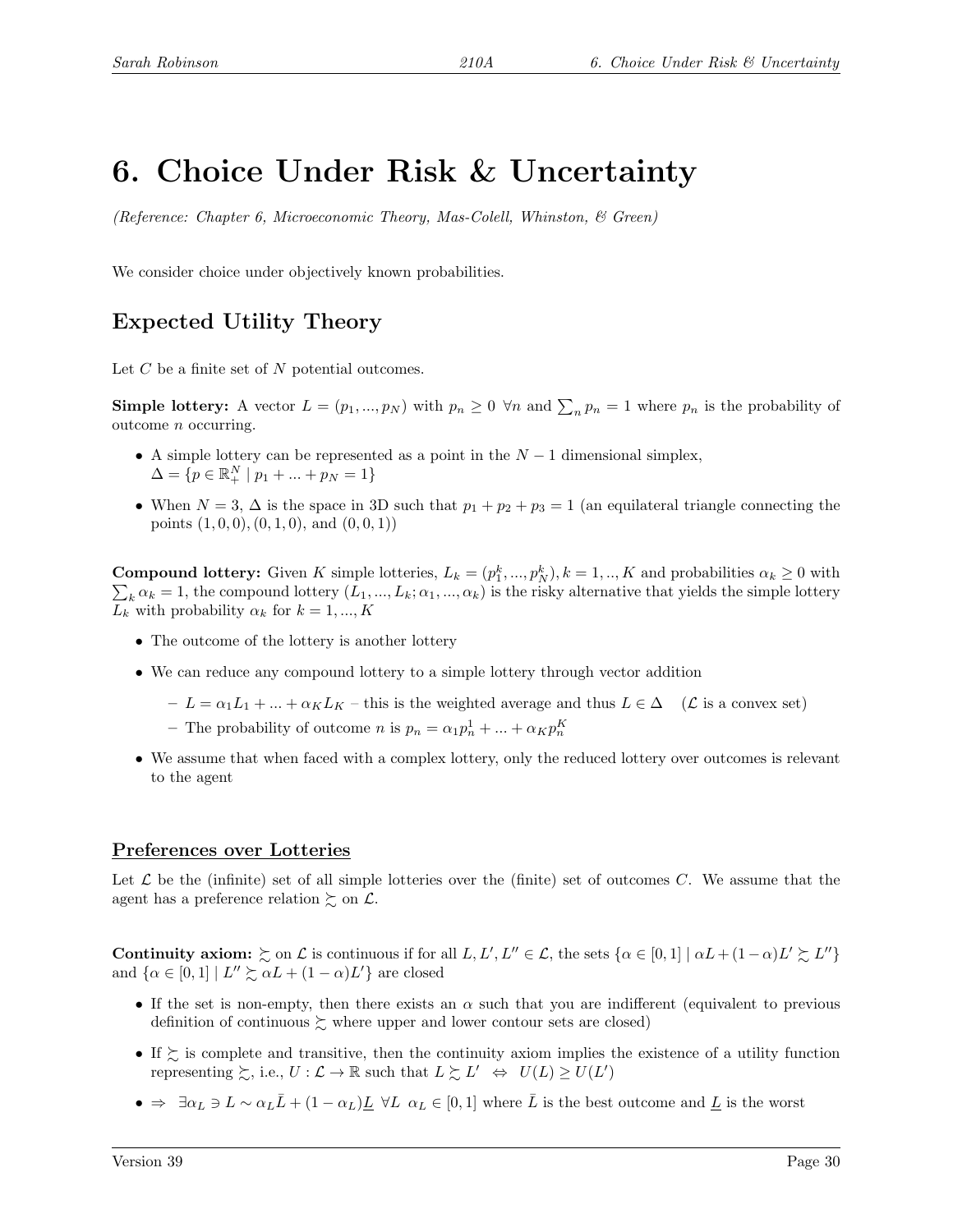**Independence axiom:**  $\succeq$  on  $\mathcal L$  satisfies the independence axiom if for all  $L, L', L'' \in \mathcal L$  and  $\alpha \in (0, 1)$  we have  $L \gtrsim L' \Leftrightarrow \alpha L + (1 - \alpha)L'' \gtrsim \alpha L' + (1 - \alpha)L''$ 

- If we mix each of two lotteries with a third one, the preference ordering of the two mixtures is independent of the third lottery used
- The independence axiom doesn't work with bundles, because having apples might change how you feel about bananas (e.g., liking or hating a combination). But with uncertainty, you are ultimately just consuming one outcome or the other.
- Requires that indifference curves are straight, parallel lines

A utility function  $U: \mathcal{L} \to \mathbb{R}$  has an expected utility form if there is an assignment of numbers  $(u_1, ..., u_N)$ to the N outcomes such that for every simple lottery  $L = (p_1, ..., p_N) \in \mathcal{L}$  we have  $U(L) = p_1u_1 + ... + p_Nu_N$  $(u_1)$  is the utility of getting outcome 1 for sure)

• Often called a von Neumann-Morgenstern expected utility function

**Proposition 6.1:** A utility function  $U : \mathcal{L} \to \mathbb{R}$  has an expected utility form  $\Leftrightarrow U$  is linear, i.e.,

$$
U(\sum_{k=1}^{K} \alpha_k L_k) = \sum_{k=1}^{K} \alpha_k U(L_k)
$$

for any K lotteries  $L_k \in \mathcal{L}, k = 1, ..., K$ , and probabilities  $(\alpha_1, ..., \alpha_K) \geq 0, \sum_k \alpha_k = 1$ 

Expected Utility Theorem: Suppose that  $\gtrsim$  on  $\mathcal L$  is complete and transitive and satisfies the continuity axiom.  $\gtrsim$  satisfies the independence axiom  $\Leftrightarrow \gtrsim$  is represented by a utility function that has the expected utility form

• 
$$
L \succsim L'
$$
  $\Leftrightarrow \sum_{n=1}^{N} u_n p_n \ge \sum_{n=1}^{N} u_n p'_n$ 

- The independence axiom implies ∃!  $\alpha_L \ni L \sim \alpha_L \bar{L} + (1 \alpha_L) \underline{L} \ \forall L \ \alpha_L \in [0, 1]$
- Thus  $\succsim$  is represented by  $U(L) = \alpha_L$ , which satisfies  $U(\beta L + (1 \beta)L') = \beta U(L) + (1 \beta)U(L')$  $\forall L, L' \in \mathcal{L}, \beta \in [0, 1]$  so  $U(\cdot)$  is linear

**Proposition 6.2:** Suppose that  $U : \mathcal{L} \to \mathbb{R}$  represents  $\succsim$  and has the expected utility form.  $\widetilde{U} : \mathcal{L} \to \mathbb{R}$ also represents  $\gtrsim$  and has the expected utility form  $\Leftrightarrow$  there are scalars  $\beta > 0$  and  $\gamma$  such that  $U(L)$  =  $\beta U(L) + \gamma \ \forall L \in \mathcal{L}$ 

• Expected utility is a cardinal property, and only increasing linear transformations preserve it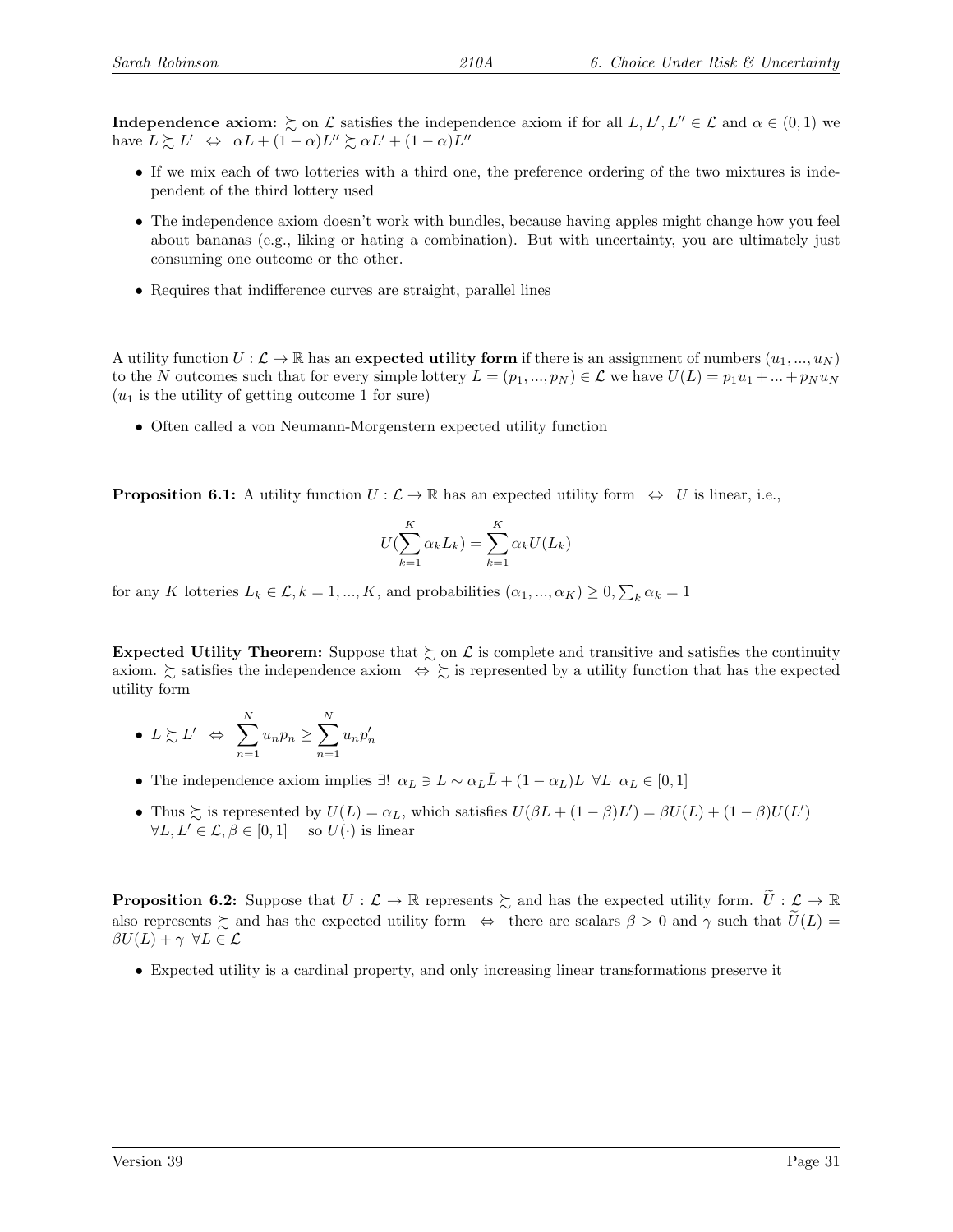# Money Lotteries & Risk Aversion

We treat money as a continuous variable, extending the expected utility theory to an infinite domain.

We can describe a lottery over money with the cumulative distribution function  $F : \mathbb{R} \to [0,1]$ 

• 
$$
F(x) = P(X \le x) = \sum_{k=-\infty}^{x} P(X = k)
$$
 or  $\int_{-\infty}^{x} f(t) dt$ 

- We take  $\mathcal L$  to be the set of all  $F(\cdot)$  over the interval  $[0,\infty)$
- For the compound lottery  $(L_1, ..., L_K; a_1, ..., a_K)$ ,  $F(x) = \sum$ k  $\alpha_k F_k(x)$

The expected utility function of a lottery over money is  $U(F) = \mathbb{E}[u(x)] = \int u(x) dF(x)$ 

- $\bullet = \sum$ x  $u(x) P(X = x)$  if  $F(\cdot)$  is discrete  $\bullet = \int u(x)f(x) dx$  if  $F(\cdot)$  is continuous
- As before,  $U(\cdot)$  is linear in  $F(\cdot)$
- The Bernoulli utility function  $u(x)$  extends  $(u_1, ..., u_N)$  to the infinite domain and gives the utility of receiving  $x$  dollars for sure
- We assume that  $u(\cdot)$  is continuous and increasing:  $x' > x \Leftrightarrow u(x') > u(x)$

An agent is **risk averse** if for any lottery  $F(\cdot)$ , the expected payoff  $\int x dF(x)$  with certainty is as least as good as the lottery  $F(\cdot)$  itself

- $U(F) = \int u(x) dF(x) \leq u \left( \int x dF(x) \right) \forall F(\cdot)$
- By Jensen's Inequality, risk aversion  $\Leftrightarrow u(\cdot)$  is a concave function
- Risk loving  $\geq$   $\Leftrightarrow$   $u(\cdot)$  is a convex function
- Risk neutral  $=$   $\Leftrightarrow$   $u(\cdot)$  is a linear function (concave and convex)
- Strictly risk neutral  $\leq$   $\Leftrightarrow$   $u(\cdot)$  is a strictly concave function

The **certainty equivalent** of  $F(\cdot)$ , denoted  $c(F, u)$ , is the amount of money for which the agent is indifferent between gamble  $F(\cdot)$  and the certain amount

$$
U(F) = \int u(x) \, dF(x) = u(c(F, u))
$$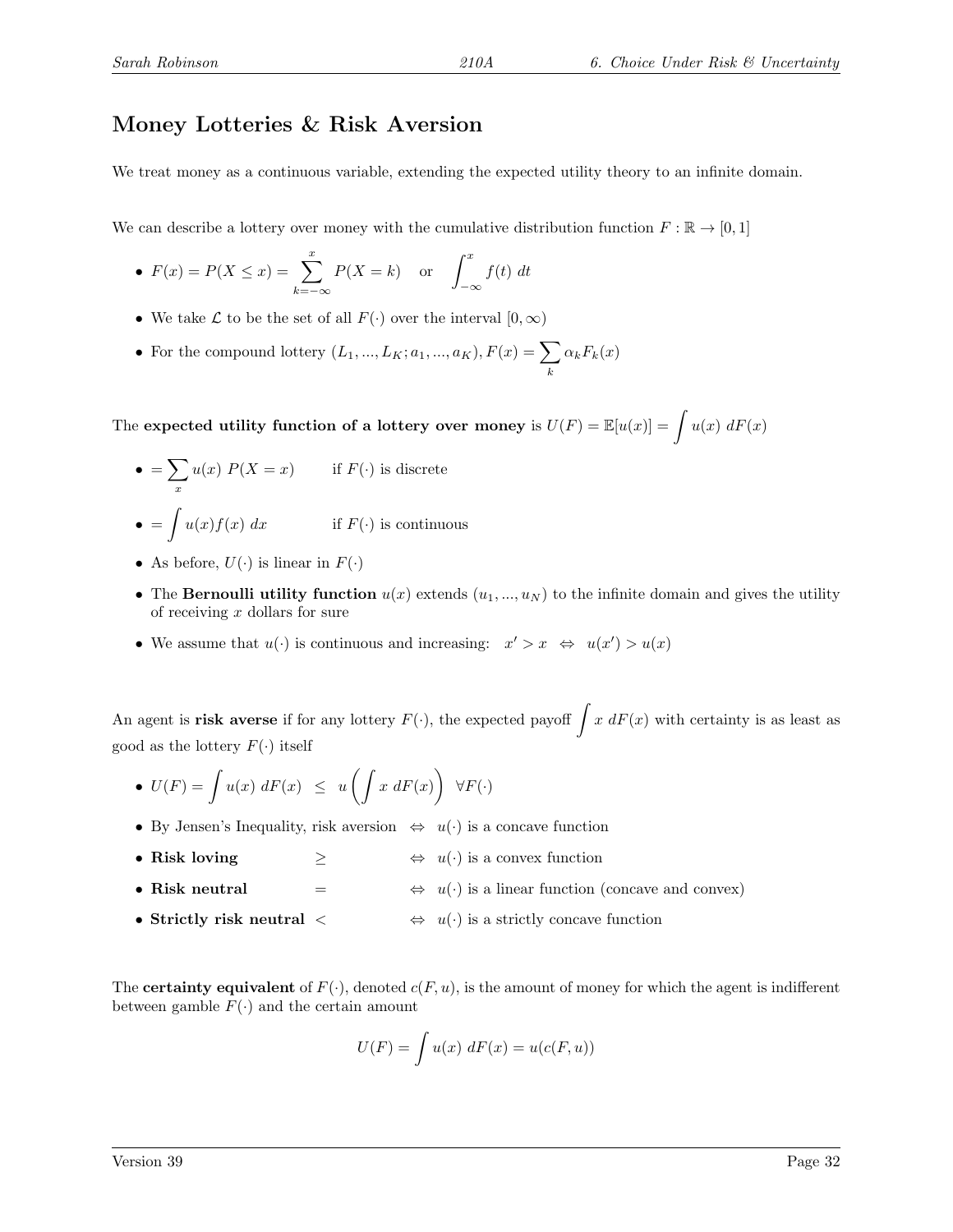Proposition 6.4: Suppose a decision maker is an expected utility maximizer with a Bernoulli utility function  $u(\cdot)$ on amounts of money. The following properties are equivalent:

- (i) The decision maker is risk averse
- (ii)  $u(\cdot)$  is concave (equivalent to  $u''(x) \leq 0$ )

(iii) 
$$
c(F, u) \leq \int x \ dF(x)
$$



#### Absolute Risk Aversion

Coefficient of Absolute Risk Aversion:  $r_A(x, u) = \frac{-u''(x)}{u'(x)}$  $\frac{u'(x)}{u'(x)}$  > 0

• Measures the curvature of  $u(\cdot)$  at x

Proposition 6.5: The following statements are equivalent (comparison between individuals):

- (i)  $r_A(x, u_2) \ge r_A(x, u_1) \quad \forall x$
- (ii) There exists an increasing & concave function  $\psi(\cdot)$  such that  $u_2 = \psi(u_1(x)) \ \forall x; u_2$  is a concave transformation of  $u_1$  ( $u_2$  is "more concave" than  $u_1$ )
- (iii)  $c(F, u_2) \leq c(F, u_1) \ \forall F(\cdot)$
- (iv) If  $u_2$  finds  $F(\cdot)$  at least as good as riskless outcome  $\bar{x}$ , then  $u_1$  finds the same:

$$
U_2(F) = \int u_2(x) dF(x) \ge u_2(\bar{x}) \quad \Rightarrow \quad U_1(F) = \int u_1(x) dF(x) \ge u_1(\bar{x}) \quad \forall F(\cdot), \bar{x}
$$

 $u(\cdot)$  exhibits decreasing absolute risk aversion (DARA) if  $r_A(\cdot, u)$  is a decreasing function of x (comparison across wealth levels)

• If  $F(\cdot)$  is preferred to z for some initial wealth level, then  $F(\cdot)$  will be preferred to z for any higher initial wealth level

• 
$$
\int u(\tilde{x} + x) dF(\tilde{x}) > u(z + x)
$$
  $\Rightarrow \int u(\tilde{x} + x') dF(\tilde{x}) > u(z + x') \quad \forall x' > x$ 

#### Relative Risk Aversion

Given  $x \geq 0$ , a **proportionate gamble** pays tx, where t is some nonnegative random variable with cdf  $F(\cdot)$ 

$$
U(t,x) = \mathbb{E}[u(tx)] = \int u(tx) \, dF(t)
$$

A certain rate of return  $cr(F, x, u) = \hat{t}$  is the rate of return for which the agent is indifferent between proportionate gamble  $tx$  and the certain rate

$$
U(t,x) = \int u(tx) \, dF(t) = u(\hat{t}x)
$$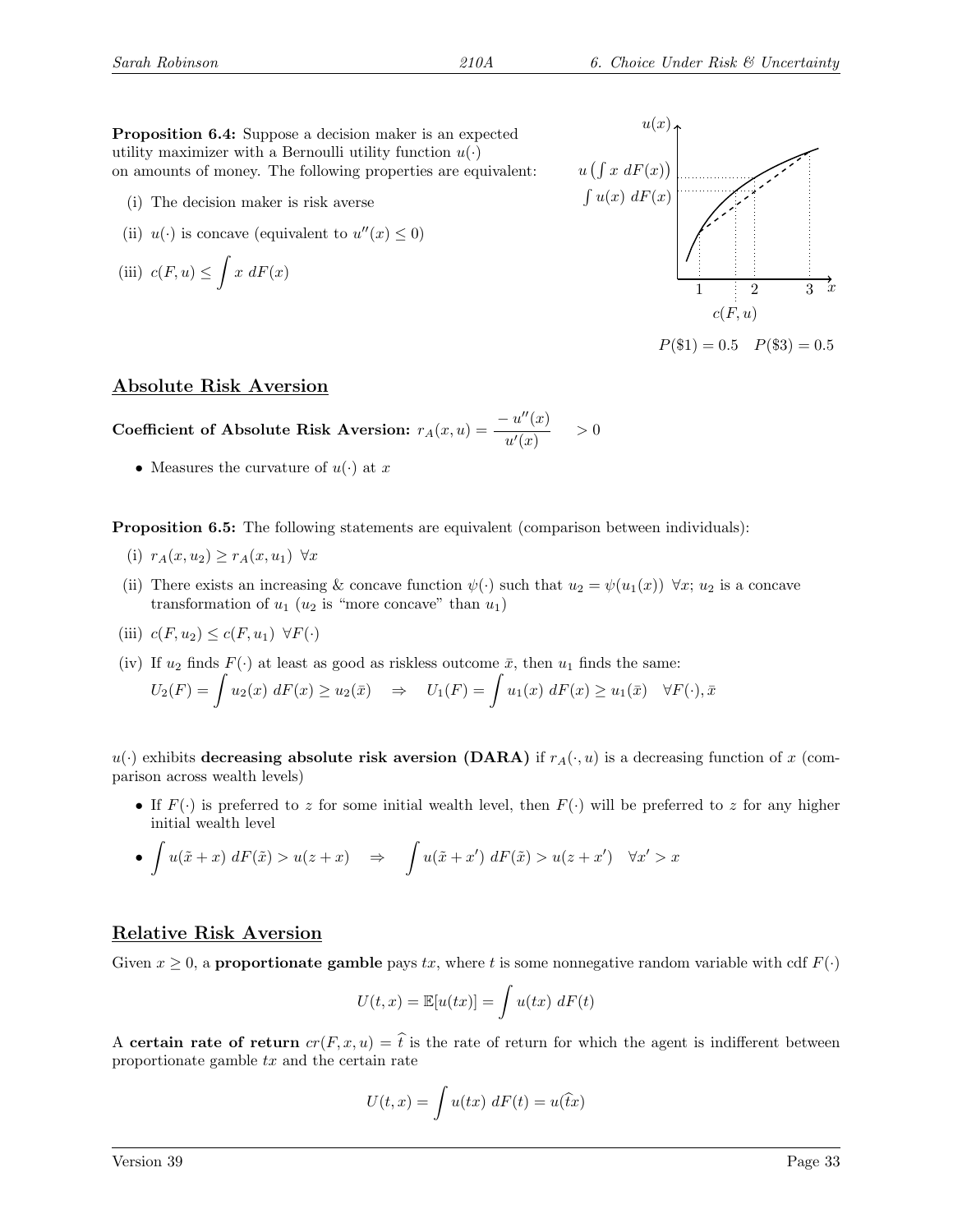Coefficient of Relative Risk Aversion:  $r_R(x, u) =$  $- xu''(x)$  $\frac{d}{u'(x)}$  > 0

 $r_R(x, u) = x r_A(x, u)$  Decreasing relative risk aversion  $\Rightarrow$  decreasing absolute risk aversion Increasing relative risk aversion  $\Leftarrow$  increasing absolute risk aversion  $\forall x > 0$ 

**Proposition 6.6:**  $r_R(\cdot, u)$  is a decreasing function of  $x \Leftrightarrow cr(F, \cdot, u)$  is increasing in x

#### Comparing Risky Prospects

Assume that  $F(0) = 0$  and  $\exists x \ni F(x) = 1$ 

The distribution F first order stochastically dominates the distribution  $G$  (F FOSD  $G$ ) iff, for every nondecreasing function  $u : \mathbb{R} \to \mathbb{R}$ ,  $\int u(x) dF(x) \ge \int u(x) dG(x)$ 

- F yields higher returns than  $G: U(F) \geq U(G)$   $\forall$  nondecreasing  $u(\cdot)$
- F FOSD  $G \Rightarrow$  the expected value of F is higher than that of  $G: \int x \, dF(x) \ge \int x \, dG(x)$
- For any  $G$ , we can generate a distribution  $F$  that is weakly preferred by all agents with nondecreasing  $u(\cdot)$ , by shifting out the cdf (e.g., by improving one outcome with some probability, or adding a nonmean-zero random variable)

**Proposition 6.7:** F FOSD  $G \Leftrightarrow F(x) \leq G(x) \forall x$ 

The distribution F second order stochastically dominates the distribution  $G$  (F SOSD  $G$ ) if they have the same mean and, for every nondecreasing concave function  $u : \mathbb{R} \to \mathbb{R}$ ,  $\int u(x) dF(x) \ge \int u(x) dG(x)$ 

- F is less spread out (is less risky) than G:  $U(F) \geq U(G)$   $\forall$  nondecreasing, risk averse  $u(\cdot)$
- If F and G have the same mean, F SOSD  $G \Leftrightarrow \int^x$ 0  $G(t) dt \geq \int_0^x$ 0  $F(t) dt \forall x$
- For any  $F$ , we can create a distribution  $G$  that is weakly un-preferred by all agents with nondecreasing and risk averse  $u(\cdot)$ , by using a mean-preserving spread (e.g., by splitting one outcome into two equally likely outcomes  $\pm y$ , or adding a mean-zero random variable)

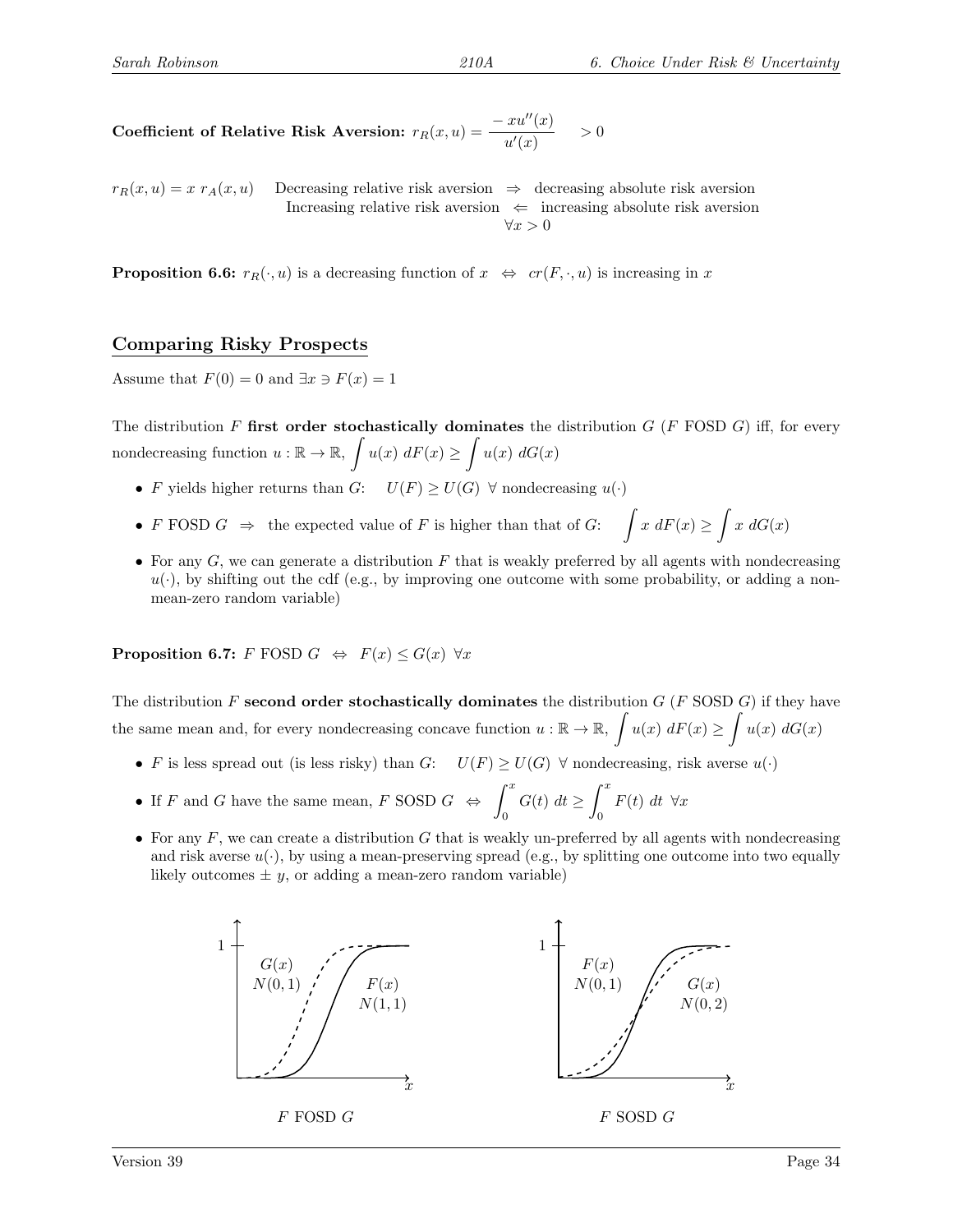

## Applications

When risk is actuarially favorable, then a risk averse agent will always accept at least a small amount of it.

#### Demand for Insurance

Consider a strictly risk averse agent with wealth w who risks losing  $D \leq w$  with probability  $\pi$ . One unit of insurance costs q dollars and pays 1 dollar if loss occurs.  $\alpha$  represents the number of insurance units purchased. The optimization problem is thus:

$$
\max_{\alpha \ge 0} U = (1 - \pi)u(w - \alpha q) + \pi u(w - \alpha q - D + \alpha)
$$

Optimal choice  $\alpha^*$  must satisfy the K-T FOC:

$$
\frac{\partial U}{\partial \alpha^*} = -q(1-\pi)u'(w-\alpha^*q) + \pi(1-q)u'(w-D+\alpha^*(1-q)) \le 0
$$
 with equality if  $\alpha^* > 0$ 

Strictly risk averse  $\Leftrightarrow u''(x) < 0 \Leftrightarrow u'(x)$  is (strictly) decreasing

If insurance is actuarially fair, i.e.,  $q = \pi$ , then the agent insures completely, i.e.,  $\alpha^* = D$ . If insurance is not actuarially fair, i.e.,  $q > \pi$ , assuming an interior solution, then the agent does not fully insure, i.e.,  $\alpha^* < D$ .

•  $\alpha^*(w)$  is decreasing in w if the agent exhibits DARA

#### Demand for a Risky Asset

Wealth w can be divided into  $\alpha$  units of a risky asset (with random return of z dollars per dollar invested with cdf  $F(\cdot)$  satisfying  $\int z dF(z) > 1$ , and  $w - \alpha$  units of safe asset (with return of 1 dollar per dollar invested). The optimization problem is thus:

$$
\max_{0 \le \alpha \le w} U = \int u(w + \alpha(z - 1)) \, dF(z)
$$

Optimal choice  $\alpha^*$  must satisfy the K-T FOC:

$$
\frac{\partial U}{\partial \alpha^*} = \phi(\alpha^*) = \int u'(w + \alpha^*(z - 1))(z - 1) dF(z) \begin{cases} \leq 0 & \text{if } \alpha^* < w \\ \geq 0 & \text{if } \alpha^* > 0 \end{cases}
$$

Because  $\phi(0) > 0$ , we know that  $\alpha^* > 0$  to satisfy this condition.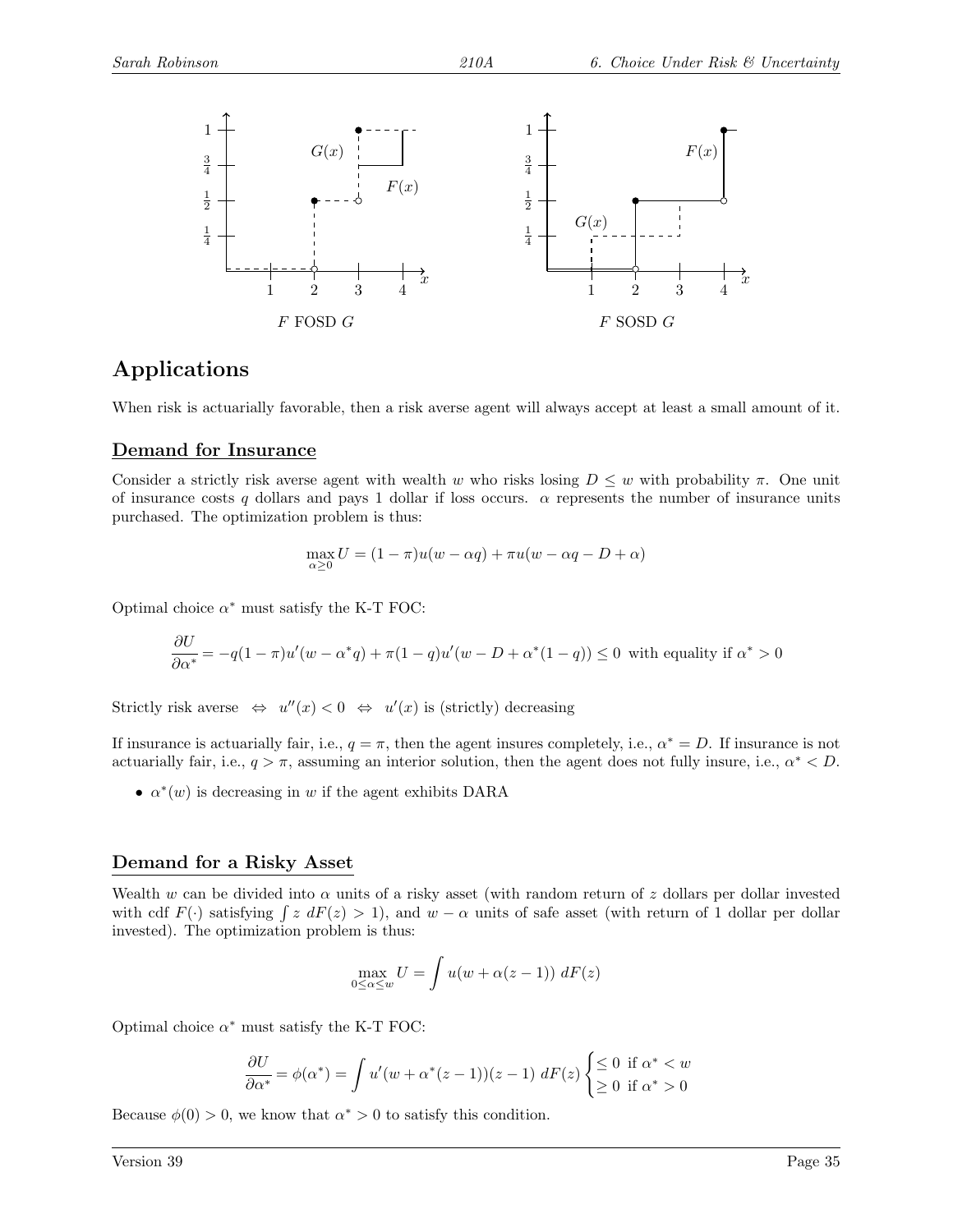# Appendix

# Kuhn-Tucker

We can use Kuhn-Tucker for differentiable functions and convex (e.g., non-discrete) choice sets.

Consider a maximization problem with objective function  $f(\mathbf{x})$  and K inequality constraints:

$$
\max_{\mathbf{x} \in \mathbb{R}^n} f(\mathbf{x}) \quad s.t. \quad c_1 \ge g_1(\mathbf{x}) \quad \dots \quad c_K \ge g_K(\mathbf{x})
$$

Set up the Lagrangian:

$$
\mathcal{L} = f(\mathbf{x}) + \lambda_1[c_1 - g_1(\mathbf{x})] + \cdots + \lambda_K[c_K - g_K(\mathbf{x})]
$$

- Each constraint has a Lagrange multiplier
- The constraints are set up such that violating the constraint incurs a "penalty" if the constraint is not met, the whole Lagrangian is decreased

Solution candidates satisfy:

(i) The FOC with respect to each choice variable equals zero

• 
$$
\frac{\partial \mathcal{L}}{\partial x_1} = 0
$$
 ...  $\frac{\partial \mathcal{L}}{\partial x_n} = 0$ 

(ii) The constraints

•  $c_k > q_k(\mathbf{x}) \ \forall k$ 

- (iii) Each multiplier times its constraint equals 0 (complementary slackness)
	- $\lambda_k[c_k g_k(\mathbf{x})] = 0 \ \forall k$
	- Either the constraint binds (so  $c_k g_k(\mathbf{x}) = 0$ ), or it doesn't bind, in which case we might as well have done the problem without the constraint

(iv) Positive multipliers

- $\lambda_k \geq 0 \ \forall k$
- Supports the "penalty" for violating the constraint as above

Candidates can be found by investigating every potential combination of binding constraints, from no constraints bind to all constraints bind. When constraint  $c_k \ge g_k(\mathbf{x})$  binds,  $c_k = g_k(\mathbf{x})$ ; when it doesn't bind,  $\lambda_k = 0$ . Sometimes you can be sure a constraint binds without testing all combinations (e.g., equality constraint or budget constraint with an increasing utility function). Make sure to solve for all multipliers to make sure they are  $\geq 0$ , and that constraints that are assumed to be binding/non-binding are actually so.

Kuhn-Tucker shows us that  $\nabla f(\mathbf{x}) = \sum_{k=1}^{K}$  $k=1$  $\lambda_k \nabla g_k(\mathbf{x})$ . At the optimum, the gradient of the objective function is a linear combination of the gradient of the constraints that bind (the ones with multipliers  $> 0$ ). So, at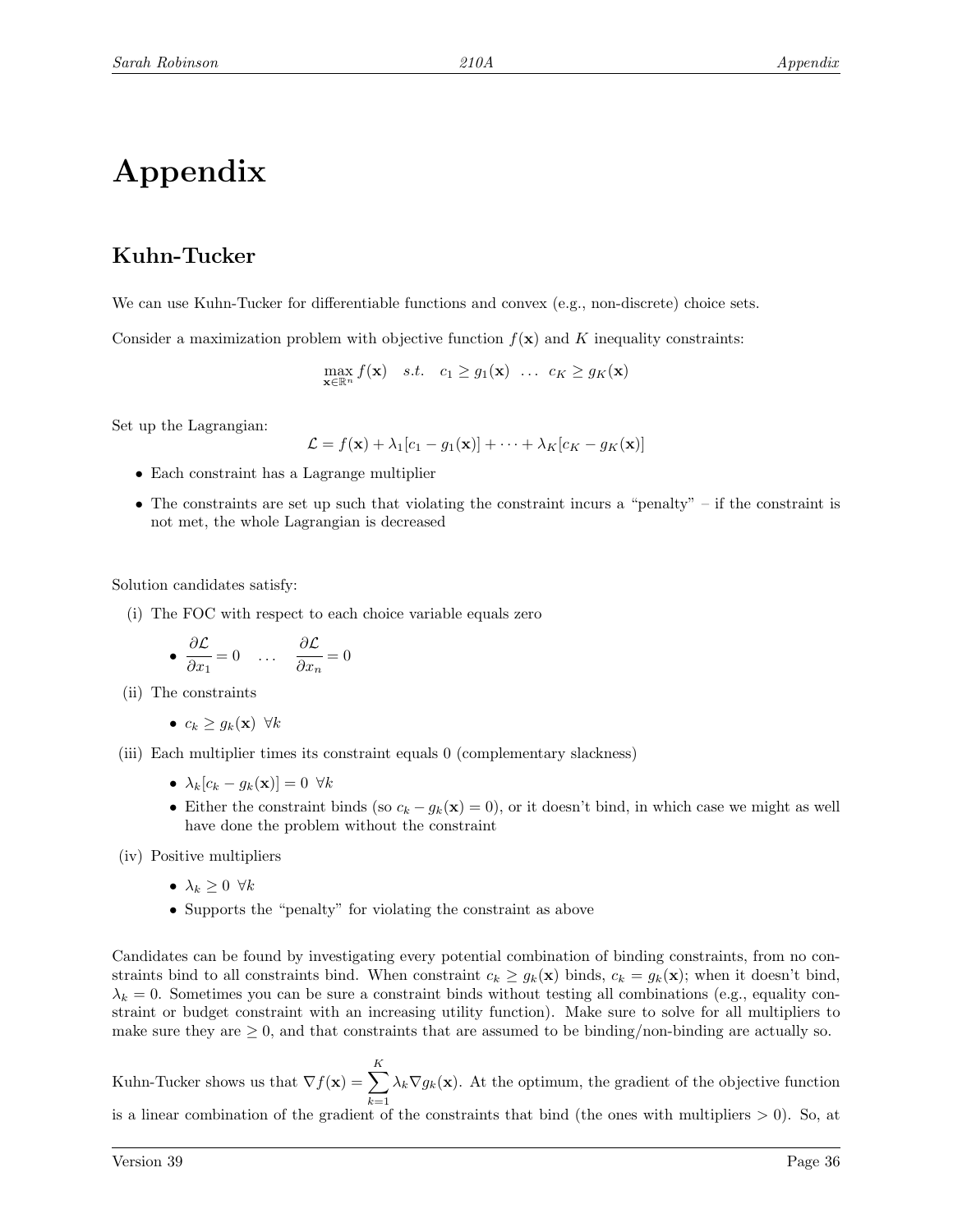the optimum,  $\lambda_k$  gives the marginal value of relaxing the  $k^{th}$  constraint. For example, one marginal unit of wealth pushes the budget constraint out by one unit, allowing the agent to climb the utility curve by amount  $\lambda$  (get  $\lambda$  additional utility).

These four conditions are in general necessary but not sufficient for solutions. Thus if there is a solution, it will satisfy these conditions. If there are multiple candidates, plug them into  $f(\mathbf{x})$  to see which returns the highest value.

If the objective function is quasiconcave in the choice variables, and the constraint set is convex in choice variables, then the conditions are necessary and sufficient (candidate  $\Leftrightarrow$  solution). If the objective function is strictly quasiconcave, the solution is unique.

**Non-negativity:** Consider  $\max_{\mathbf{x} \in \mathbb{R}^n} u(\mathbf{x})$  *s.t.*  $w \ge p_1 x_2 + \cdots + p_n x_n$   $x_i \ge 0$   $\forall i$ 

$$
\mathcal{L} = u(\mathbf{x}) + \lambda [w - p_1 x_1 - \dots - p_n x_n] + \mu_1 [x_1 - 0] + \dots + \mu_n [x_n - 0]
$$

Our FOCs are  $\frac{\partial u}{\partial x}$  $\frac{\partial^2 u}{\partial x_i} = \lambda p_i - \mu_i$   $\forall i$  and our complementary slackness conditions are  $\mu_i x_i = 0$   $\forall i$ 

Because we know that  $\mu_i \geq 0$   $\forall i$ , we can rewrite the FOCs as  $\frac{\partial u}{\partial x_i}$  $\frac{\partial}{\partial x_i} \leq \lambda p_i$  with equality if  $x_i > 0$ 

## Envelope Theorem

The envelope theorem helps us understand how the value function of an optimization problem changes with respect to parameter changes. Consider an optimization problem with unique solution  $x^*$ , which generates a value function  $V(\theta) = f(x^*(\theta), \theta)$ , and has Lagrangian  $\mathcal{L}(x, \theta, \lambda)$ .

$$
\frac{\partial V(\theta)}{\partial \theta} = \frac{\partial \mathcal{L}}{\partial \theta} \bigg|_{\text{optimum}}
$$

Roy's Identity:  $\mathcal{L} = u(x_1, x_2) + \lambda (w - p_1 x_1 - p_2 x_2)$ 

$$
V(p_1, p_2, w) = v(p_1, p_2, w) = u(x_1^*, x_2^*)
$$
  
\n
$$
\frac{\partial v(p_1, p_2, w)}{\partial p_1} = \frac{\partial \mathcal{L}}{\partial p_1} \Big|_{x_1^*, x_2^*} = -\lambda x_1^*
$$
  
\n
$$
\frac{\partial v(p_1, p_2, w)}{\partial w} = \frac{\partial \mathcal{L}}{\partial w} \Big|_{x_1^*, x_2^*} = \lambda
$$
  
\n
$$
x_1^* = \frac{-\partial v(p_1, p_2, w)/\partial p_1}{\partial v(p_1, p_2, w)/\partial w}
$$

**Shephard's Lemma:** 
$$
\mathcal{L} = p_1 x_1 + p_2 x_2 + \lambda (u(x_1, x_2) - u)
$$
  
\n
$$
V(p_1, p_2, u) = e(p_1, p_2, u) = p_1 h_1^* + p_2 h_2^*
$$
\n
$$
\frac{\partial e(p_1, p_2, u)}{\partial p_1} = \frac{\partial \mathcal{L}}{\partial p_1} \bigg|_{h_1^*, h_2^*} = h_1^*
$$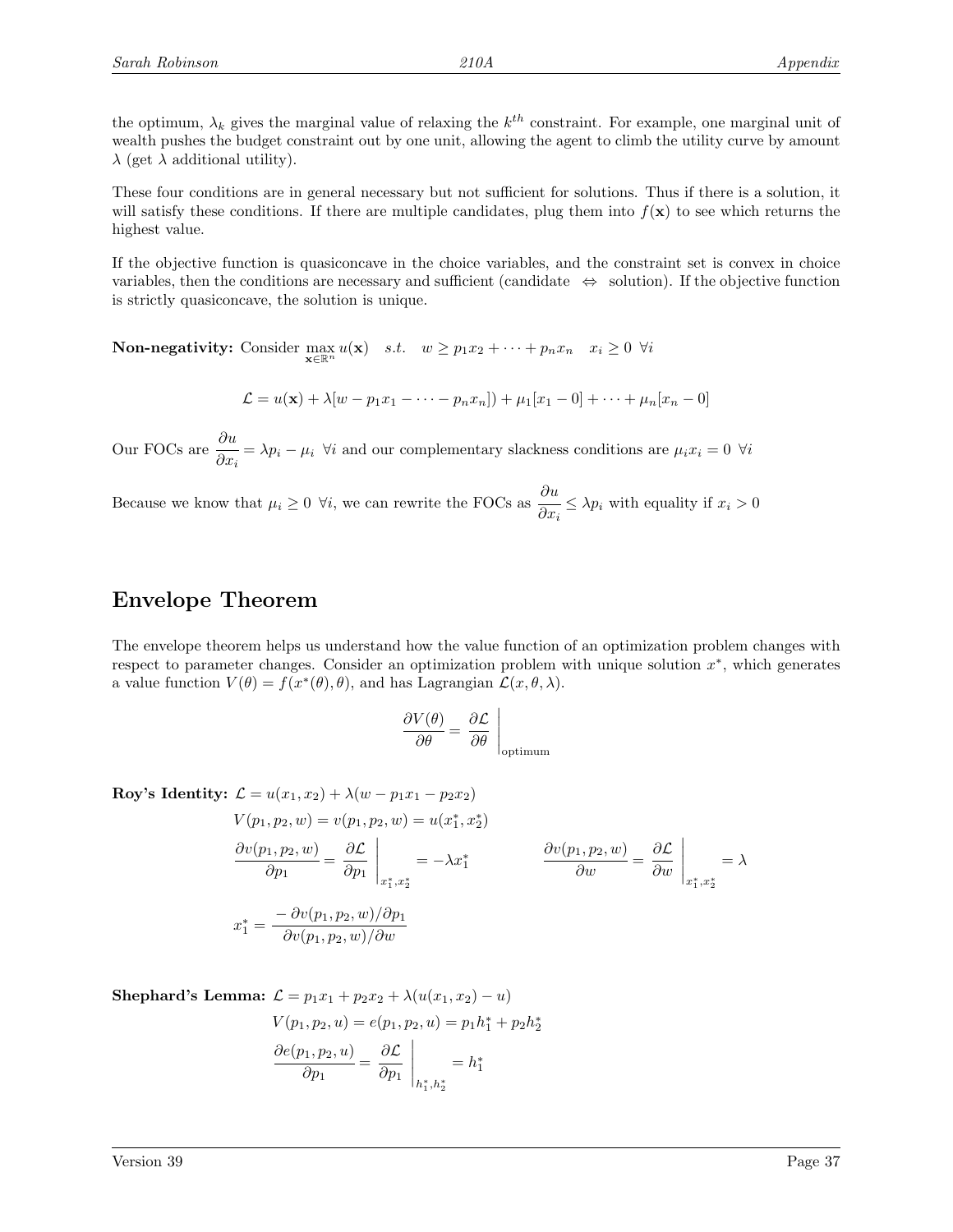# Marginal Rate of Substitution

To be on the same indifference curve, the change in utility due to the change in  $x_1$  must be equal to the change in utility due to the change in  $x_2$ .

 $\Delta u_{\text{good 1}} + \Delta u_{\text{good 2}} = 0$ 

$$
\frac{\partial u(x)}{\partial x_1} dx_1 + \frac{\partial u(x)}{\partial x_2} dx_2 = 0
$$

Slope  $=\frac{dx_2}{1}$  $\frac{dx_2}{dx_1} = \frac{-\partial u(x)/\partial x_1}{\partial u(x)/\partial x_2}$  $\frac{\partial \alpha(x)}{\partial u(x)/\partial x_2} = -MRS_{12}$ 

 $MRS_{12} = \frac{\partial u(x)/\partial x_1}{\partial x(x)/\partial x_1}$  $\frac{\partial u(x)/\partial x_1}{\partial u(x)/\partial x_2}$   $\approx$   $\frac{-\Delta x_2}{\Delta x_1}$  $\frac{1}{\Delta x_1}$  The additional amount of  $x_2$  needed to compensate for giving up a marginal unit of  $x_1$ 

Optimally, the slope of the indifference curve must match the slope of the budget line:  $\,$  $p_1$  $\overline{p}_2$ 

## Notation

| $x \geq y$ | $x_n \geq y_n \ \forall n = 1, , N$ |  |
|------------|-------------------------------------|--|
| $x \gg y$  | $x_n > y_n \ \forall n = 1, , N$    |  |

| $x \in B$           | Element x is included in set $B$                                |
|---------------------|-----------------------------------------------------------------|
| $A \subseteq B$     | Set A is a subset of set $B$                                    |
| $\{x\} \subseteq B$ | The set that has $x$ as its only element is included in set $B$ |

$$
\nabla f(\mathbf{x}) = \begin{bmatrix} \frac{\partial f(\mathbf{x})}{\partial x_1} & \frac{\partial f(\mathbf{x})}{\partial x_2} & \dots & \frac{\partial f(\mathbf{x})}{\partial x_n} \end{bmatrix}
$$

## Real Analysis

**Convex set:** Set  $A \subseteq \mathbb{R}^n$  is convex if  $\alpha x + (1 - \alpha)y \in A \ \forall x, y \in A, \alpha \in [0, 1]$ 

• The intersection of two convex sets is convex

**Closed:** Set D is closed if for every sequence  $\{x_n\}_{n=1}^{\infty}$  where  $x_n \in D$  and  $x_n \to x$ , it is also the case that  $x \in D$  (set D includes its boundaries)

Bounded: A set is bounded if you can draw a circle around it

Compact: A set is compact if it is closed and bounded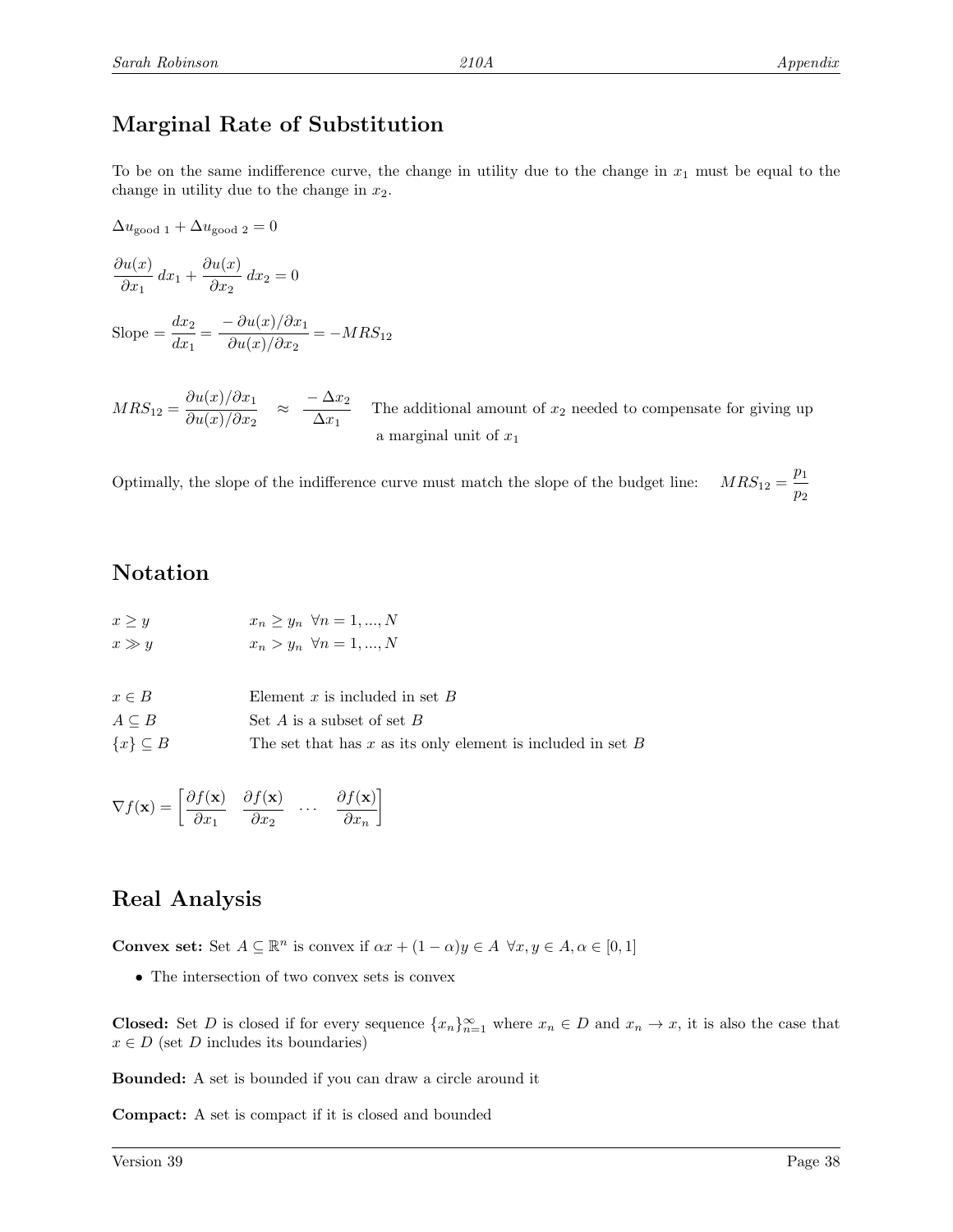**Concave function:** A function  $f(\cdot)$  is concave if  $f(\alpha x + (1 - \alpha)x') \geq \alpha f(x) + (1 - \alpha)f(x') \quad \forall \alpha \in [0, 1]$ 

- Strictly concave if  $\lt$  and  $\alpha \in (0,1)$   $\forall x \neq x'$
- $f(\cdot)$  is a concave function  $\Leftrightarrow$  the set on and below  $f(\cdot)$  is a convex set
- $f(\cdot)$  is a concave function  $\Leftrightarrow f(\mathbb{E}[x]) \geq \mathbb{E}[f(x)]$  (Jensen's Inequality)

**Convex function:** A function  $f(\cdot)$  is convex if  $f(\alpha x + (1 - \alpha)x') \leq \alpha f(x) + (1 - \alpha)f(x') \quad \forall \alpha \in [0, 1]$ 

- Strictly convex if  $>$  and  $\alpha \in (0,1)$   $\forall x \neq x'$
- $f(\cdot)$  is a convex function  $\Leftrightarrow$  the set on and above  $f(\cdot)$  is a convex set
- $f(\cdot)$  is a convex function  $\Leftrightarrow f(\mathbb{E}[x]) \leq \mathbb{E}[f(x)]$  (Jensen's Inequality)

Quasiconcave function: A function  $f(\cdot)$  is quasiconcave if  $f(\alpha x + (1-\alpha)x') \ge \min\{f(x), f(x')\} \ \forall \alpha \in [0,1]$ 

- Strictly quasiconcave if  $\geq$  and  $\alpha \in (0,1)$   $\forall x \neq x'$
- $f(\cdot)$  is a quasiconcave function  $\Leftrightarrow$  the superior set  $\{y \mid f(y) \ge f(x)\}$  is a convex set  $\forall x$
- $f(\cdot)$  is a strictly quasiconcave fcn  $\Leftrightarrow$  the superior set  $\{y \mid f(y) \ge f(x)\}$  is a strictly convex set  $\forall x$



Quasiconvex function: A function  $f(\cdot)$  is quasiconvex if  $f(\alpha x + (1 - \alpha)x') \le \max\{f(x), f(x')\} \ \forall \alpha \in [0, 1]$ 

- Strictly quasiconvex if  $\lt$  and  $\alpha \in (0,1)$   $\forall x \neq x'$
- $f(\cdot)$  is a quasiconcave function  $\Leftrightarrow$  the inferior set  $\{y \mid f(y) \leq f(x)\}$  is a convex set  $\forall x$
- $f(\cdot)$  is a strictly quasiconcave fcn  $\Leftrightarrow$  the inferior set  $\{y \mid f(y) \leq f(x)\}$  is a strictly convex set  $\forall x$